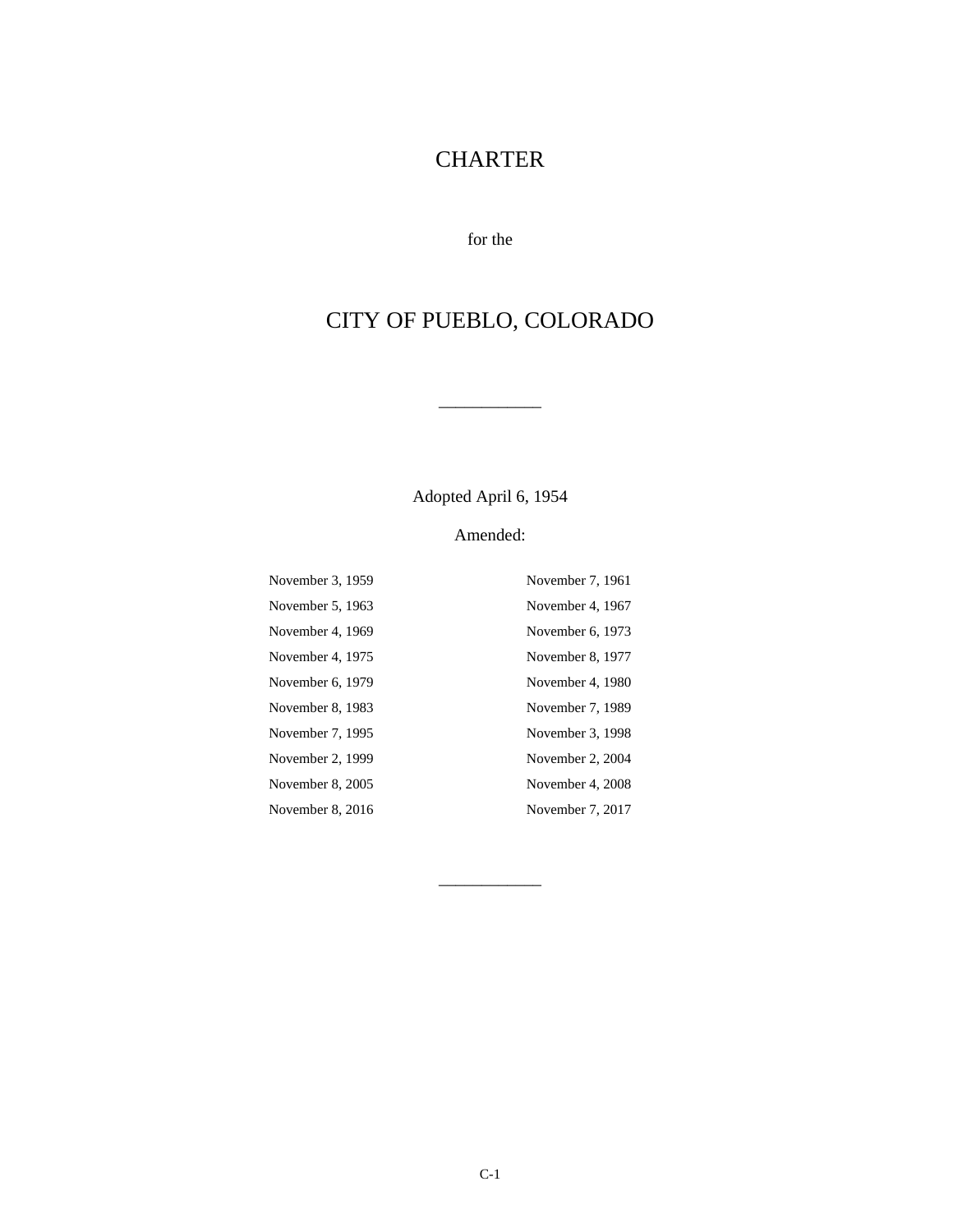## **OFFICIALS**

**of the** 

#### **CITY OF PUEBLO**

*President of the City Council*  Dennis E. Flores

*Vice President of the City Council*  Larry Atencio

*Members of Pueblo City Council*  Mark Aliff Ray Aguilera Lawrence Atencio Ed Brown Dennis E. Flores Chris Nicoll Robert Schilling

> *Mayor*  Nicholas A. Gradisar

> > *City Clerk*

*City Attorney*  Dan Kogovsek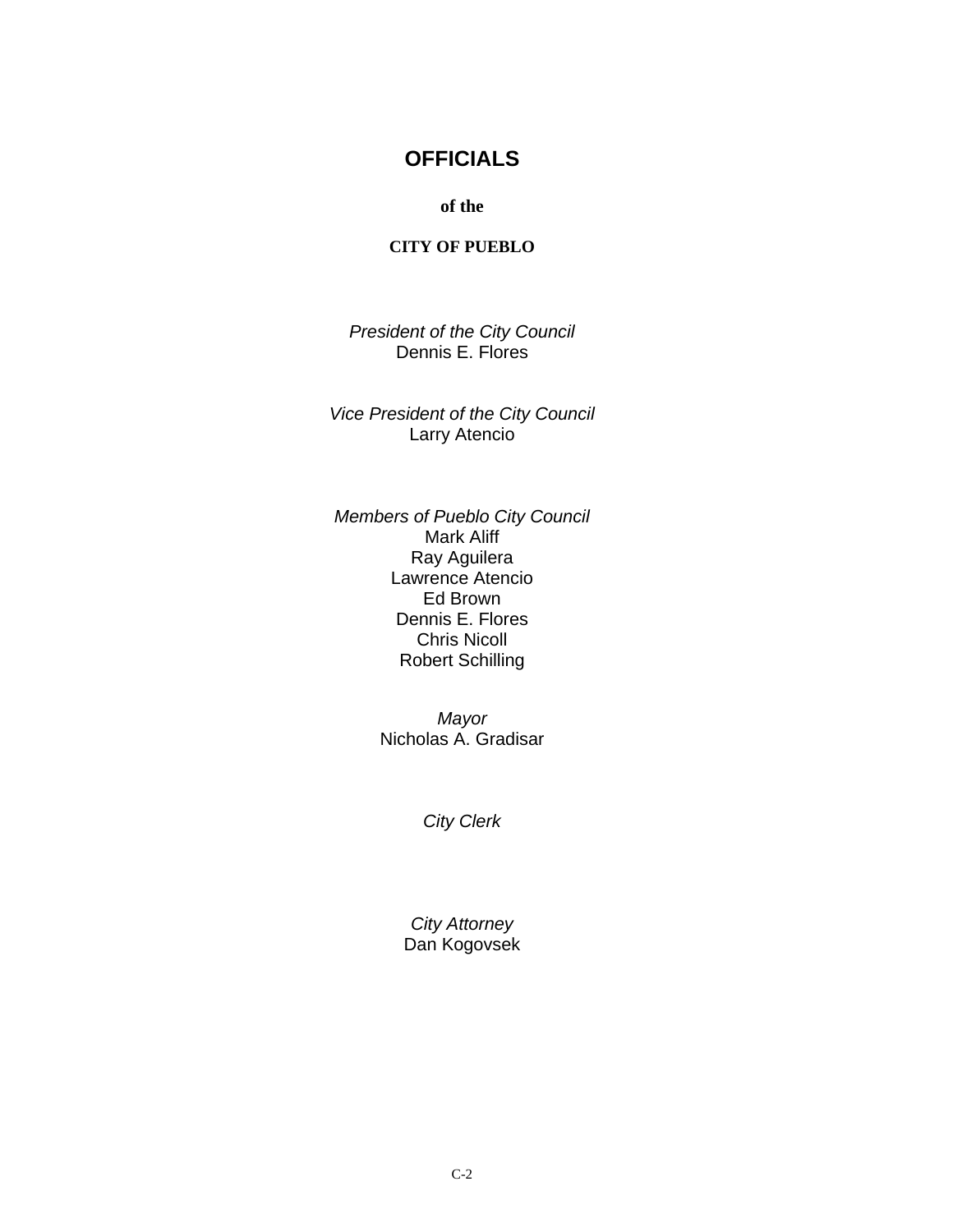### **TABLE OF CONTENTS**

| <b>ARTICLE 1</b>              |                                                           | $C-1$ |
|-------------------------------|-----------------------------------------------------------|-------|
| Section 1-1                   | Name-Boundaries                                           |       |
| Section 1-2                   | Form of Government                                        |       |
| Section 1-3                   | Powers                                                    |       |
| Section 1-4                   | <b>Construction of Words</b>                              |       |
| Section 1-5                   | <b>Definitions</b>                                        |       |
| Section 1-6                   | <b>Present Ordinances in Force</b>                        |       |
| Section 1-7                   | Constitutionality                                         |       |
| Section 1-8                   | Amending the Charter                                      |       |
| <b>ARTICLE 2</b>              |                                                           | $C-2$ |
| Section 2-1                   | <b>Designation of Officers</b>                            |       |
| Section 2-2                   | <b>Municipal Employees</b>                                |       |
| Section 2-3                   | <b>Elective Officers</b>                                  |       |
| Section 2-4                   | <b>Qualification of Elective Officers</b>                 |       |
| Section 2-5                   | <b>Appointive Boards and Commissions</b>                  |       |
| Section 2-6                   | <b>Elected Officers</b>                                   |       |
| Section 2-7                   | Books, Records and Properties Delivered to Successors     |       |
| Section 2-8                   | Oath of Office                                            |       |
| Section 2-9                   | <b>Public Records</b>                                     |       |
| Section 2-10                  | <b>Legal Notices-Publication</b>                          |       |
| Section 2-11                  | Participation of All Officers and Employees Interested in |       |
|                               | Contracts                                                 |       |
| <b>ARTICLE 3 CITY COUNCIL</b> |                                                           | $C-4$ |
| Section 3-1                   | Composition                                               |       |
| Section 3-2                   | <b>Councilmanic Districts</b>                             |       |
| Section 3-3                   | <b>Membership Rules</b>                                   |       |
| Section 3-4                   | <b>President of the Council</b>                           |       |
| Section 3-5                   | <b>General Powers</b>                                     |       |
| Section 3-6                   | <b>Public Libraries</b>                                   |       |
| Section 3-7                   | Dedication of Streets, Alleys, and Public Highways        |       |
| Section 3-8                   | <b>Contracts with Other Governmental Bodies</b>           |       |
| Section 3-9                   | <b>Power to Make Contracts</b>                            |       |
| Section 3-10                  | <b>Independent Audits</b>                                 |       |
| Section 3-11                  | <b>City Clerk</b>                                         |       |
| Section 3-12                  | Creation of New Departments or Offices - Change of        |       |
| <b>Duties</b>                 |                                                           |       |
| Section 3-13                  | <b>Licenses and Permits</b>                               |       |
| Section 3-14                  | <b>Surety Bonds</b>                                       |       |
| Section 3-15                  | Meetings - Quorum                                         |       |
| Section 3-16                  | <b>Ordinances - Resolution - Motions</b>                  |       |
| Section 3-17                  | Ordinances-When Required                                  |       |
| Section 3-18                  | Form of Ordinances                                        |       |
| Section 3-19                  | Procedure for Passage                                     |       |
| Section 3-20                  | <b>Emergency Ordinances</b>                               |       |
| Section 3-21                  | <b>Disposition of Ordinances</b>                          |       |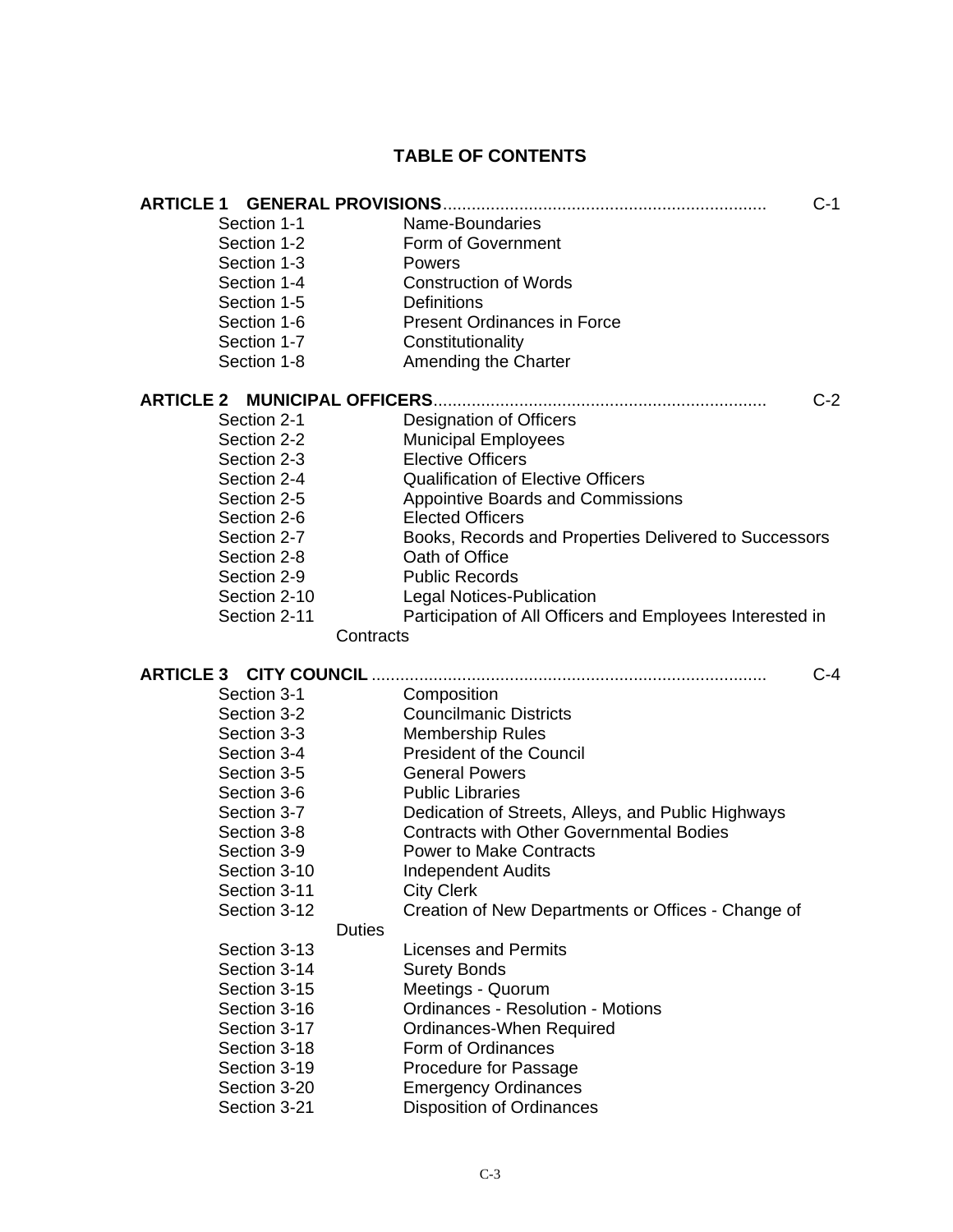| Section 3-22                     | <b>Ordinance Codification</b>                              |        |
|----------------------------------|------------------------------------------------------------|--------|
| Section 3-23                     | <b>Publication by Reference</b>                            |        |
| <b>ARTICLE 4</b><br><b>MAYOR</b> |                                                            | $C-8$  |
| Section 4-1                      |                                                            |        |
|                                  | <b>Election of Mayor</b>                                   |        |
| Section 4-2                      | Mayor's Term                                               |        |
| Section 4-3                      | Powers                                                     |        |
| Section 4-4                      | Duties of Mayor                                            |        |
| Section 4-5                      | Deputy Mayor                                               |        |
| Section 4-6                      | Administrative Departments - Mayor's Cabinet               |        |
| Section 4-7                      | <b>Directors of Departments</b>                            |        |
| Section 4-8                      | <b>Departmental Divisions</b>                              |        |
| Section 4-9                      | <b>Assignment of Employees</b>                             |        |
| Section 4-10.                    | <b>Action on Ordinances</b>                                |        |
| Section 4-11.                    | Vacancy in the Office of Mayor- Succession of Acting Mayor |        |
| <b>ARTICLE 5</b>                 |                                                            | $C-10$ |
| Section 5-1                      | <b>Municipal Court</b>                                     |        |
| Section 5-2                      | Penalty for Violation                                      |        |
|                                  |                                                            |        |
| <b>ARTICLE 6</b>                 | DEPARTMENT OF LAW                                          | $C-10$ |
| Section 6-1                      | City Attorney - Appointment - Qualifications               |        |
| Section 6-2                      | <b>Functions</b>                                           |        |
| Section 6-3                      | <b>Institution of Suits</b>                                |        |
| Section 6-4                      | Notice of Personal Injuries                                |        |
| Section 6-5                      | Recovery by the City to Compensate for Judgments           |        |
| Section 6-6                      | <b>Settlement of Claims</b>                                |        |
| Section 6-7                      | <b>Special Counsel</b>                                     |        |
| <b>ARTICLE 7</b>                 |                                                            | $C-11$ |
|                                  | Part I<br><b>Budget</b>                                    |        |
| Section 7-1                      | <b>Fiscal Year</b>                                         |        |
| Section 7-2                      | Submission of the Budget                                   |        |
| Section 7-3                      | Scope of Annual Budget                                     |        |
| Section 7-4                      | The Budget Message                                         |        |
| Section 7-5                      | <b>Departmental Estimates</b>                              |        |
| Section 7-6                      | Certification of Tax Levy                                  |        |
| Section 7-7                      | <b>Appropriation Ordinance</b>                             |        |
| Section 7-8                      | <b>Budget - A Public Record</b>                            |        |
| Section 7-9                      | <b>Public Hearing</b>                                      |        |
| Section 7-10                     | Changes by the Council                                     |        |
| Section 7-11                     | Adoption of the Budget                                     |        |
| Section 7-12                     | <b>Work Program and Allotments</b>                         |        |
| Section 7-13                     | <b>Transfers of Appropriations</b>                         |        |
| Section 7-14                     | <b>Additional Appropriations</b>                           |        |
| Section 7-15                     | Appropriations to Lapse                                    |        |
| Section 7-16                     | <b>Capital Budget</b>                                      |        |
|                                  | Part II                                                    |        |
| Section 7-17                     | <b>Department of Finance</b><br><b>Department Created</b>  |        |
|                                  |                                                            |        |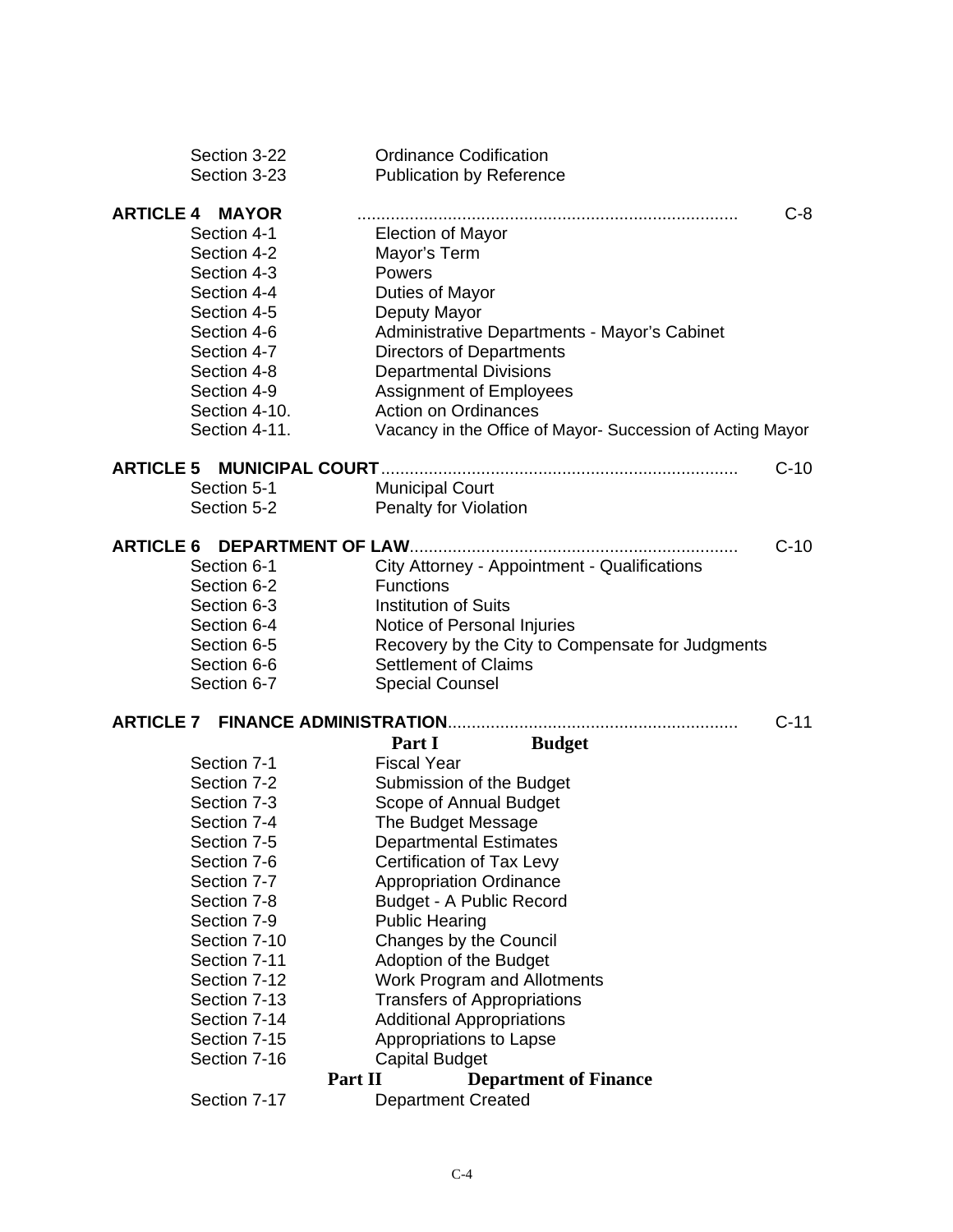| Section 7-18      | Director of Finance - Powers and Duties                              |
|-------------------|----------------------------------------------------------------------|
| Section 7-19      | <b>Accounting - Supervision and Control</b>                          |
| Section 7-20      | General Fund - Receipts and Expenditures                             |
| Section 7-21      | <b>Special Funds</b>                                                 |
| Section 7-22      | Earmarking                                                           |
|                   | Part III<br><b>Bonded Indebtedness</b>                               |
| Section 7-23      | <b>General Obligation Bonds</b>                                      |
| Section 7-24      | <b>Refunding Bonds</b>                                               |
| Section 7-25      | Special or Local Improvement District Bonds - Issuance               |
| Section 7-26      | Special or Local Improvement District Bonds - Special                |
|                   | <b>Surplus and Deficiency Fund</b>                                   |
| Section 7-27      | Special or Local Improvement District Bonds - General                |
|                   | <b>Benefits</b>                                                      |
| Part IV           | Purchases                                                            |
| Section 7-28      | Purchases                                                            |
| Section 7-29      |                                                                      |
| Section 7-30      | <b>Competitive Bidding</b><br><b>Accounting Control of Purchases</b> |
| Section 7-31      |                                                                      |
|                   | Accounting Control for Withdrawals from Central<br>Storerooms        |
| Section 7-32      | Contracts for City Improvement                                       |
| Section 7-33      | Use of Design-Build Procurement for City Improvements                |
|                   |                                                                      |
| <b>ARTICLE 8</b>  | $C-19$                                                               |
| Section 8-1       | <b>Department Created</b>                                            |
| Section 8-2       | <b>Director-Duties</b>                                               |
| Section 8-3       | <b>Civil Service Commission</b>                                      |
| Section 8-4       | Duties and Powers of Civil Service Commission                        |
| Section 8-5       | <b>Unclassified and Classified Service</b>                           |
| Section 8-6       | <b>Return to Former Position</b>                                     |
| Section 8-7       | <b>Present Employees Continued in Office</b>                         |
| Section 8-8       | Pay Schedule                                                         |
| Section 8-9       | Prohibitions                                                         |
| Section 8-10      | Retirement                                                           |
| Section 8-11      | <b>Establishment of Retirement Plans</b>                             |
| Section 8-12      | <b>Compulsory Retirement</b>                                         |
| Section 8-13      | Extension of Other Retirement Plans to Municipal                     |
|                   | Employees                                                            |
| Section 8-14      | Collective Bargaining for Employees in the Classified                |
|                   | Service of the City of Pueblo                                        |
| Section 8-14(a)   | <b>Definitions</b>                                                   |
| Section 8-14(b)   | Right to Organize and Bargain Collectively                           |
| Section $8-14(c)$ | Selection and Recognition of Bargaining Agent                        |
| Section 8-14(d)   | Duty to Bargain in Good Faith                                        |
| Section 8-14(e)   | Unresolved Issues Submitted to Advisory Arbitration                  |
| Section 8-14(f)   | Arbitration Board - Composition                                      |
| Section $8-14(g)$ | <b>Arbitrator Duties</b>                                             |
| Section 8-14(h)   | Hearings                                                             |
| Section 8-14(i)   | Factors to be Considered by Arbitrator                               |
| Section 8-14(j)   | Fees and Expenses of Arbitration                                     |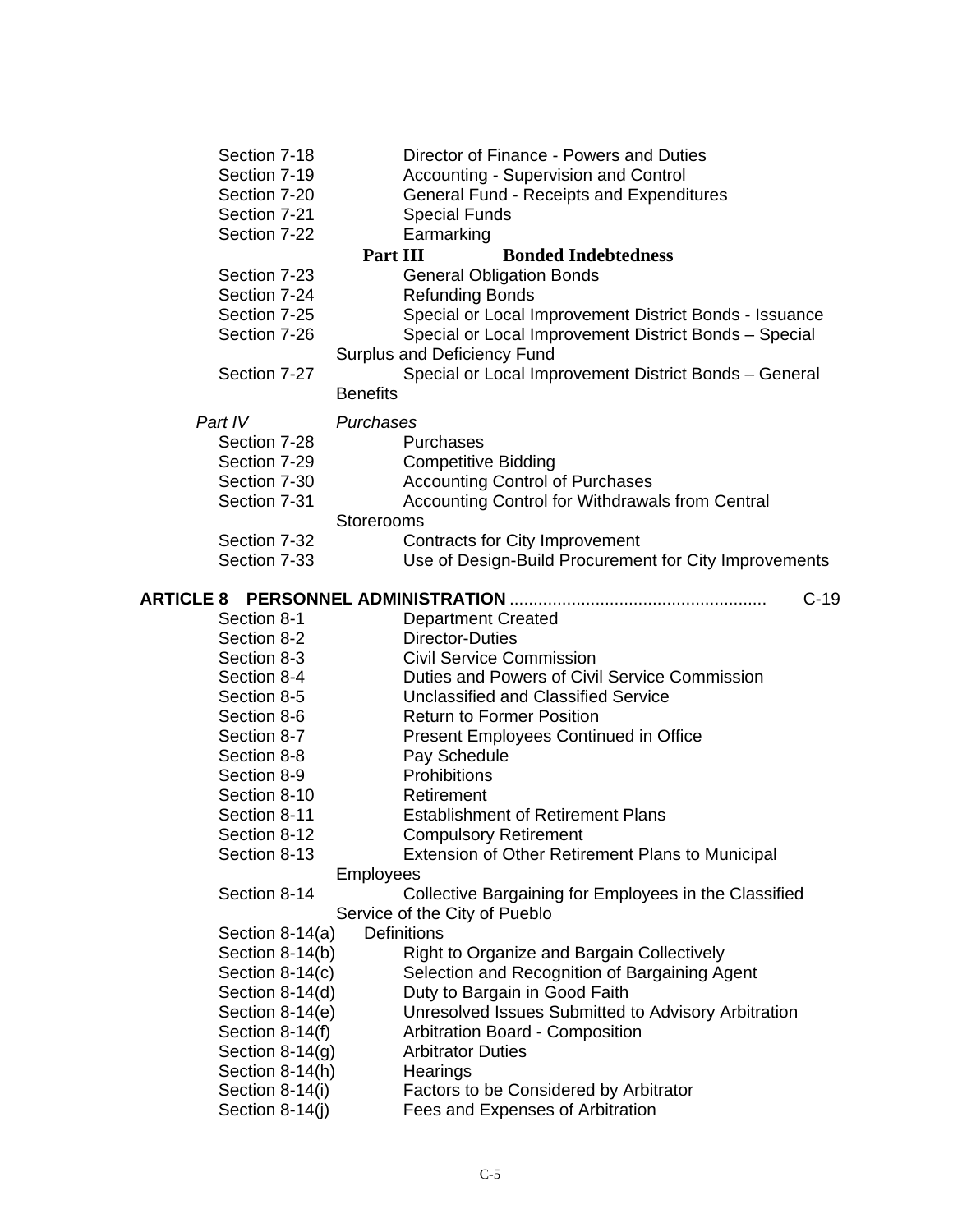|                              | Section 8-14(k)    |            | Impasse Election               |                                                |                                                           |         |
|------------------------------|--------------------|------------|--------------------------------|------------------------------------------------|-----------------------------------------------------------|---------|
|                              | Section 8-14(I)    |            |                                |                                                | <b>Collective Bargaining Agreement - What Constitutes</b> |         |
|                              | Section 8-14(m)    |            |                                | <b>Request for Collective Bargaining</b>       |                                                           |         |
|                              | Section 8-14(n)    |            |                                | Pensions Not to be Reduced                     |                                                           |         |
|                              | Section $8-14$ (o) |            |                                |                                                | No Action in Conflict With a Collective Bargaining Agent  |         |
|                              | Section 8-14(p)    |            | <b>Strikes Prohibited</b>      |                                                |                                                           |         |
|                              | Section $8-14(q)$  |            |                                |                                                | Impasse Resolution for Fire Fighter and Police Officer    |         |
|                              |                    |            | <b>Bargaining Units</b>        |                                                |                                                           |         |
|                              | Section $8-14(r)$  |            |                                |                                                | Unresolved Issues Submitted to Binding Arbitration        |         |
|                              | Section 8-14(s)    |            |                                | <b>Binding Arbitrator X Selection</b>          |                                                           |         |
|                              | Section 8-14(t)    |            | Hearings                       |                                                |                                                           |         |
|                              | Section $8-14(u)$  |            | <b>Final Offer Procedure</b>   |                                                |                                                           |         |
|                              | Section $8-14(v)$  |            |                                | Finality of the Arbitrator's Decision          |                                                           |         |
|                              | Section $8-14(w)$  |            | Non-Severability               |                                                |                                                           |         |
|                              | Section 8-15       |            |                                | <b>Fire Fighters Surviving Spouse Benefits</b> |                                                           |         |
| ARTICLE 9 DEPARTMENT OF FIRE |                    |            |                                |                                                |                                                           | $C-30c$ |
|                              | Section 9-1        |            | <b>Department Created</b>      |                                                |                                                           |         |
|                              | Section 9-2        |            | <b>Functions of Department</b> |                                                |                                                           |         |
|                              | Section 9-3        |            | <b>Fire Chief</b>              |                                                |                                                           |         |
|                              |                    |            |                                |                                                |                                                           |         |
|                              |                    |            |                                |                                                |                                                           | $C-30d$ |
|                              | Section 10-1       |            |                                |                                                | <b>Department Created</b>                                 |         |
|                              | Section 10-2       |            |                                |                                                | Functions of                                              |         |
|                              |                    | Department |                                |                                                |                                                           |         |
|                              | Section 10-3       |            |                                |                                                | <b>Chief of Police</b>                                    |         |
|                              |                    |            |                                |                                                |                                                           | $C-31$  |
|                              | Section 11-1       |            |                                |                                                | Department of Health                                      |         |
|                              | Section 11-2       |            |                                |                                                | <b>Power and Duties</b>                                   |         |
|                              | Section 11-3       |            |                                |                                                | <b>Public Health Board</b>                                |         |
|                              | Section 11-4       |            |                                |                                                | <b>Merger With County</b>                                 |         |
|                              |                    |            | and District Health Department |                                                |                                                           |         |
|                              |                    |            |                                |                                                |                                                           |         |
|                              |                    |            |                                |                                                | $.C-32$                                                   |         |
|                              | Section 12-1       |            |                                |                                                | <b>Department Created</b>                                 |         |
|                              | Section 12-2       |            |                                |                                                | <b>Functions</b>                                          |         |
|                              | Section 12-3       |            |                                |                                                | <b>Powers and Duties</b>                                  |         |
|                              | Section 12-4       |            |                                |                                                | City Planning and                                         |         |
|                              |                    |            | <b>Zoning Commissions</b>      |                                                |                                                           |         |
|                              | Section 12-5       |            |                                |                                                | <b>Powers and Duties</b>                                  |         |
|                              | Section 12-6       |            |                                |                                                | <b>Board of Appeals</b>                                   |         |
|                              |                    |            |                                |                                                |                                                           |         |
|                              | Section 13-1       |            |                                | ARTICLE 13  DEPARTMENT OF PARKS AND RECREATION |                                                           | $C-34$  |
|                              |                    |            |                                |                                                | <b>Department Created</b><br><b>Functions</b>             |         |
|                              | Section 13-2       |            |                                |                                                |                                                           |         |
|                              | Section 13-3       |            |                                |                                                | <b>Powers and Duties</b>                                  |         |
|                              | Section 13-4       |            |                                |                                                | <b>Rules and Regulations</b>                              |         |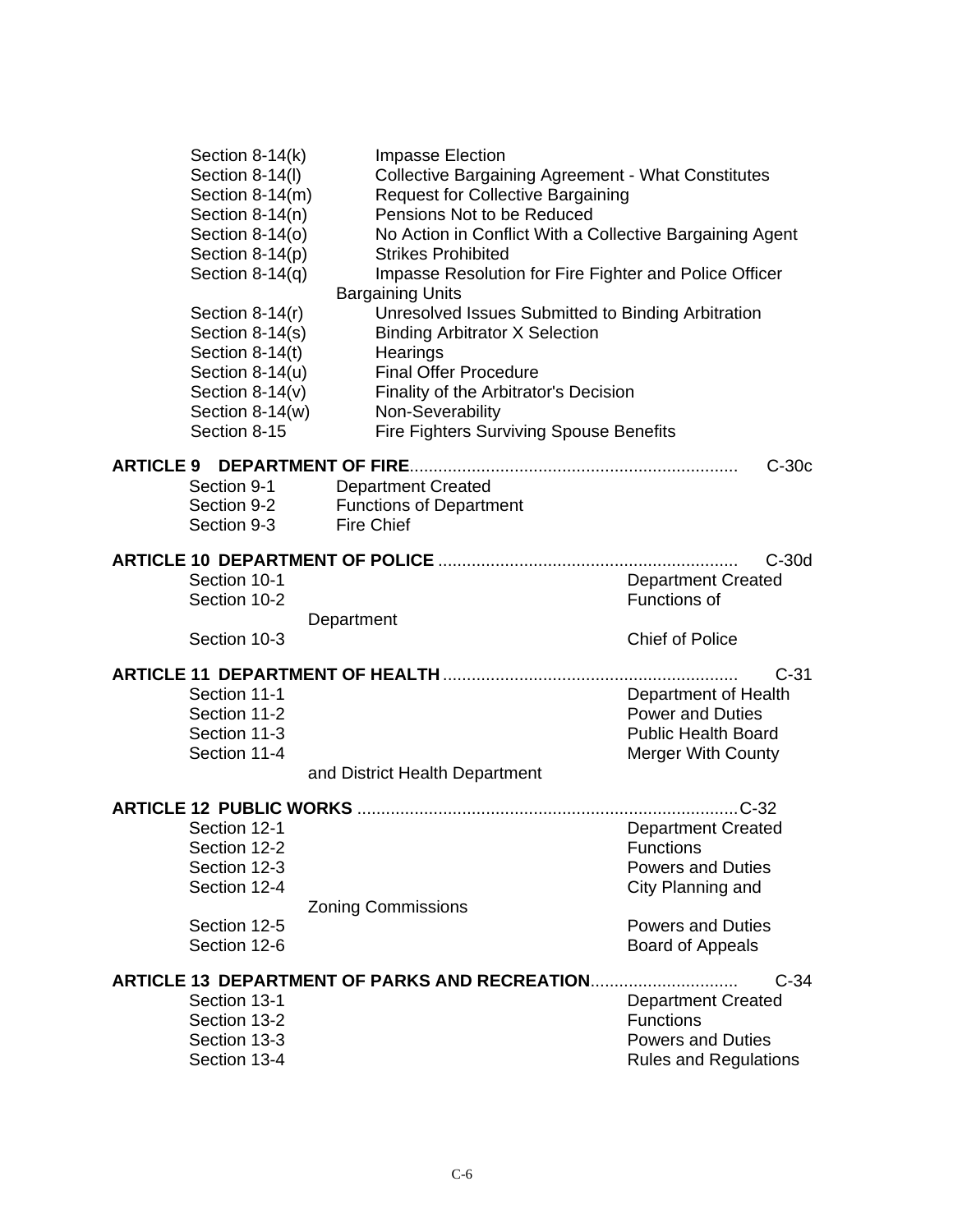|                                                |                                          | $C-34$ |
|------------------------------------------------|------------------------------------------|--------|
| Section 14-1                                   | <b>Department Created</b>                |        |
|                                                |                                          | $C-35$ |
| Section 15-1                                   | Consolidation                            |        |
| Section 15-2                                   | Board of Water Works of Pueblo, Colorado |        |
| Section 15-3                                   | District No. 2                           |        |
| Section 15-4                                   | <b>Pueblo Water Works</b>                |        |
| Section 15-5                                   | Election                                 |        |
| Section 15-6                                   | Contracts                                |        |
|                                                |                                          | $C-36$ |
| Section 16-1                                   | <b>Definition</b>                        |        |
| Section 16-2                                   | <b>Franchises Granted Upon Vote</b>      |        |
| Section 16-3                                   | <b>Books of Record</b>                   |        |
| Section 16-4                                   | Term - Compensation - Restriction        |        |
| Section 16-5                                   | <b>Extension of Territory</b>            |        |
| Section 16-6                                   | <b>Elevate or Lower Tracks</b>           |        |
| Section 16-7                                   | Provide for Safety                       |        |
| Section 16-8                                   | <b>Revocable Licenses</b>                |        |
| Section 16-9                                   | <b>Revocable Permits</b>                 |        |
|                                                |                                          |        |
| <b>ARTICLE 17 ELECTIONS </b>                   |                                          | $C-38$ |
| Section 17-1                                   | Applicability of State Constitution      |        |
| Section 17-2                                   | <b>Municipal Elections</b>               |        |
| Section 17-3                                   | Notice of Election                       |        |
| Section 17-4                                   | Nomination                               |        |
| Section 17-5                                   | Acceptance of Nomination                 |        |
| Section 17-6                                   | <b>Balloting</b>                         |        |
| Section 17-7                                   | <b>Board of Elections</b>                |        |
| Section 17-8                                   | Registration                             |        |
| Section 17-9                                   | <b>Optional Registration Plan</b>        |        |
| Section 17-10                                  | <b>Statement of Expenses</b>             |        |
| Section 17-11                                  | <b>Corrupt Practices</b>                 |        |
| Section 17-12                                  | <b>Informalities</b>                     |        |
|                                                |                                          |        |
| <b>ARTICLE 18 INITIATIVE AND REFERENDUM</b>    |                                          | $C-40$ |
| Section 18-1                                   | The Initiative                           |        |
| Section 18-2                                   | <b>Submissions</b>                       |        |
| Section 18-3                                   | The Referendum                           |        |
| Section 18-4                                   | Procedure                                |        |
| Section 18-5                                   | Amendments                               |        |
|                                                |                                          |        |
| <b>ARTICLE 19 RECALL FOR ELECTIVE OFFICERS</b> |                                          | $C-42$ |
| Section 19-1                                   | <b>Petition for Recall</b>               |        |
| Section 19-2                                   | <b>Filing Petition</b>                   |        |
| Section 19-3                                   | <b>Calling Election</b>                  |        |
| Section 19-4                                   | <b>Officer Recalled</b>                  |        |
| Section 19-5                                   | <b>Nominations on Recall</b>             |        |
| Section 19-6                                   | Disqualification                         |        |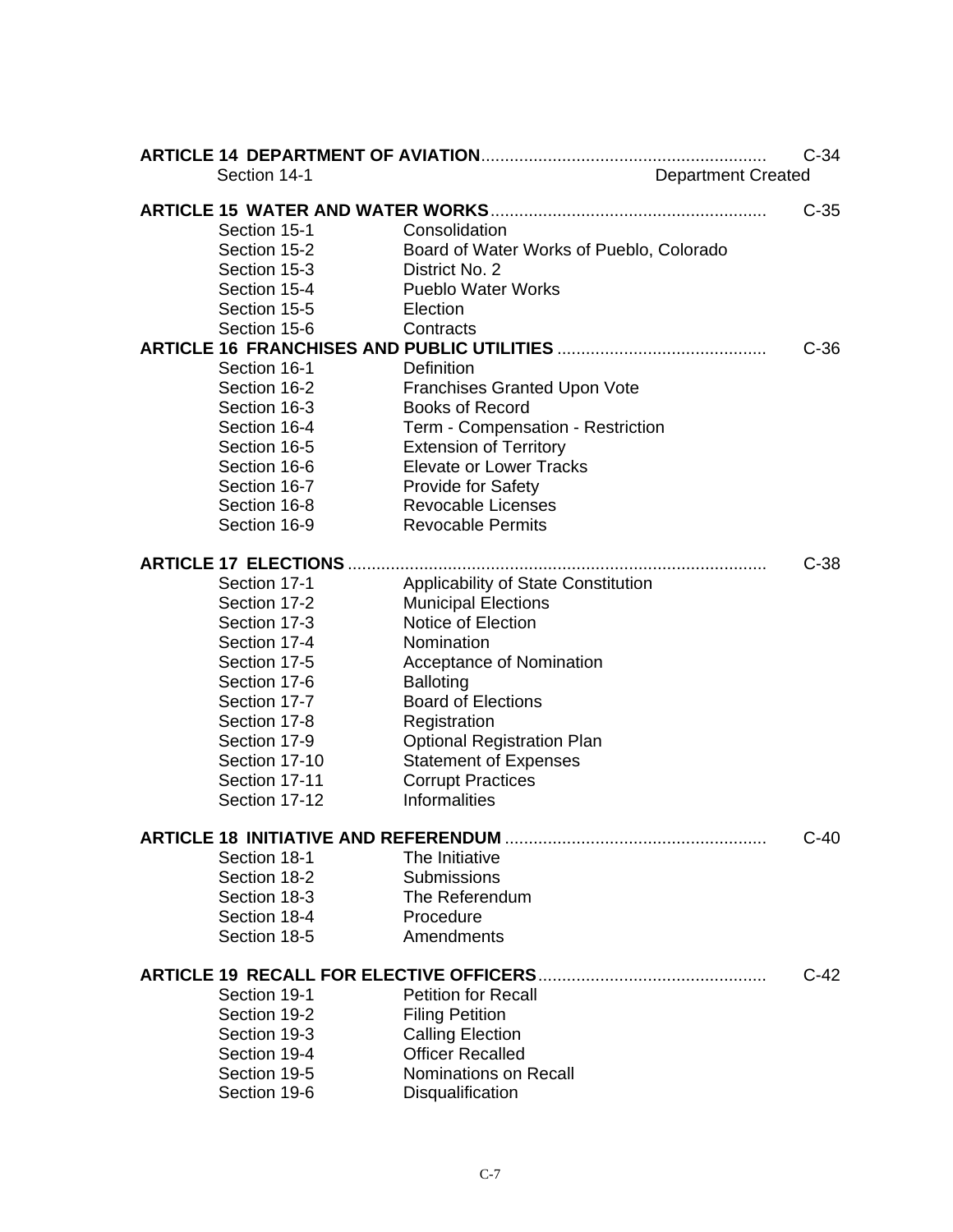| <b>ARTICLE 20 TRANSITIONAL PROVISIONS.</b> |                                               | C-43 |
|--------------------------------------------|-----------------------------------------------|------|
| Section 20-1                               | <b>Status of Transitional Provisions</b>      |      |
| Section 20-2                               | <b>Reorganization Period</b>                  |      |
| Section 20-3                               | <b>First Election Under Charter Amendment</b> |      |
| Section 20-4                               | Present City Manager to Continue in Office    |      |
| Section 20-5                               | <b>Status of Employees and Officers</b>       |      |
| Section 20-6                               | <b>Retirement Plans</b>                       |      |
| Section 20-7                               | Local Improvements                            |      |
| Section 20-8                               | Outstanding and Authorized Bonds              |      |
| Section 20-9                               | <b>Saving Clause</b>                          |      |
| Section 20-10                              | <b>Severability Clause</b>                    |      |
|                                            | <b>CHARTER INDEX</b>                          |      |
|                                            |                                               |      |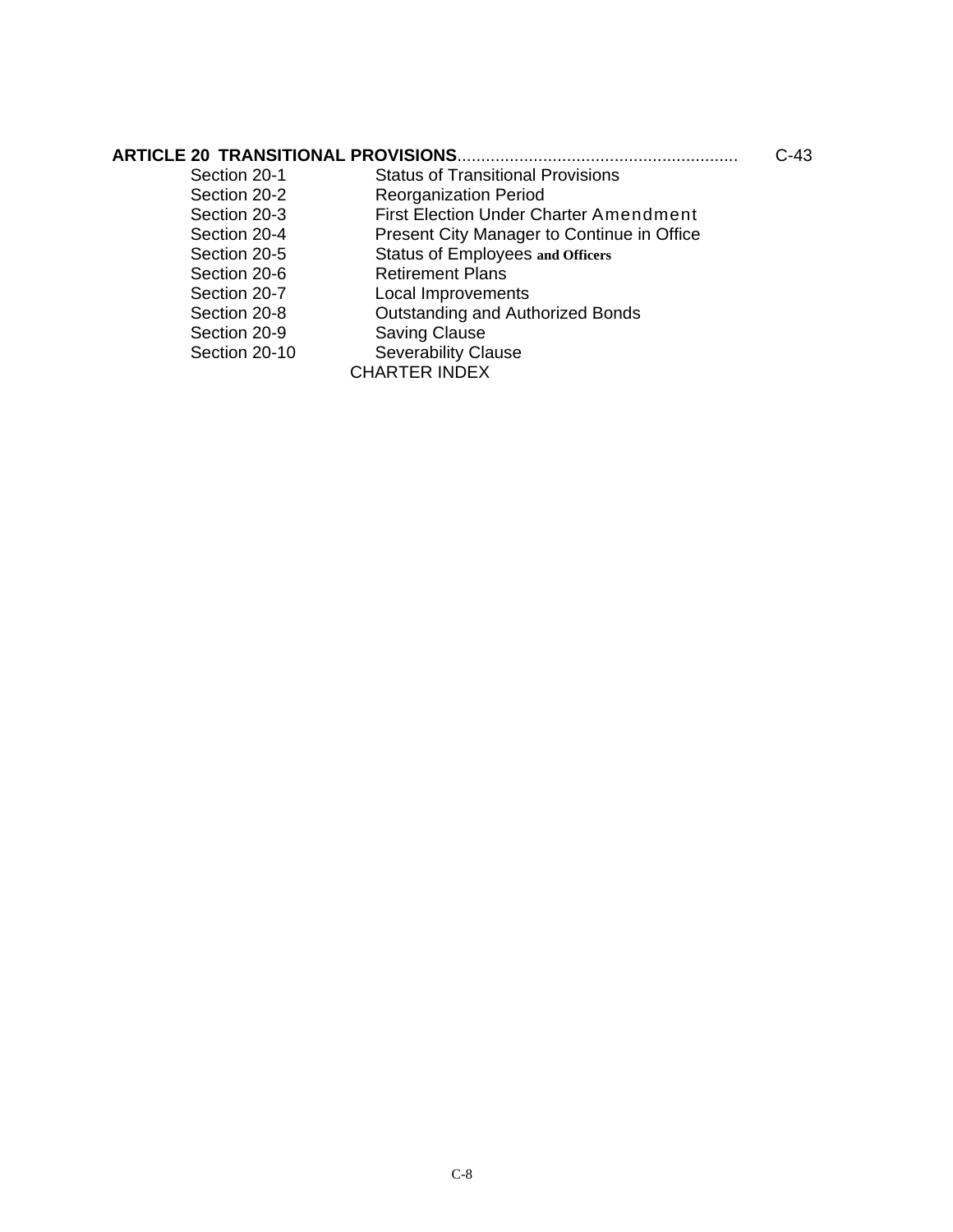#### **PREAMBLE**

We, the people of Pueblo, under the authority of the Constitution of the State of Colorado, do ordain and establish for our Municipal Government this Charter.

#### **ARTICLE 1**

#### **General Provisions**

Section 1-1. **Name-Boundaries** - The Municipal Corporation heretofore existing as a city of the first class in Pueblo County, State of Colorado, and known as Pueblo, shall remain and continue a body politic and corporate under this Charter, with the same name and boundaries until changed in a manner authorized by law.

Section 1-2. **Form of Government** - The Municipal Government provided by this Charter shall be known as the "Mayor-Council Government," and shall not be changed except i n accordance with the laws of the State of Colorado and provisions of this Charter. Pursuant to its provisions and subject only to limitations imposed by the State Constitution and by this Charter, all executive powers of the City shall be vested in an elected Mayor, and all legislative powers shall be vested in an elective council.

\* AS AMENDED NOVEMBER 7, 2017, BY VOTE OF 12,244 TO 11,426.

Section 1-3. **Powers** - By the name of Pueblo, the City shall have perpetual secession and shall have all the powers granted to municipal corporations and to cities by the Constitution and general laws of this State together with all the implied powers granted.

Section 1-4. **Construction of Words** - Wherever such construction is applicable, words used in this Charter importing singular or plural number may be construed so that one number includes both; words importing masculine gender may be construed to apply to feminine gender as well; and the word person shall extend to include firm and corporation; provided, that these rules of construction shall not apply to any part of this Charter containing express provisions excluding such construction or where subject matter or content is repugnant thereto.

Section 1-5. **Definitions** - Certain words and phrases, when used herein, are hereby declared to have the following meanings:

a. "Agency" shall mean any Bureau, Department, Division, or other organizational unit in the executive branch of city government;

b. "Allotment" shall mean a portion of an appropriation made available for expenditure during a specified period of less than one year;

c. "Appropriation" shall mean an authorization by the Council to expend from public funds a specified maximum sum for a specified purpose and during a specified time;

d. "Area" in the case of councilmen elected by district shall mean the councilmanic district; for councilmen elected at large, it shall mean the City;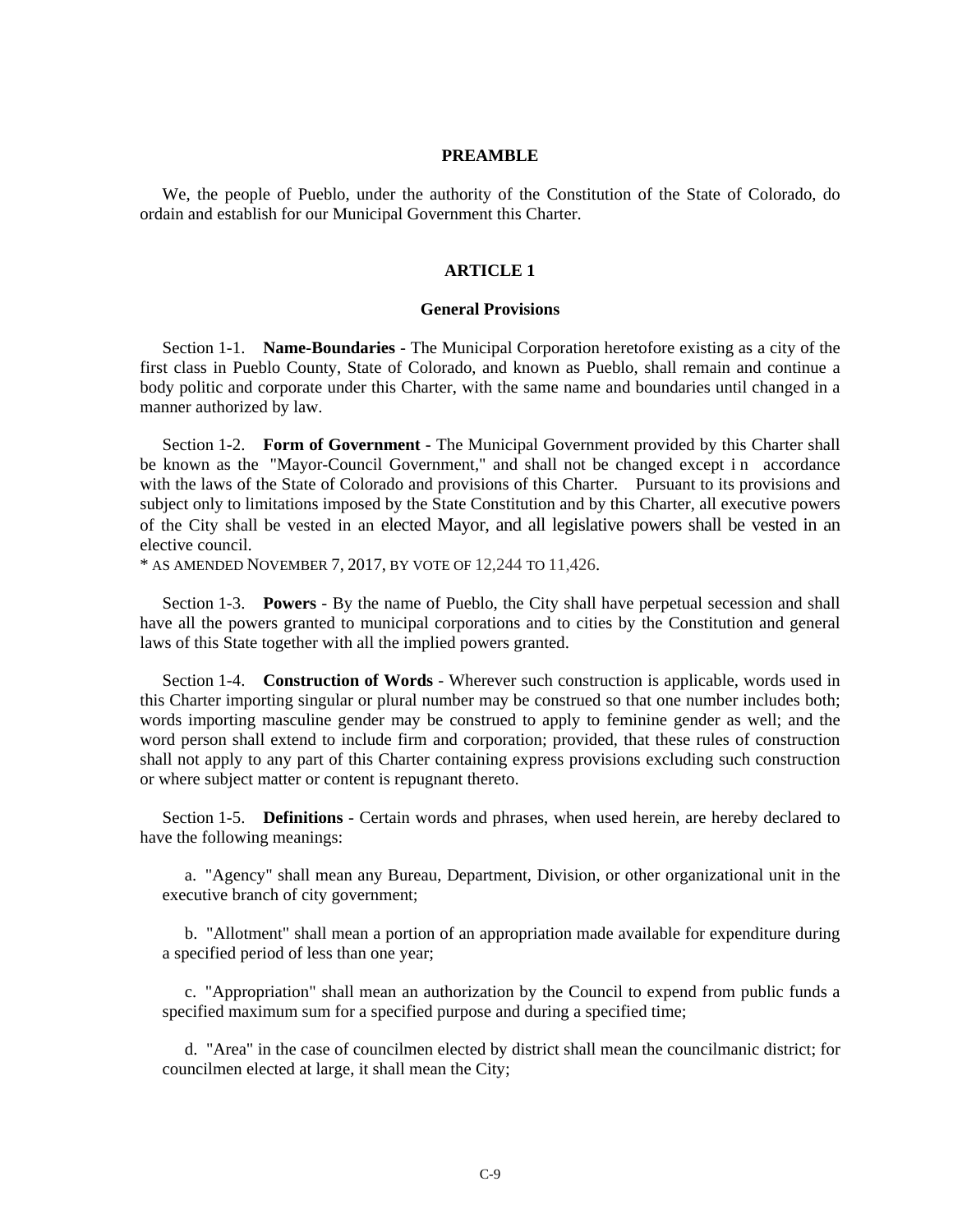e. "Bureau" shall mean an organization of two or more departments headed by one person, responsible directly to the Mayor. The heads of departments within the Bureau are directly responsible to the Bureau Head;

f. "Candidate" shall mean any person seeking nomination or election to any city office in Pueblo;

g. "Class" when used in connection with personnel administration, shall mean a definitely recognized kind of employment in the Classified Service comprising positions that are so nearly alike in duties and responsibilities that they can be equitably treated under similar conditions for personnel purposes;

i. "Classified Service" shall mean the aggregate of all positions in municipal service covered by Civil Service;

j. "Department" shall mean one of the major organizational units of the City;

k. "Division" shall mean a primary subdivision of a department headed by one person responsible directly to the Department Director;

l. "Emergency Ordinance" shall mean an ordinance, the passage of which shall be necessary to the preservation or protection of public health, property, or safety;

m. "Employees" shall mean all persons in municipal service who are not officers;

n. "General Law" shall mean the Constitution and Statutes of the State of Colorado and common law to the extent that common law has been adopted in Colorado;

o. "Officers" shall mean persons in municipal service specifically declared by this Charter to be officers;

p. "Qualified Elector" shall mean a person entitled to vote at a general municipal election, if registered, and if not registered, otherwise eligible to vote; the term is synonymous with qualified voter;

q. "Qualified Taxpaying Electors" shall mean such of the qualified voters as shall in the twelve months immediately preceding the date of election have paid a City property tax on property listed on the county assessment rolls;

r. "Unclassified Service" shall mean the aggregate of all positions in municipal service not covered by Civil Service.

\* AS AMENDED NOVEMBER 7, 2017, BY VOTE OF 12,244 TO 11,426.

Section 1-6. **Present Ordinances in Force** - All ordinances of Pueblo in force at the time this Charter becomes effective shall continue in force except insofar as they conflict with provisions of this Charter, or until they shall be amended or repealed by ordinances enacted under authority of this Charter.

Section 1-7. **Constitutionality** - In case any word, phrase, sentence, paragraph, section, or article of this Charter shall at any time be found to be unconstitutional, such finding shall not affect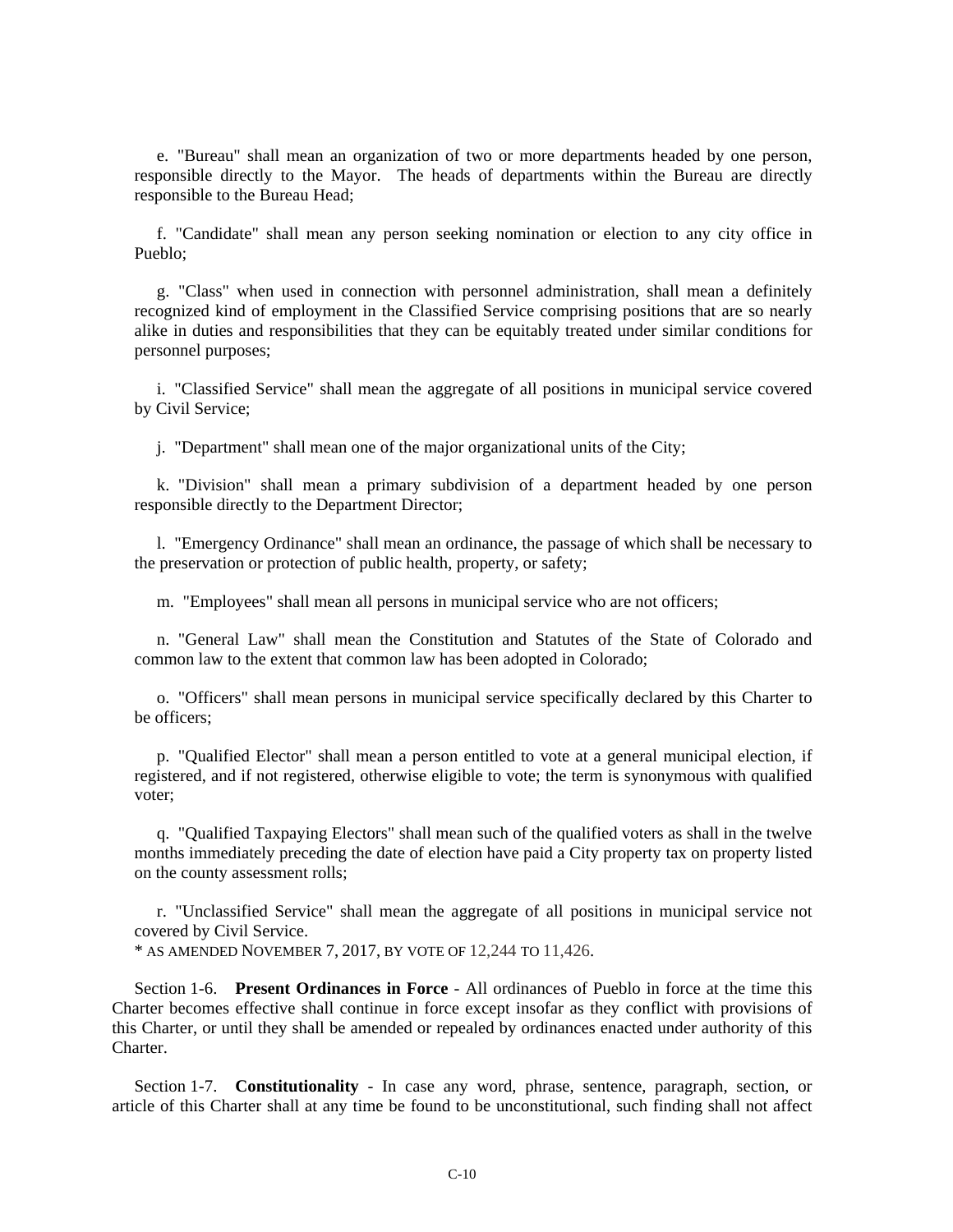the remainder thereof, but as to such remainder this Charter shall remain in full force and effect until amended or repealed.

Section 1-8. **Amending the Charter** - Amendments to this Charter may be framed and submitted to the electors through petitioning the Council, or by the Council on its own initiative, in accord with provisions of Article XX, Constitution of the State of Colorado.

#### **ARTICLE 2**

#### **Municipal Officers**

Section 2-1. **Designation of Officers** - In accordance with Article XX of the Constitution of the State of Colorado, the legally qualified holders of the following positions in municipal service are hereby declared to be officers, and their monthly salaries are hereby initially fixed in the following amounts until changed by ordinance, but shall not be increased or decreased during the current term of officers enacting such ordinance:

| Mayor                         | \$12,500.00 |
|-------------------------------|-------------|
| President of the City Council | \$125.00    |
| Member of the City Council    | \$100.00    |

Members of Boards or Commissions shall receive such pay, if any, as shall hereafter be set by ordinance.

\* AS AMENDED NOVEMBER 7, 2017, BY VOTE OF 12,244 TO 11,426.

Section 2-2. **Municipal Employees** - Incumbents of all other positions in municipal service are hereby declared to be employees.

Section 2-3. **Elective Officers** - The following officers shall be elected by the qualified electors:

Mayor Members of the City Council; Members of the Civil Service Commission; Such other officers as provided for in this Charter. \* AS AMENDED NOVEMBER 7, 2017, BY VOTE OF 12,244 TO 11,426.

Section 2-4. **Qualification of Elective Officers**\* - Each elective officer when elected shall have been a citizen of the United States and shall have resided in the City for at least twelve consecutive months immediately preceding the election, and in the precinct for ten days immediately before filing as a candidate. Councilmen elected by districts shall also be residents and qualified electors of the respective districts from which they are elected. A person who has been convicted of a felony shall not become a candidate for the Council or Mayor. No elected official shall hold any other elective public office or be an employee of the City of Pueblo.

\* AS AMENDED NOVEMBER 7, 1961, BY VOTE OF 7,806 TO 6,743; ALSO AMENDED NOVEMBER 6, 1973, BY VOTE OF 8,692 TO 3,053; ALSO AMENDED NOVEMBER 7, 2017, BY VOTE OF 12,244 TO 11,426.

Section 2-5. **Appointive Boards and Commissions**\* - Unless otherwise required by law, all boards and commissions shall be appointed by the Mayor, subject to Council confirmation and shall have such powers and perform such duties as are prescribed by the Charter or by ordinance.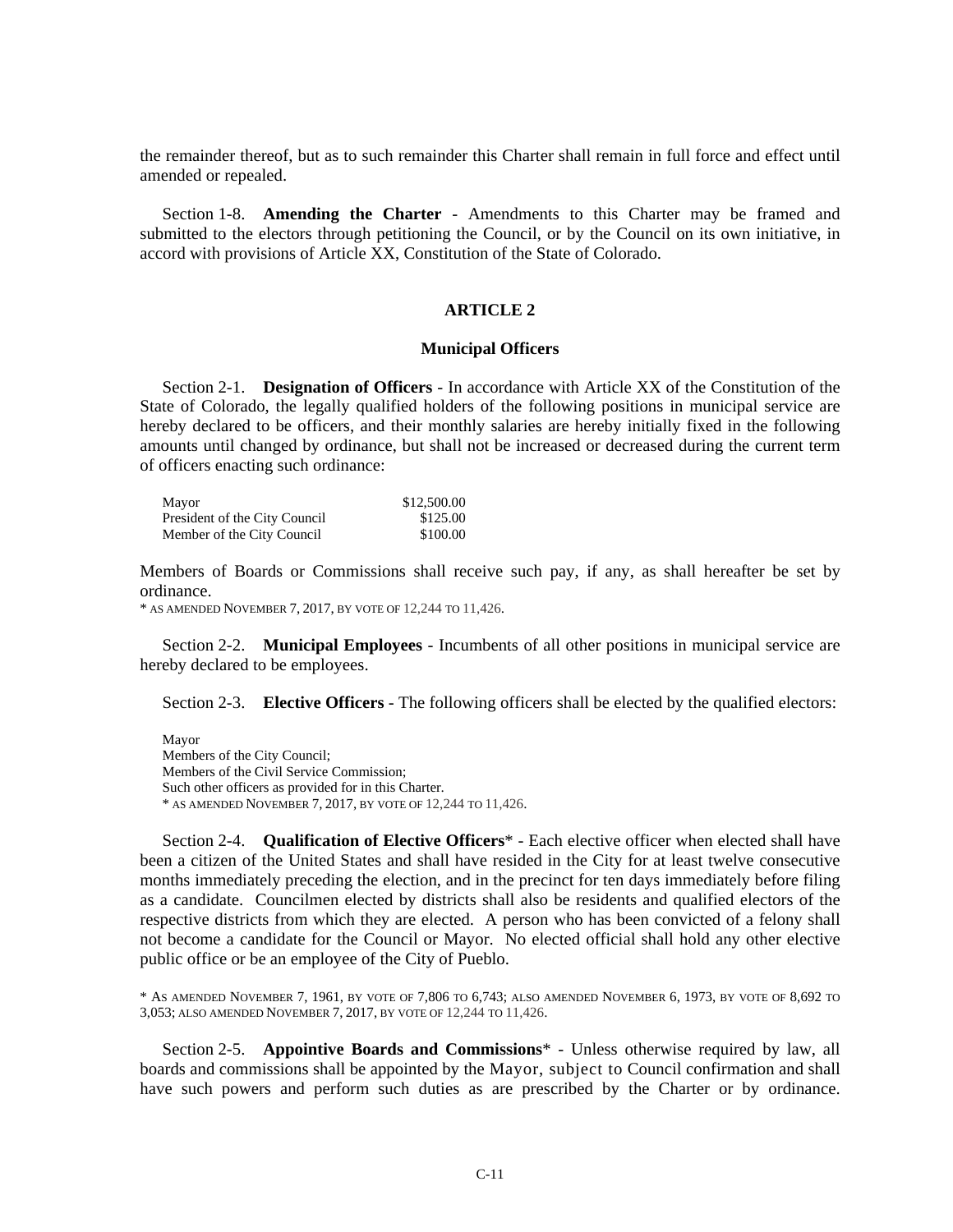Appointments by the Mayor shall specify the term of office of each individual in order to achieve overlapping of tenure.

All members shall be subject to removal by the appointing authority.

All boards and commissions shall choose their own chairmen and operate in accordance with the rules of procedure as set forth by the appointing authority.

Notwithstanding the foregoing, the Mayor and Council shall have no jurisdiction or control over the independent Board of Water Works of Pueblo, Colorado and shall act in accordance with section 15.2 of this Charter.

\* AS AMENDED NOVEMBER 6, 1973, BY VOTE OF 7,711 TO 3,654; ALSO AMENDED NOVEMBER 7, 2017, BY VOTE OF 12,244 TO 11,426..

Section 2-6. **Elected Officers**\* - All elected officers shall continue to hold office until their successors are duly elected and qualified. An elective office shall become vacant whenever any officer becomes permanently incapacitated, either physically or mentally, and cannot perform the duties of his office, or if a councilman absents himself from two regular council meetings during any one calendar year without reasonable excuse, as determined by the rules of procedure of the Council. Any officer after final conviction of a felony shall forfeit his office forthwith. If a councilman elected from a district moves from such district during his term of office, his office is automatically declared vacant. In the case of vacancy of a district council member, the Council shall fill the vacancy by appointment of an eligible person from such district. In case of a vacancy of a council member elected at large, the Council shall fill the vacancy by appointment of an eligible person selected from the City at large.

Any vacancy in an elective office, except for the office of Mayor, shall be filled by appointment of the Council. Any person appointed to fill a vacancy in an elective office shall have the qualifications required of persons regularly elected and shall hold the office until the next general municipal election when the vacancy shall be filled by election according to law and until his successor is qualified. The term of office of any officer elected to fill a vacancy shall terminate at the expiration of the term during which the vacancy occurred.

Any vacancy in the office of Mayor shall be filled in accordance with Section 4-11 of this Charter. \* AS AMENDED NOVEMBER 4, 1975, BY VOTE OF 8,895 TO 2,238; ALSO AMENDED NOVEMBER 7, 2017, BY VOTE OF 12,244 TO 11,426..

Section 2-7. **Books, Records and Properties Delivered to Successors** - All officers and employees shall deliver to their successors in office all municipal books, records and other public property in their custody.

Section 2-8. **Oath of Office** - Before entering upon the duties of his office, every officer and city employee shall take, subscribe before, and file with the City Clerk, an oath or affirmation that he will support the Constitution of the United States, the Constitution of the State of Colorado, this Charter and the Ordinances of the City of Pueblo and will faithfully perform the duties of the office.

Section 2-9. **Public Records** - All public records shall be available for inspection, subject only to reasonable restrictions. Upon payment of a reasonable fee a copy, or if desired a certified copy, of any public record shall be furnished by the custodian thereof. A public record, or duly certified copy, shall be prima facie evidence of its contents.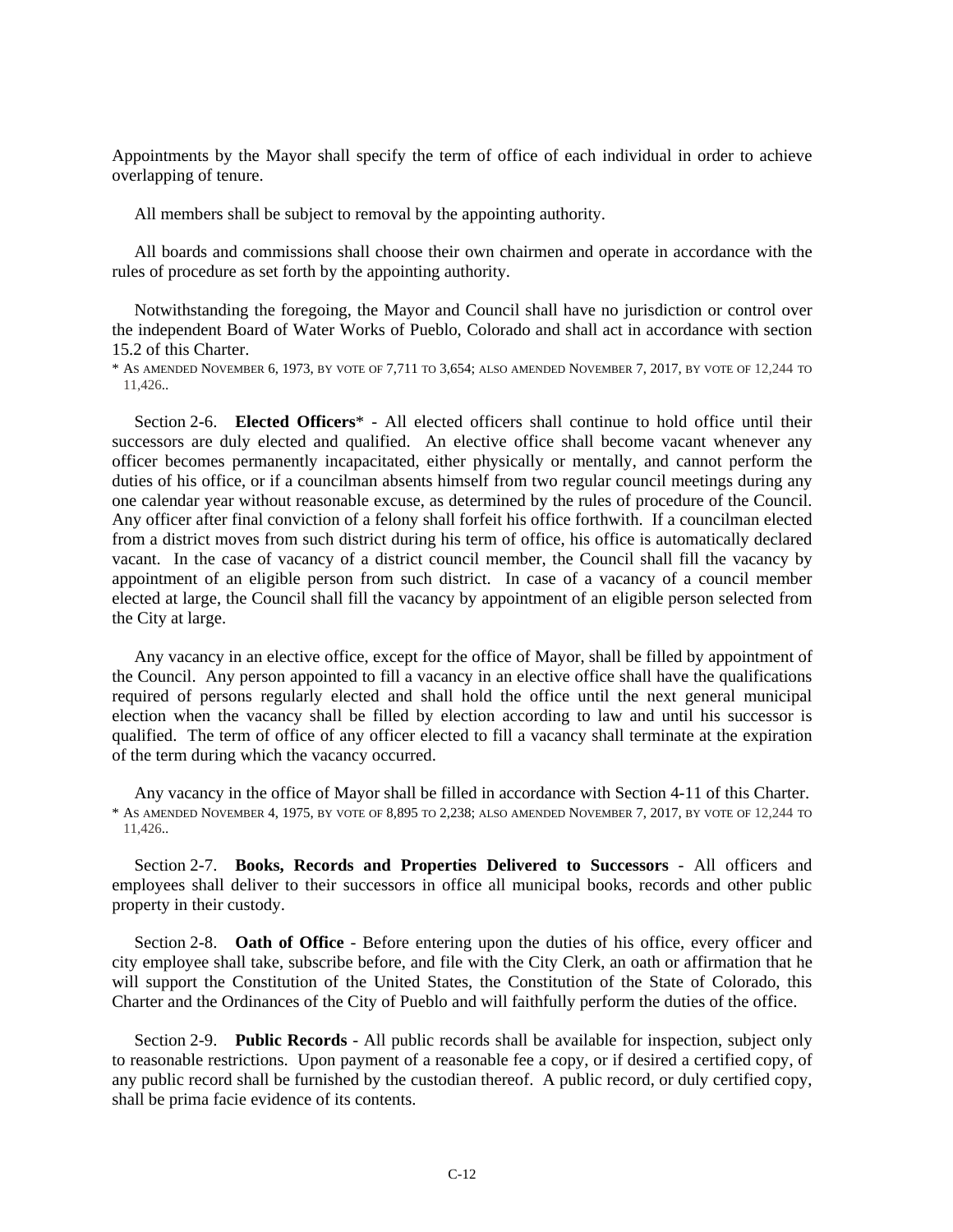Section 2-10. **Legal Notices-Publication** - Whenever the Charter of Pueblo, any ordinance, rule or regulation, regularly adopted or promulgated thereunder provides for publication of a legal notice, such notice, unless otherwise provided for in said Charter, shall be published at least once in a newspaper of wide distribution and general circulation, printed and published daily in the City of Pueblo. The Purchasing Agent shall secure competitive bids for publication of legal notices.

Section 2-11. **Participation of All Officers and Employees Interested in Contracts**\* - No elected official, appointed officer, or employee of the City shall be financially interested, directly or indirectly, in the sale of any land, materials, supplies, or services to the City, except it be by competitive bidding, or not exceeding the sum of \$100.00 in any calendar year, in cases of emergency necessary to protect public health, and safety, and welfare, competitive bidding may be waived. Members of appointed administrative Boards and Commissions created by this Charter or by ordinance shall be permitted to provide technical or professional services to the City where such services are exempt from the requirement of competitive bidding.

\* AS AMENDED NOVEMBER 5, 1963, BY VOTE OF 6,887 TO 6,344.

#### **ARTICLE 3**

#### **City Council**

Section 3-1. **Composition** - The Council shall consist of seven members, four to be elected by district and three to be elected from the City at large. Terms of members of the Council shall commence on January 1, 1955. Of those elected at a special municipal election in 1954, the one councilman elected at large and the two councilmen elected by districts receiving the lowest number of votes shall hold office until January 1, 1956; the remaining four councilmen shall hold office until January 1, 1958. Thereafter each member shall be elected for a term of four years at the general municipal election to be held the first Tuesday after the first Monday in November, in odd numbered years.

Section 3-2. **Councilmanic Districts**\* - The Board of Elections shall establish four councilmanic districts before July 1, 1954. Such districts shall be contiguous and compact and have population as nearly equal as may be, as required by the Constitution of the United States. Every four years thereafter divisions, changes, and consolidations shall be made by the Board of Elections to carry out the intent of this Article. Hereafter such redistricting shall be completed at least six months before the general election at which it is to become effective.

No change in the boundary of any district shall operate to abolish any office or exclude any councilman or other city officer from office before the expiration of the term for which the incumbent was elected or appointed.

\* AS AMENDED NOVEMBER 4, 1975, BY VOTE OF 7,789 TO 2,119.

Section 3-3. **Membership Rules** - Except as otherwise provided in this Charter, the Council shall be the judge of the election and qualifications of its own members; shall determine its own rules of procedure; shall elect a president and vice-president thereof; may punish its members for disorderly conduct and may compel attendance of members.

Section 3-4. **President of the Council** - The President of the Council shall preside over meetings of the Council and have the same right to speak and vote therein as any other member. The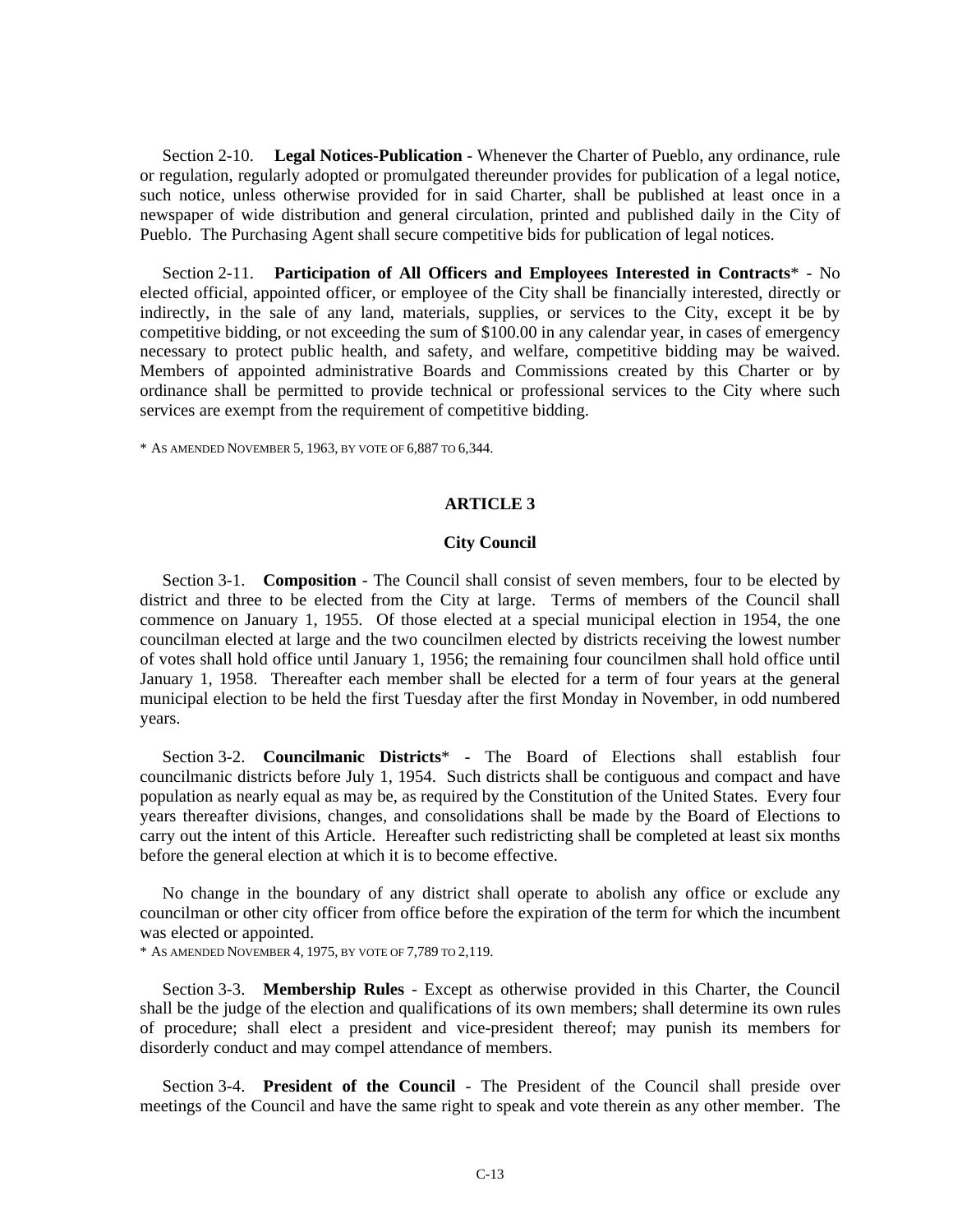Vice-President shall become acting president with the same duties as provided for the President in his absence or disability. The President shall in no case have the power of veto. \* AS AMENDED NOVEMBER 7, 2017, BY VOTE OF 12,244 TO 11,426.

Section 3-5. **General Powers** - The Council shall have the power to adopt all ordinances, resolutions or other legislation conducive to the welfare of the people of the City and not inconsistent with this Charter, and the Council shall not perform any executive functions except those functions assigned to the Council by this Charter. The Council shall:

a. Have all legislative powers of municipal government conferred by general law, except as provided in this Charter. The Council shall act only by ordinance in matters of legislation or appropriations, or when action by ordinance is otherwise required by this Charter, by ordinance, or by general law; and may act by ordinances or resolutions in other matters. When council expresses opinions, principles, facts, or propositions, it shall be in the form of a resolution;

b. Provide for penalties for violations of its ordinances. No fines or imprisonments shall exceed the following limits: Fines, one thousand dollars (\$1,000.00); imprisonment, one (1) year; or a combination of both fine and imprisonment within the designated limits. The amount by which any fine exceeds three hundred dollars (\$300.00) is dedicated to graffiti control and removal and other law enforcement activities as determined by the Council.

c. Not be otherwise limited in its punitive or enforcement measures.

d. Approve compensation for boards, commissions and all employees in the Classified and Unclassified Service.

e. Have the discretion to investigate any agency and the official acts of any officer or employee thereof, and may compel by subpoena attendance and testimony of witnesses and production of books and documents.

f. Establish and adopt by ordinance or resolution five-year goals and one-year objectives for the City, which goals and objectives shall be reviewed and revised annually by the Council. In doing so, Council shall consult with the Mayor, seek advice from appropriate boards and commissions, and hold one or more public hearings before adopting or revising the goals and objectives of the City.

g. Hire the personnel necessary to enable the Council to adequately perform its duties;

h. Not interfere in executive appointments or removals except for the purpose of confirmation on appointments. The Council and its members shall deal with the administrative service solely through the Mayor and neither the Council no any member thereof shall give orders to any subordinates of the Mayor either publicly or privately. Council shall not interfere in the removal of heads or directors of bureaus, departments, city employees, or Mayor-appointed boards and commissions.

i. Faithfully execute and comply with all laws, ordinances, regulations and resolutions of the City and all laws of the State of Colorado and the United States of America which apply to the City.

\* AS AMENDED NOVEMBER 4, 2008, BY VOTE OF 27,058 TO 16,030; ALSO AMENDED NOVEMBER 7, 2017, BY VOTE OF 12,244 TO 11,426..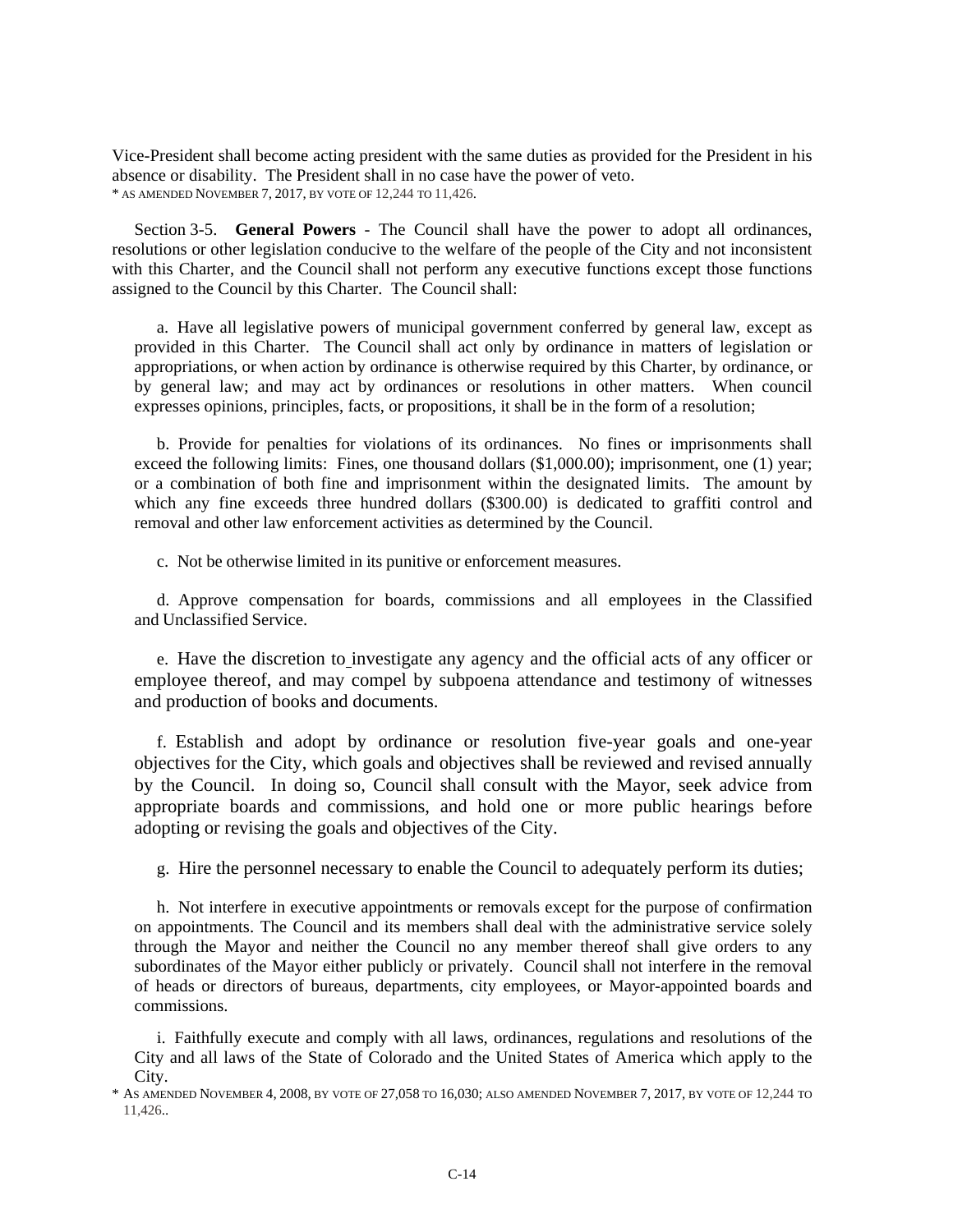Section 3-6. **Public Libraries** - The Council shall have power to provide for erection and maintenance of public libraries and to make appropriations therefor.

Section 3-7. **Dedication of Streets, Alleys and Public Highways** - No street, alley, or other public highway shall be dedicated to the Municipal Government or abandoned except by ordinance.

Section 3-8. **Contracts with Other Governmental Bodies** - The Council may by ordinance enter into contracts with other governmental bodies to furnish governmental services and make charges for such services, or to enter into cooperative or joint activities with other governmental bodies. No such ordinance shall be passed as an emergency ordinance.

Section 3-9. **Power to Make Contracts** - The Council may enter into contracts and leases on behalf of the Municipal Government by ordinance only. All written contracts, to which the Municipal Government is a party, shall be approved as to form by the City Attorney.

Nothing shall prevent making of contracts or spending of money for capital improvements to be financed in whole or in part by issuance of bonds, nor making of contracts of lease or for services for a period exceeding the budget year in which such contract is made. \* AS AMENDED NOVEMBER 7, 2017, BY VOTE OF 12,244 TO 11,426.

Section 3-10. **Independent Audits** - The Council shall contract with or employ an independent practicing individual or firm, permitted to practice public accounting under general law and of known standing, to perform an annual general audit of municipal government and such other periodic post audit as the Council may determine. Such audits shall include:

a. Post auditing all financial records and transactions of the Municipal Government at length or by test checks;

b. Verifying general financial statements and existence and amounts of the assets and liabilities of the Municipal Government;

c. Recommending to the Mayor the scope, form and content of the financial records to be kept by all agencies in order to permit a proper post audit;

d. Reporting deficiencies to proper officials for administrative, civil or criminal action;

e. A condensed financial statement, including findings and recommendations of the auditors, to be published annually.<br>\* AS AMENDED NOVEMBER 7, 2017, BY VOTE OF 12,244 TO 11,426.

Section 3-11. **City Clerk** - The Mayor shall appoint the City Clerk, subject to Council confirmation, who shall act as Clerk of the Council. The City Clerk shall give notice of council meetings, keep a journal of its proceedings, authenticate by his signature and record in full in the book kept for the purpose, all ordinances and resolutions and shall perform such other duties as shall be required by this Charter or by ordinance.

\* AS AMENDED NOVEMBER 7, 2017, BY VOTE OF 12,244 TO 11,426.

Section 3-12. **Creation of New Departments or Offices - Change of Duties** - The Council by ordinance may create, change, and abolish offices, departments or agencies. The Council by ordinance may assign additional functions or duties to offices, departments or agencies established by this Charter, but may not discontinue any department established by this Charter.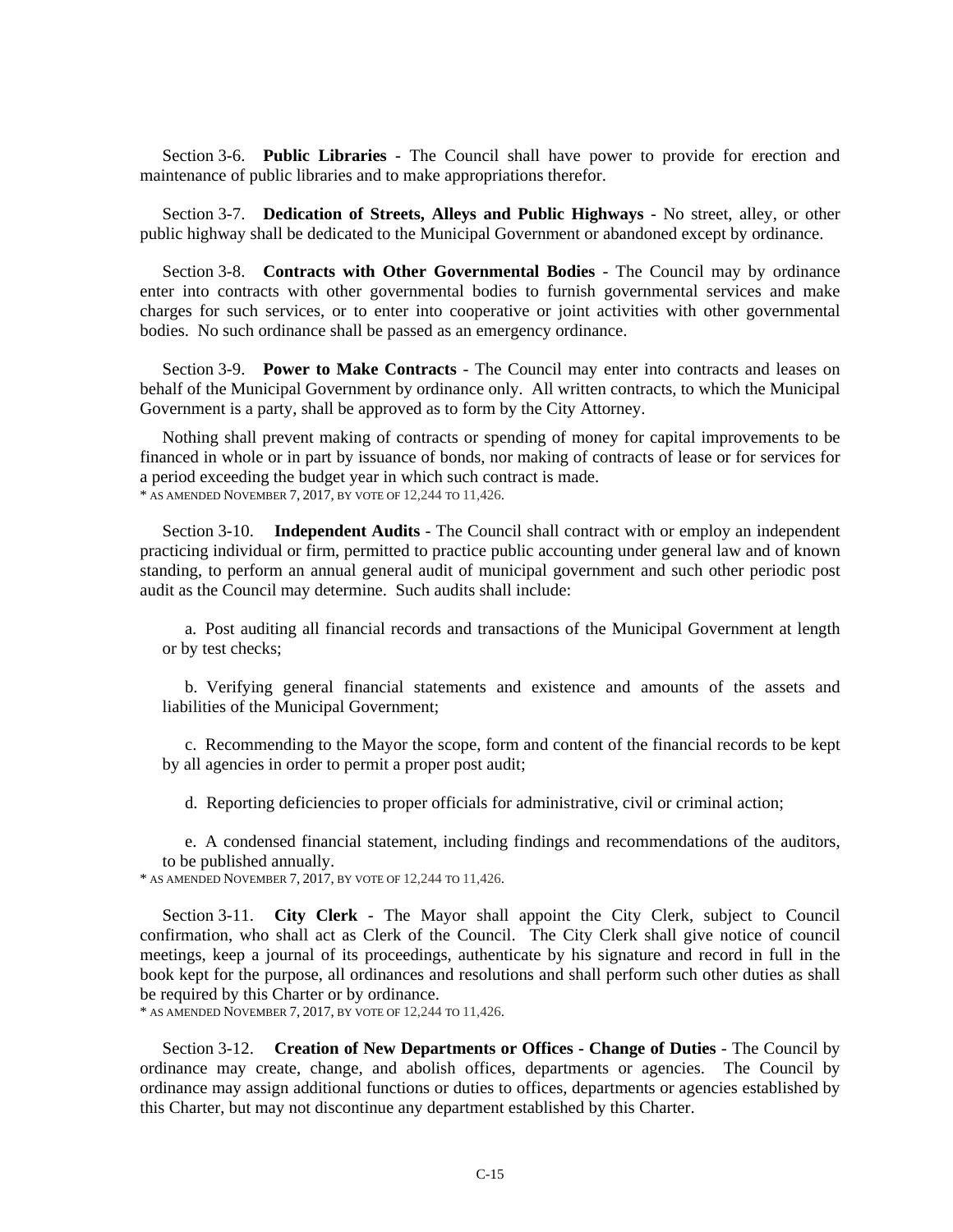Section 3-13. **Licenses and Permits**\* - The Council may provide for the issuance, suspension or revocation of licenses and permits and fees therefor, for regulatory or revenue purposes. \* AS AMENDED NOVEMBER 6, 1973, BY VOTE OF 6,787 TO 4,645.

Section 3-14. **Surety Bonds** - The Council shall require the Director of Finance and such other employees transacting financial business of the City to furnish bonds with such surety and in such amounts as the Council may determine.

\* AS AMENDED NOVEMBER 7, 2017, BY VOTE OF 12,244 TO 11,426.

Section 3-15. **Meetings - Quorum**\* - The Council shall meet regularly on the second and fourth Mondays of each month at the City Hall at an hour to be fixed from time to time by the rules and procedures of each Council. If a regular meeting shall fall on or the evening before a City holiday the City Council may by resolution fix another day for such regular meeting. The Council shall have power by ordinance to prescribe the manner of calling meetings thereof. Special meetings may be held at any time the Council may direct. A majority of the membership of the entire Council shall constitute a quorum to do business. The Council shall sit with open door at all sessions and shall keep a journal of its proceedings which shall be a public record.

\* AS AMENDED NOVEMBER 6, 1973, BY VOTE OF 9,318 TO 2,395; ALSO AMENDED NOVEMBER 4, 1975, BY VOTE OF 8,761 TO 2,198.

Section 3-16. **Ordinances - Resolution - Motions** - In all legislative matters coming before it, the Council shall act only by ordinance, resolution or motion. The ayes and nays shall be taken upon the passage of all ordinances, resolutions and motions, and entered upon the journal of the Council proceedings. Every member, when present, must vote. Every ordinance shall require the affirmative vote of the majority of the membership of the entire Council for final passage. Failure to vote by a council member when present shall result in a vacancy, the office to be forfeited immediately.

Section 3-17. **Ordinances-When Required** - In addition to such acts of the Council as are required by general statutes or by other provisions of this Charter to be by ordinance, every act creating, altering or abolishing any agency or office, fixing compensation, making an appropriation, authorizing the borrowing of money, levying a tax, establishing any rule or regulation for the violation of which a penalty is imposed, or placing any burden upon or limiting the use of private property shall be by ordinance.

Section 3-18. **Form of Ordinances**\* - Every ordinance, except the Annual Budget Ordinance and an ordinance making a general codification of ordinances, shall be confined to a single subject which shall be clearly expressed in its title. All ordinances shall be introduced in written or printed form. All ordinances which amend existing ordinances shall set forth in full the section or subsection to be amended and shall indicate matter to be omitted from the amended section or subsection by enclosing the same in brackets and new matter by underscoring. When published prior to enactment as specified in Section 2-10, or in accord with Section 3-23, the same indications of omitted and new matter shall be used except that italics may be substituted for underscoring. The enacting clause of all ordinances shall be: "BE IT ORDAINED BY THE CITY COUNCIL OF PUEBLO". Unless another date is specified therein, an ordinance shall take effect on the tenth day following its passage.

\* AS AMENDED NOVEMBER 6, 1973, BY VOTE OF 6,149 TO 4,651.

Section 3-19. **Procedure For Passage**\* - An ordinance may be introduced at any regular meeting by any member of the Council or any committee thereof. Upon introduction it shall be presented a first time, and a day and an hour set at which the Council or a Committee shall hold a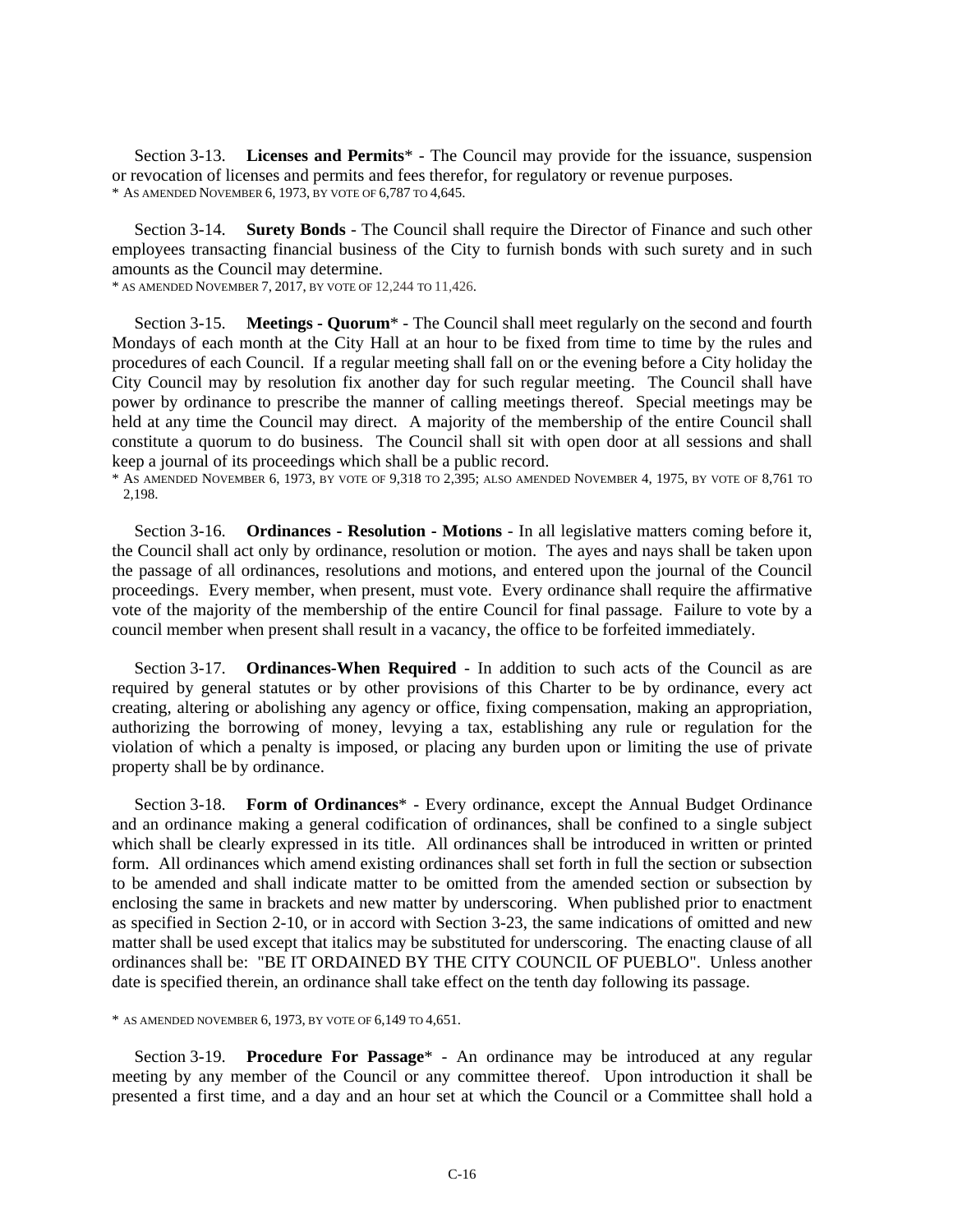public hearing thereon. Such hearing may be at a regular meeting of the Council or at such time and place where the Council may order and may be adjourned from time to time. An ordinance, before its final passage, shall be presented in at least two regular meetings of the Council, may be amended on either presentation, and shall be published once in a newspaper of the City in such manner as may be provided by this Charter, at least ten (10) days before its final passage, except in case of a public emergency as hereinafter provided.

\* AS AMENDED NOVEMBER 6, 1973, BY VOTE OF 7,145 TO 4,234.

Section 3-20. **Emergency Ordinances** - Emergency ordinances for the immediate preservation or protection of public health, property or safety may be introduced at a regular meeting or at any special meeting provided the subject thereof has been included in the notice of such meeting. An emergency ordinance shall be presented the first time and published as provided in the case of other ordinances and may be read a second and final time with or without amendment at any regular or special meeting subsequent to such publication. An emergency ordinance shall contain a specific statement of the emergency, and shall require the affirmative vote of a majority of the Council Membership for adoption as an emergency measure. No ordinance making a grant or any franchise or any special privilege shall ever be passed as an emergency ordinance.

Section 3-21. **Disposition of Ordinances** - The City Clerk shall present all ordinances approved by the Council to the Mayor within forty-eight (48) hours of final passage. If the Mayor approves the ordinance as passed by the Council, he or she shall sign it within five (5) days after receiving it. If the Mayor disapproves, the ordinance shall be returned to the Council within five (5) days after with the Mayor's objections in writing. If then five (5) of the Council members vote to pass the same over the Mayor's veto at the next regular meeting of Council, it shall become an ordinance notwithstanding the objections of the Mayor. If the mayor does not return the ordinance with written objections within the time specified, it shall take effect as if the Mayor had approved it. Ordinances shall be signed by both the Mayor and the President of the Council, or the President of the Council in the case of veto override, both on the ordinance itself and in the ordinance record. All ordinances of Pueblo shall be indexed by subject by the City Clerk in a book kept for that purpose which shall be a public record.

\* AS AMENDED NOVEMBER 7, 2017, BY VOTE OF 12,244 TO 11,426.

Section 3-22. **Ordinance Codification** - The Council shall cause the permanent ordinances to be codified yearly. Such codification may be of the entire body of permanent ordinances or of the ordinances of some particular subject. Such codification may be re-enacted by the Council or may be authenticated in such other manner as may be designated by ordinance. No codification ordinance shall be invalid on the ground that it deals with more than one subject.

Section 3-23. **Publication by Reference** - When the Council deems it appropriate, publication of the title of an ordinance, or the title of an amendment thereto, together with a statement that the text is available for public inspection and acquisition in the office of the City Clerk, shall be sufficient publication.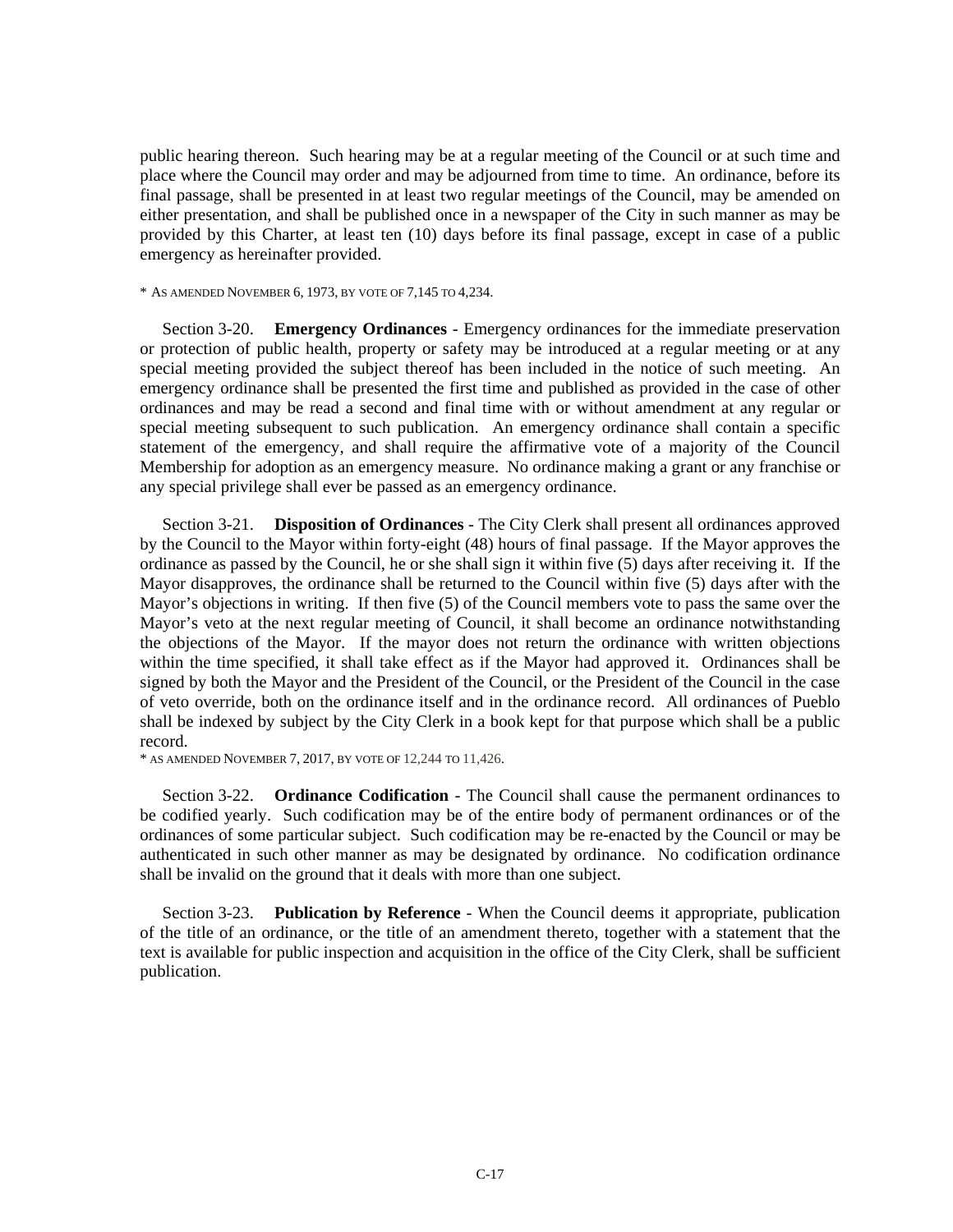#### **ARTICLE 4**

#### **Mayor**

Section 4-1. **Election of Mayor** - The Mayor shall meet the qualifications for elective officer on the date of filing of the declaration of candidacy for the office of Mayor. The Mayor shall be elected by the qualified electors of the City.

Section 4-2. **Mayor's Term** - The term of Mayor, unless sooner recalled or removed, shall begin on the second Tuesday in January of the year following election and shall be for four years or until a successor is duly elected and qualified. After having served two consecutive terms, the incumbent Mayor shall be ineligible to hold office thereafter.

Section 4-3. **Powers** - The executive branch of the City government is created. The office of Mayor is created. The Mayor shall control and direct the executive branch. The Mayor is authorized to delegate executive and administrative power within the executive branch. The Mayor shall be the chief executive officer with all executive and administrative powers of the City, except as otherwise provided in this Charter. The Mayor is the official head of the City for all ceremonial purposes. The Mayor shall devote full-time and attention to the performance of the duties of office and shall hold no other paid public or private employment.

Section 4-4. **Duties of Mayor - The Mayor shall:** 

a. Be responsible for enforcement of the laws and ordinances of the City;

b. Except as such powers may be specifically otherwise designated herein, have power to appoint, suspend and remove heads or directors of all bureaus, departments, and city employees; suspension or dismissal of the head or director of a bureau or department must be by written statement giving the reasons for such action, a copy of which must be delivered to the person concerned; all appointments shall be based upon merit and fitness alone, provided however, that in the Classified Service all appointments, suspensions and removals shall be subject to the Civil Service and personnel provisions of the Charter of Pueblo; the power to appoint heads or directors of all bureaus and departments shall be subject to Council confirmation.

c. Except as herein otherwise provided, exercise supervision and control over all executive and administrative departments and agencies created herein or that may be hereafter created by the Council;

d. Prepare the Budget annually and submit it to the Council and be responsible for its administration after adoption;

e. Prepare a written state of the City report annually, which report shall be filed with the City Clerk by the first Tuesday in February and made a part of the permanent records of the City and available to the public. Such report shall be a complete report on finances and administrative activities of the City for the preceding year and the future needs of the City;

f. Keep the Council advised of the financial condition and future needs of the City, and make such recommendations to the Council for adoption as he may deem necessary or expedient;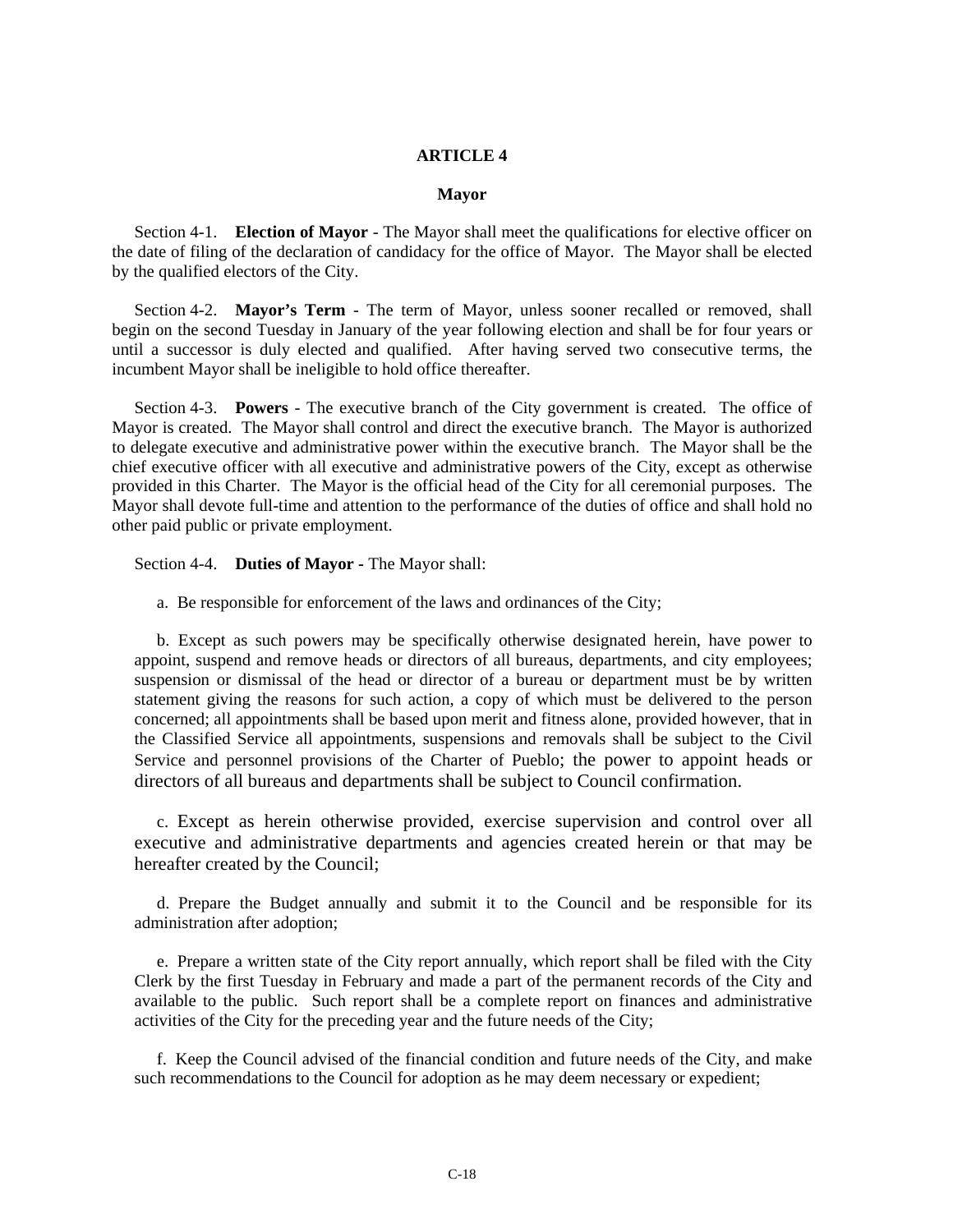g. Be responsible for enforcement of all terms and conditions imposed in favor of the City or its inhabitants in any contract or public utility franchise and upon knowledge of any violation thereof, report the same to the Council for such action and proceedings as may be necessary to enforce the same;

h. Appoint the Deputy Mayor subject to Council confirmation;

i. Appoint the members of city boards and commissions pursuant to Section 2-5;

j. Recommend to the Council such measures and ordinances as he or she may deem necessary or expedient, and to make such other recommendations to the Council concerning the affairs of the City as the Mayor finds desirable;

k. Participate in discussions of the Council in an advisory capacity; have the right to attend and be heard at any regular, special, open or closed session meeting of the Council, but not the right to vote at such meetings;

l. Perform such other duties as may be prescribed by this Charter.

m. Faithfully execute and comply with all laws, ordinances, and regulations of the City and all laws of the State of Colorado and the United States of America which apply to the City.<br>\* AS AMENDED NOVEMBER 7, 2017, BY VOTE OF 12,244 TO 11,426.

Section 4-5. **Deputy Mayor -** The Mayor shall designate a member of the cabinet, as the term is defined in Section 4-6 of this Charter, to be the Deputy Mayor. The designation shall be filed with the City Clerk. The designation shall be valid for one (1) year unless a vacancy in the office occurs, in which case the Mayor shall appoint another member of the cabinet to be the Deputy Mayor. The Deputy Mayor shall serve at the pleasure of the Mayor.

\* AS AMENDED NOVEMBER 7, 2017, BY VOTE OF 12,244 TO 11,426.

Section 4-6. **Administrative Departments - Mayor's Cabinet** - There shall be the following Departments: Aviation, Finance, Fire, Health, Law, Parks and Recreation, Personnel, Police, Public Works, and Purchasing. The Mayor's cabinet shall be composed of the directors of the Departments and such other Departments as may be established by ordinance upon the recommendation of the Mayor.

\* AS AMENDED NOVEMBER 7, 2017, BY VOTE OF 12,244 TO 11,426.

Section 4-7. **Directors of Departments** - Each Department shall be headed by a Director appointed by the Mayor. Directors shall serve at the pleasure of the Mayor.

All persons appointed as Directors of Bureaus or Departments shall be selected on the basis of their training, experience, qualifications and fitness for the particular job to be performed. Consideration shall be given to persons already employed in the respective department at the time of the appointment. Appointments shall be subject to Council confirmation.

Two or more departments may be headed by the same individual; the Deputy Mayor must head one or more departments. Directors of departments may also serve as chiefs of divisions.<br>\* AS AMENDED NOVEMBER 7, 2017, BY VOTE OF 12,244 TO 11,426.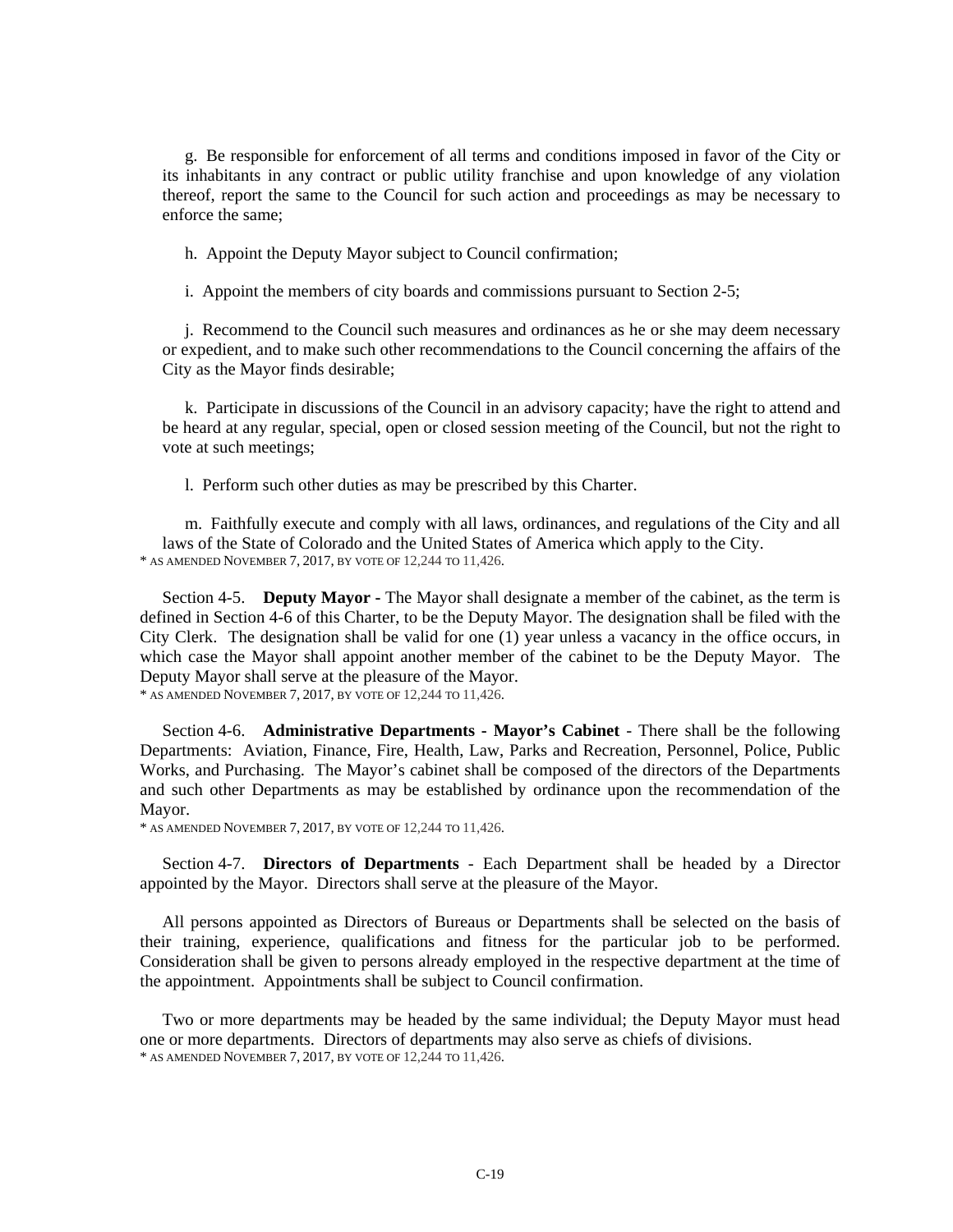Section 4-8. **Departmental Divisions** - The work of each department may be distributed among such divisions thereof as may be established by ordinance upon recommendation of the Mayor, or by regulations issued by the Mayor, pending passage of such an ordinance. \* AS AMENDED NOVEMBER 7, 2017, BY VOTE OF 12,244 TO 11,426.

Section 4-9. **Assignment of Employees** - The Mayor shall have power, whenever the interest of the City requires, to assign any employee of one department to temporary performance of similar duties in another department.

\* AS AMENDED NOVEMBER 7, 2017, BY VOTE OF 12,244 TO 11,426.

Section 4-10. **Action on Ordinances -** Upon presentation of all ordinances approved by the Council to the Mayor in accordance with Section 3-21 of this Charter, the Mayor shall:

a. Sign such ordinance within five (5) days if he or she approves; or

b. Return such ordinance to the Council within five (5) days if he or she disapproves, with the Mayor's objections in writing.

If then five (5) of the Council members vote to pass the same over the Mayor's veto, it shall become an ordinance notwithstanding the objections of the Mayor. If the Mayor does not return the ordinance with written objections within the time specified, it shall take effect as if the Mayor had approved it.

\* AS AMENDED NOVEMBER 7, 2017, BY VOTE OF 12,244 TO 11,426.

Section 4-11. **Vacancy in the Office of Mayor - Succession of Acting Mayor** In the event a vacancy occurs in the office of Mayor, the Deputy Mayor shall resign his or her office and shall become acting Mayor; except that if the Deputy Mayor refuses or is unable to discharge the duties of the office of Mayor, the person shall not resign as a Director; and the office shall be filled by appointment of the Council.

Any person appointed to fill a vacancy in the office of Mayor shall have the qualifications required of persons regularly elected and shall hold the office until the next general municipal election or special run-off election, when the vacancy shall be filled by election according to law and until his or her successor is qualified. The term of office of any person filling the vacancy in the office of Mayor shall terminate at the expiration of the term during which the vacancy occurred. \* AS AMENDED NOVEMBER 7, 2017, BY VOTE OF 12,244 TO 11,426.

#### **ARTICLE 5**

#### **Municipal Court**

Section 5-1. **Municipal Court**\* - There shall be a Municipal Court vested with exclusive original jurisdiction of all causes arising under the Charter and the ordinances of the City of Pueblo. The Mayor shall appoint subject to Council confirmation, as many Municipal Judges as may be required to conduct the affairs of the Municipal Court. Municipal Judges shall be attorneys admitted to practice law in Colorado. Each Municipal Judge shall be appointed by the Mayor for a term of two years and may be removed by the Mayor for cause. The Council shall designate one Judge to be the presiding Judge, who shall act as Municipal Court Administrator and who shall supervise all Court personnel. The Judges shall receive such compensation as shall be fixed by the Council. In the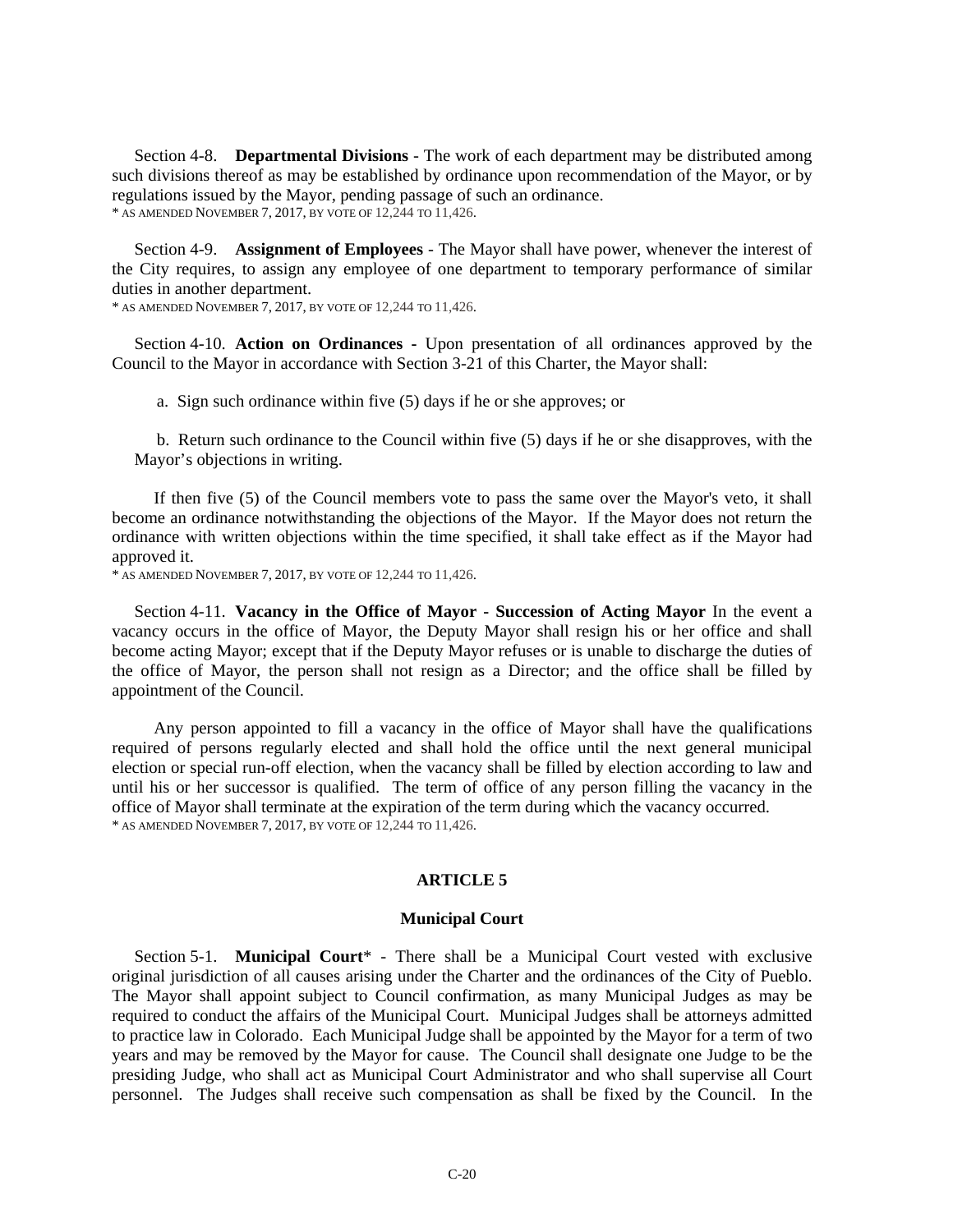absence of any Judge, the presiding Judge may designate a reputable attorney to serve in the place of the absent Judge.

Term of Municipal Court and local rules of procedure shall be enacted by the Council upon recommendation of the Municipal Judges.

\* AS AMENDED NOVEMBER 6, 1973, BY VOTE OF 8,524 TO 3,282; ALSO AMENDED NOVEMBER 7, 2017, BY VOTE OF 12,244 TO 11,426.

Section 5-2. **Penalty for Violation** - Any person who shall violate any of the provisions of this Charter for the violation of which no punishment has been provided herein, shall be deemed guilty of an offense, and upon conviction thereof shall be punished by a fine not exceeding one thousand dollars (\$1,000.00) or by imprisonment not exceeding one (1) year, or by both such fine and imprisonment. Other punitive or enforcement measures as adopted by the City Council shall be enforced.

\* AS AMENDED NOVEMBER 4, 2008, BY VOTE OF 27,058 TO 16,030.

#### **ARTICLE 6**

#### **Department of Law**

Section 6-1. **City Attorney - Appointment - Qualifications** - There shall be a Department of Law, the Director of which shall be known as the City Attorney. He shall be a resident of the City of Pueblo, and a duly licensed attorney of the State of Colorado for at least three years immediately prior to his appointment, and shall have been actively engaged in the practice of law during such three years. He shall receive such compensation as may be fixed by the Council.

Section 6-2. **Functions** - The Department of Law shall exercise all legal and administrative function of the Municipal Government assigned by ordinance or general law to city attorney.

Section 6-3. **Institution of Suits** - When directed by the Mayor in writing or by the Council, the City Attorney shall institute or defend any suit, action, or proceeding on behalf of the Municipal Government or an agency.

\* AS AMENDED NOVEMBER 7, 2017, BY VOTE OF 12,244 TO 11,426.

Section 6-4. **Notice of Personal Injuries** - Before the Municipal Government shall be liable for damages to a person injured on a street, avenue, alley, sidewalk, public place or way, the person so injured, or someone in his behalf, shall notify the Municipal government within the time period and manner required by the laws of the State of Colorado.

\* AS AMENDED NOVEMBER 7, 2017, BY VOTE OF 12,244 TO 11,426.

Section 6-5. **Recovery by the City to Compensate for Judgments** - If a person shall secure judgment against the Municipal Government for damages by reason of a defect in a street, avenue, alley, sidewalk, public place or way, the Municipal Government may recover the amount thereof from the person or corporation who caused such defect or through whose negligence such defect was caused, provided that the person or corporation shall have notice of the pendency of the action against the Municipal Government.

Section 6-6. **Settlement of Claims** - The Council may authorize the City Attorney to settle claims against the Municipal Government and may make appropriations therefor.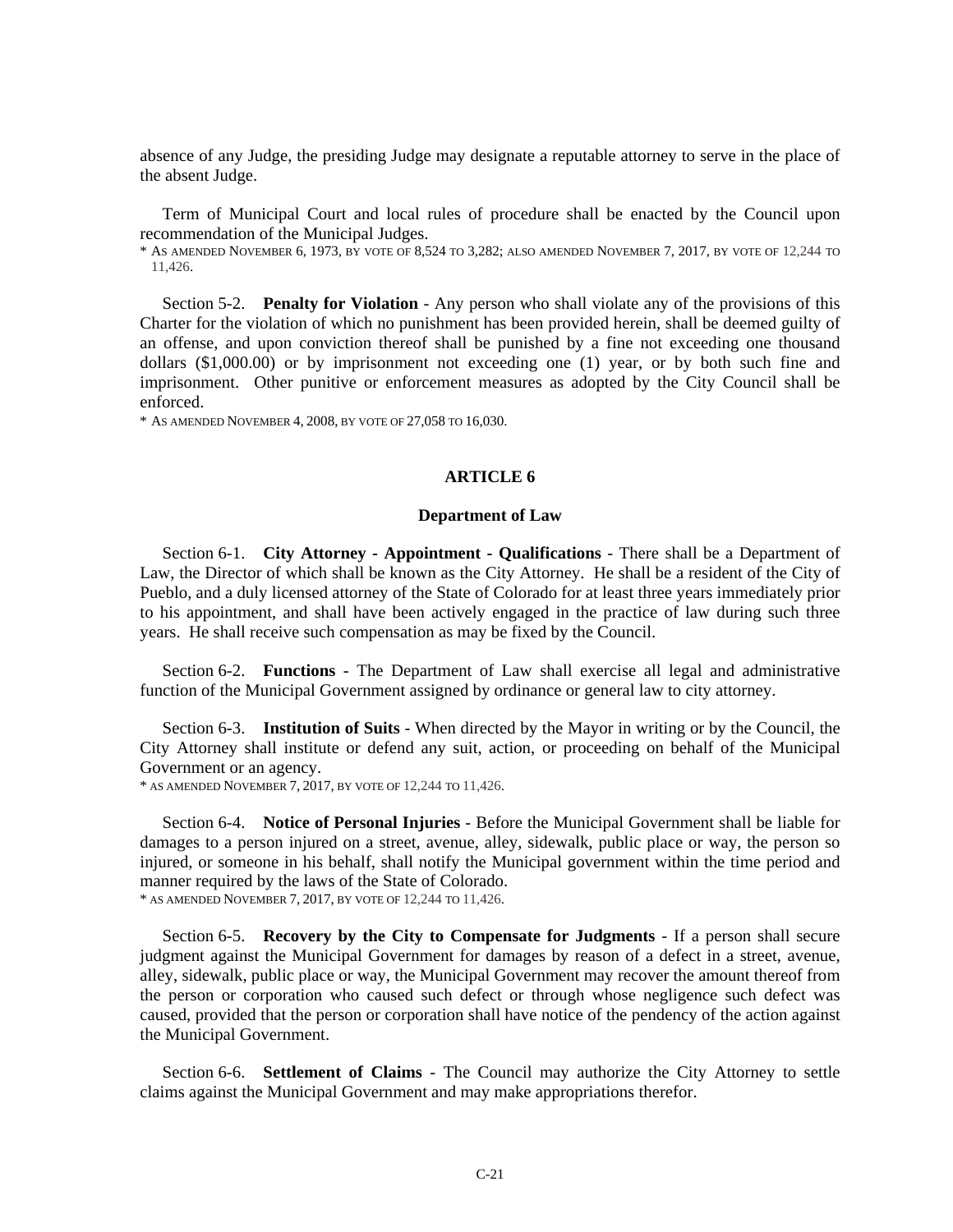Section 6-7. **Special Counsel** - No special counsel shall be retained to represent the Municipal Government or an agency except by the City Attorney, and such special counsel shall serve solely under his direction, provided that the Council may without recourse to the City Attorney retain special counsel in regard to any irregularity found by audit or any alleged dereliction in the executive departments. Special counsel shall receive compensation as determined by the Council.

#### **ARTICLE 7**

#### **Finance Administration**

#### **Part I - Budget**

Section 7-1. **Fiscal Year** - The fiscal year of the City Government shall begin the first day of January in each year and end on the last day of the succeeding December.

Section 7-2. **Submission of the Budget** - Not later than the first regular meeting of the Council in October of each year, the Mayor shall submit to the Council:

a. An annual or current expense budget, hereafter referred to as the "Budget", which shall be a complete financial plan for the ensuing fiscal year, consisting of the budget proper and the budget message;

b. A capital budget.

\* AS AMENDED NOVEMBER 7, 2017, BY VOTE OF 12,244 TO 11,426.

Section 7-3. **Scope of Annual Budget** - The Budget shall contain:

a. An estimate of all revenue cash receipts anticipated from sources other than the tax levy of the ensuring fiscal year;

b. An estimate of the General Fund cash surplus at the end of the current fiscal year or of the deficit to be made up by appropriation;

c. The estimated expenditures necessary for operation of the several department, offices and agencies of the City;

d. Debt service requirements for the ensuring fiscal year;

e. An estimate of the sum required to be raised by the tax levy for the ensuring fiscal year, and the rate of levy necessary to produce such sum based on a percentage of collection not exceeding the lowest percentage of current levy collection experienced during the three preceding complete fiscal years;

f. A balanced relation between total estimated expenditures and total anticipated revenue cash receipts, taking into account the estimated General Fund cash surplus or deficit at the end of the current fiscal year.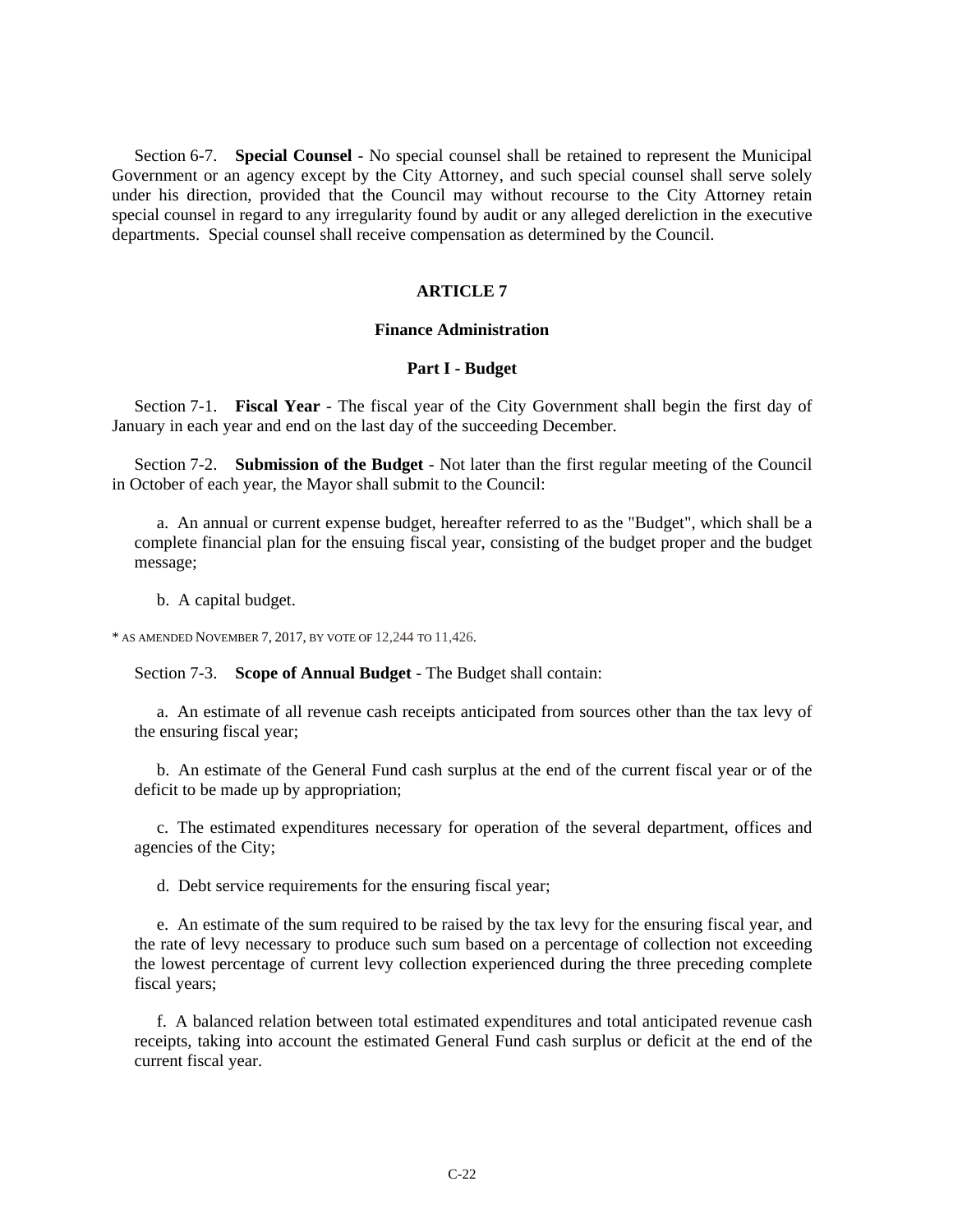All estimates shall be in detail showing revenues by sources and expenditures by organizational units, activities, character and object. The Budget shall be so arranged as to show comparative figures for receipts and expenditures for at least two prior years and for the current year and the Mayor's recommendations for the ensuring year. The Budget may provide an additional amount as a reserve to meet and care for expenditures to be made from such fund during the months of January to April in the year following the year for which the Budget and Appropriation Ordinance shall apply.<br>\* AS AMENDED NOVEMBER 7, 2017, BY VOTE OF 12,244 TO 11,426.

Section 7-4. **The Budget Message** - The budget message shall contain the recommendations of the Mayor concerning the fiscal policy of the City, a description of the important features of the budget plan, an explanation of all major increases or decreases in budget recommendations as compared with prior years, and a summary of the proposed budget showing comparisons similar to those required in the budget proper, itemized by principal sources of revenue and the main items of expenditure.

\* AS AMENDED NOVEMBER 7, 2017, BY VOTE OF 12,244 TO 11,426.

Section 7-5. **Departmental Estimates** - The Head of each department, office or agency shall submit to the Mayor, at such date as the Mayor shall determine, estimates of revenue and expenditure for that department, office or agency. Such estimates shall be submitted upon forms furnished by the Mayor and shall contain all information which he may require. The form submitted shall include data regarding expenditures of the last fiscal year and estimates of expenditures to be required for the current fiscal year. The Mayor shall review the estimates and in preparing the Budget may revise them as he or she may deem advisable.

\* AS AMENDED NOVEMBER 7, 2017, BY VOTE OF 12,244 TO 11,426.

Section 7-6. **Certification of Tax Levy** - Prior to October 16, or such date as may be required by state law, the Council shall set a tax levy and certify same to the County Commissioners.

Section 7-7. **Appropriation Ordinance** - The Appropriation Ordinance shall be adopted simultaneously with the Tax Levy Ordinance, and shall be based on the Budget, but need not be itemized further than by departments and the major divisions thereof and by each independent office and agency.

Section 7-8. **Budget - A Public Record** - The Budget shall be a public record in the office of the City Clerk and shall be open to public inspection, and sufficient copies shall be made available for the use of the Council and the public, the number of copies to be determined by the Mayor. \* AS AMENDED NOVEMBER 7, 2017, BY VOTE OF 12,244 TO 11,426.

Section 7-9. **Public Hearing** - A public hearing on the Budget shall be held by the Council within two weeks after its submission. Notice of time and place of said hearing shall be published within three days after submission of the Budget in the manner provided in this Charter for the publication of ordinances. Protests or suggested changes must be submitted to the Council in writing.

Section 7-10. **Changes by the Council** - After conclusion of such public hearing the Council may insert new items of expenditure or may increase, decrease or strike out items of expenditure, except that no item of appropriation for debt service shall be reduced. If the Council shall decrease the total proposed expenditures, such decrease shall be reflected in full in the Tax Levy. If the Council shall increase the total proposed expenditures, such increase shall be reflected in the Tax Levy or by appropriate provision in other revenues.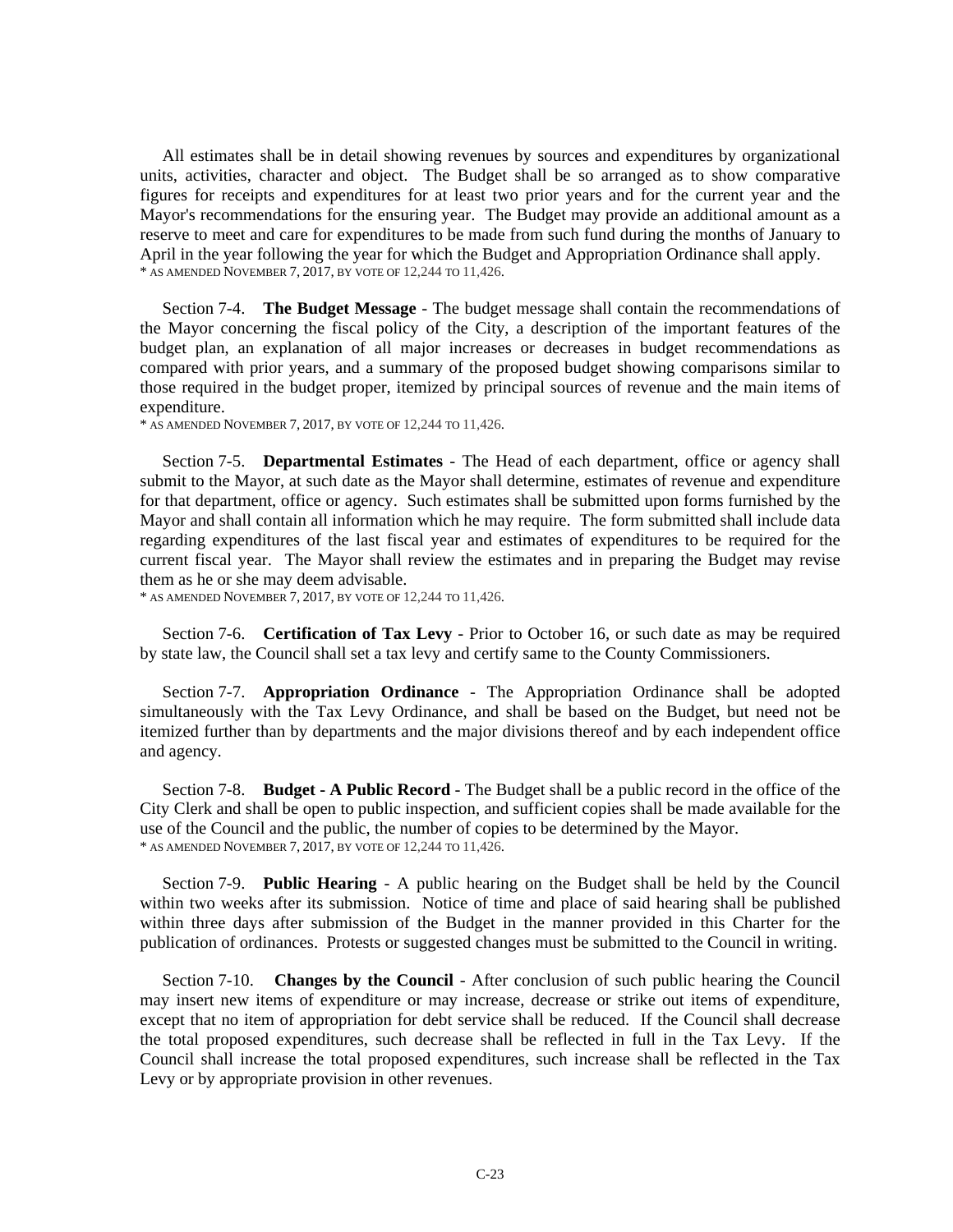Section 7-11. **Adoption of the Budget** - Upon completion of the public hearing, but prior to the first day of December, the Council shall adopt the Budget, the Appropriation Ordinance and the Tax Levy Ordinance.

Section 7-12. **Work Program and Allotments** - After the annual appropriation has been adopted and before the beginning of the fiscal year the head of each department, office or agency shall submit to the Mayor in such form as he shall prescribe, a work program which shall show the requested allotments of the appropriations for such department, office or agency for the entire fiscal year by monthly or quarterly periods as the Mayor may direct. Before the beginning of the fiscal year the Mayor shall approve with such amendments as he shall determine, the allotments for each such department, office or agency, and shall file the same with the Director of Finance, who shall not authorize any expenditure to be made from any appropriation except on the basis of approved allotments. The aggregate of such allotments shall not exceed the total appropriation available to said department, office or agency for the fiscal year. An approved allotment may be revised during the fiscal year in the same manner as the original allotment was made. If at any time during the fiscal year the Mayor shall ascertain that the revenue cash receipts for the year, plus General Fund cash surplus from the preceding year, will be less than the local appropriations, he or she shall reconsider the work programs and allotments of the several departments, offices and agencies, and revise the allotments so as to forestall the incurring of a deficit. \* AS AMENDED NOVEMBER 7, 2017, BY VOTE OF 12,244 TO 11,426.

Section 7-13. **Transfers of Appropriations** - The Mayor may at any time transfer any unencumbered appropriation balance or portion thereof from one classification of expenditure to another within the same department, office or agency. At the request of the Mayor the Council may by resolution transfer any unencumbered appropriation balance or portion thereof from one department, office or agency to another.

\* AS AMENDED NOVEMBER 7, 2017, BY VOTE OF 12,244 TO 11,426.

Section 7-14. **Additional Appropriations** - Appropriations in addition to those contained in the Budget shall be made only on the recommendation of the Mayor and only if the Director of Finance certifies that there is available a cash surplus sufficient to meet such appropriations, provided that this limitation shall not apply to meeting a public emergency threatening the lives, health, or property of citizens; provided that such an emergency appropriation shall require a majority vote of the Council membership and the concurrence of the Mayor.<br>\* AS AMENDED NOVEMBER 7, 2017, BY VOTE OF 12,244 TO 11,426.

Section 7-15. **Appropriations to Lapse** - Any annual appropriation or any portion thereof remaining unexpended and unencumbered at the close of the budget year shall lapse and revert to the General Fund, or to the special fund from which the appropriation was originally made.

Section 7-16. **Capital Budget** - As a part of the budget message or as a separate report attached thereto the Mayor shall present a program, previously considered by the Planning and Zoning Commission as provided in this Charter, or proposed capital projects for the ensuing fiscal year and for four (4) fiscal years thereafter. Estimates of the cost of such projects shall be submitted by each department, office or agency annually in the same manner as estimates of other budgetary requirements are prepared for the Mayor. The Mayor shall recommend to the Council those projects to be undertaken during the ensuing fiscal year and the method of financing the same. The Council may levy annually a tax of not more than two (2) mills to be assessed upon the valuation within the City at the same time as the regular annual taxes for city expenses, for the benefit of a fund to be known as the "Capital Improvement Fund" established for the purpose of paying the cost of capital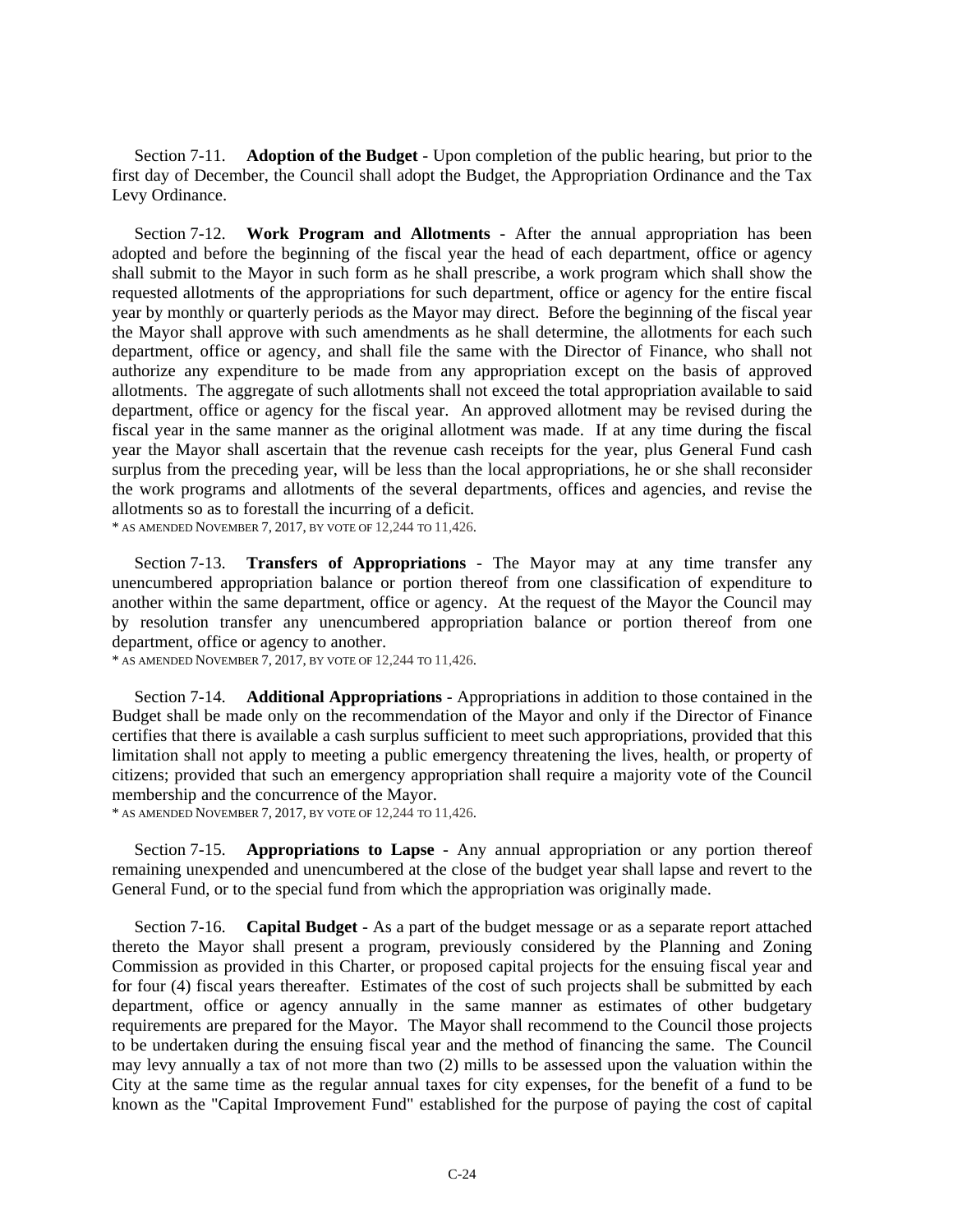improvements for which the City is authorized by this Charter to issue bonds and for no other purpose. The proceeds of such levy shall be kept by the Director of Finance in a special account until invested as authorized by the Council subject to existing laws. The Council shall have power to transfer from time to time to the Capital Improvement Fund any portion of the General Fund surplus not otherwise appropriated. Appropriations for construction or other permanent improvements, from the Capital Improvement Fund shall not lapse until the purpose for which the appropriation was made shall have been accomplished or abandoned, provided any project shall be deemed to have been abandoned if three (3) fiscal years elapse without expenditure from the encumbrance of the appropriation therefor. Any unappropriated balance in the Capital Improvement Fund may be transferred by the Council for payment of outstanding bonded indebtedness of the City. Provisions of this Section shall be subject to, and carried out in accordance with, the Constitution and the laws of the State of Colorado.

\* AS AMENDED NOVEMBER 7, 2017, BY VOTE OF 12,244 TO 11,426.

#### **Part II - Department of Finance**

Section 7-17. **Department Created** - A Department of Finance is hereby established, the Head of which shall be the Director of Finance. The Director of Finance shall have knowledge of municipal accounting and taxation and shall have had experience in budgeting and financial control.

Section 7-18. **Director of Finance - Powers and Duties** - The Director of Finance, under jurisdiction of the Mayor, shall have charge of administration of the financial affairs of the City and to that end he shall have authority and shall be required to:

a. Compile the current expense estimates for the Budget of the City;

b. Compile the capital estimates for the Annual Budget in compliance with recommendations of the Planning and Zoning Commission;

c. Supervise and be responsible for disbursement of all monies to ensure that budget appropriations are not exceeded, or payments illegally made;

d. Maintain a general accounting system for the City Government and each of its offices, departments and agencies; keep books for and exercise financial budgetary control over each office, department and agency; keep separate accounts for items of appropriation contained in the City Budget, each of which accounts shall show the amount of the appropriation, the amounts paid therefrom, the unpaid obligations against it and the unencumbered balance; require reports of receipts and disbursements from each receiving and spending agency of City Government to be made daily or at such intervals as he may deem expedient;

e. Submit monthly to the Council a statement of all accounts and funds, including trust and custodial funds, showing receipts and disbursements in sufficient detail to show the exact financial condition of the City, and release same for public information;

f. Prepare, as of the end of each fiscal year, a complete financial statement and report;

g. Prepare tax maps and give such notice of taxes and special assessments as may be required by law;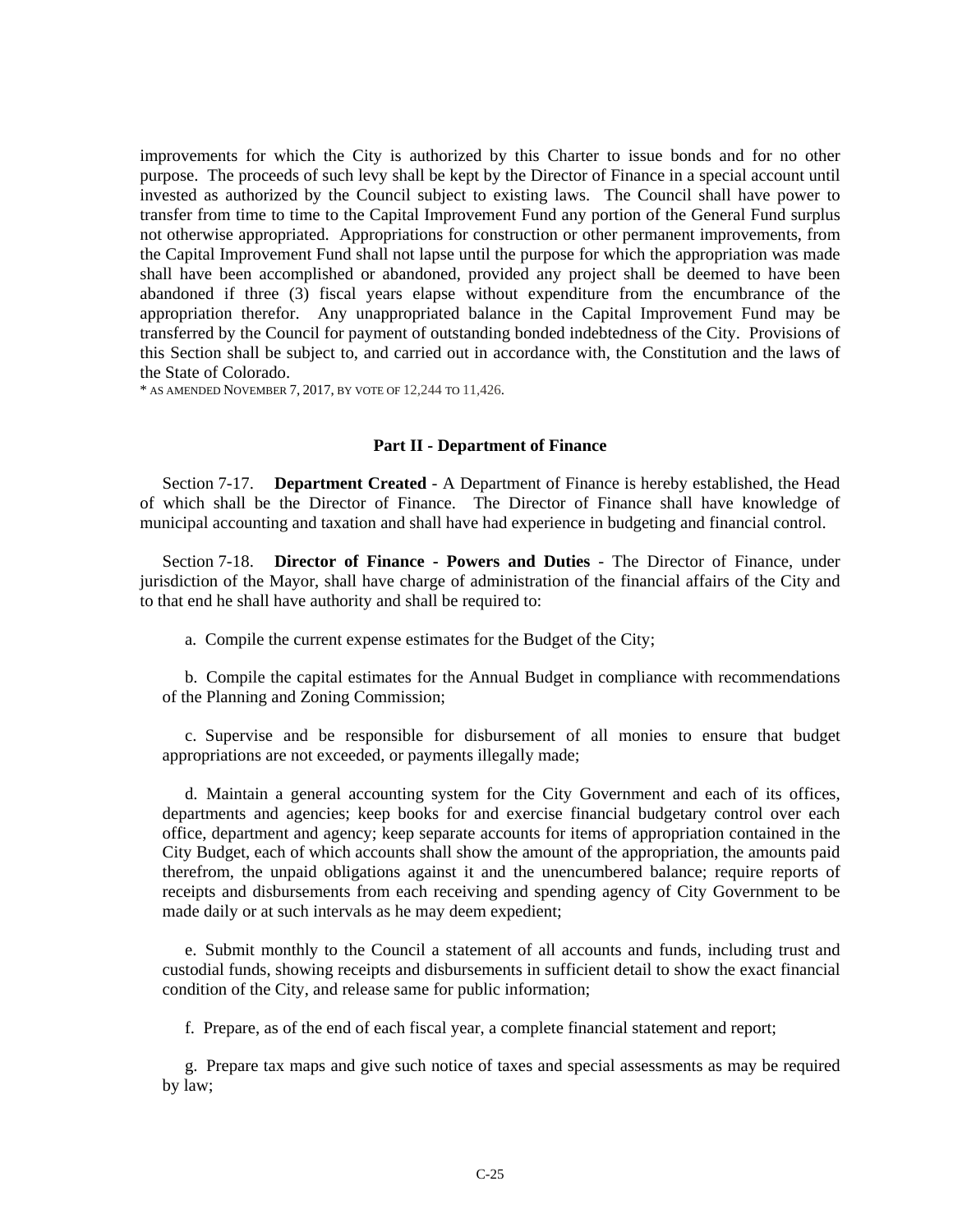h. Receive from the County Treasurer all funds due the City from taxes, special assessments, and other items which are collected for the City by said County Treasurer. To collect such other taxes, special assessments, license fees and other revenues of the City or for whose collection the City is responsible and receive all money receivable by the City from the state or federal government, or from any court, or from any office, department or agency of the City, or any other agency or office which is not now in existence but which may in the future be created or provided for;

i. Have custody of all public funds belonging to or under the control of the City, or any office, department or agency of the City Government, and deposit or invest all funds coming into his hands as shall be designated by resolution of the Council, subject to the requirements of law as to surety and payment of interest on deposits or investments. All interest shall be the property of the City and shall be accounted for and credited to the proper account;

j. Have custody of all investments and invested funds of the City Government, or in possession of such government in a fiduciary capacity, and have the safekeeping of all bonds and notes of the City and the receipt and delivery of city bonds and notes for transfer, registration or exchange;

k. Unless he shall certify that there is a balance of appropriation for proposed expenditure and available funds, no expenditure shall be made.

\* AS AMENDED NOVEMBER 7, 2017, BY VOTE OF 12,244 TO 11,426.

Section 7-19. **Accounting - Supervision and Control** - The Director of Finance shall have power and shall be required, under jurisdiction of the Mayor to:

a. Prescribe the forms of receipts, bills, vouchers or claims to be used by all offices, departments and agencies of the City Government;

b. Examine all contracts, orders and other documents by which the City Government incurs financial obligations, having previously ascertained that monies have been appropriated and allotted and will be available when the obligation shall become due and payable; and audit and approve before payment all bills, invoices, payrolls and other evidence of claims, demands or charges against the City Government and with the advice of the City Attorney determine the regularity, legality and correctness of such claims, demands or charges.

\* AS AMENDED NOVEMBER 7, 2017, BY VOTE OF 12,244 TO 11,426.

Section 7-20. **General Fund - Receipts and Expenditures** - There is hereby established a General Fund. The General Fund shall comprise all resources and liabilities of the Municipal Government not specifically belonging to any other fund. All general functions of the Municipal Government shall be financed by appropriations from the General Fund.

Section 7-21. **Special Funds** - Additional funds, which shall be known as Special Funds, to provide for monies held in trust, for depreciation and obsolescence of structures, machinery and equipment, for debt service, for special services of benefit only to special groups and for local improvements, may be created by ordinance. The ordinance creating a Special Fund shall specify sources of receipts of the Special Fund and purposes for which expenditures from the Special Fund shall be made. Special Funds created by ordinance may be abolished by ordinance, subject to existing trusts and the remaining assets of any such Special Funds may be transferred to other funds.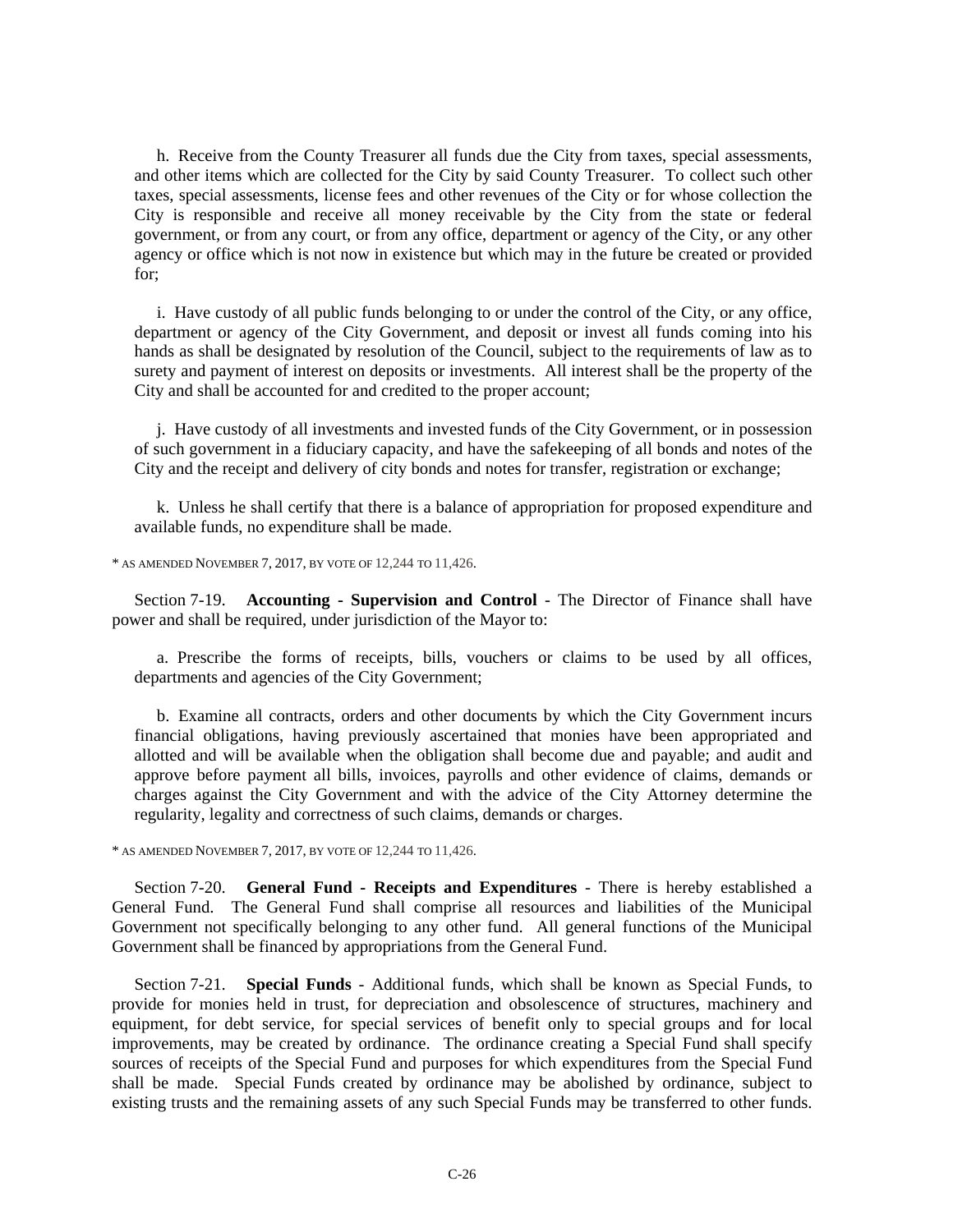The ordinances creating Special Funds may provide for annual, periodic, or continuing appropriations from such funds. Fiscal and budgetary rules may exempt Special Funds from allotment procedure. All Special Funds shall be post-audited annually by the independent auditor.

Section 7-22. **Earmarking** - The Council shall not have the power to earmark or allocate for specific purposes any funds which are derived from the enactment of a property, excise, or other tax or in fixing any fee or charge, except as otherwise provided in this Charter. In enacting appropriations from any fund, the Council shall not designate specific receipts to be expended for specific purposes but shall appropriate without regard to the source of the receipts of the fund.

#### **Part III - Bonded Indebtedness**

Section 7-23. **General Obligation Bonds**\* - No bonds or other evidences of indebtedness payable in whole or in part from the proceeds of general property taxes shall be issued to defray in whole or in part the cost of capital improvements except in pursuance of an ordinance of the City Council, nor until the question of their issuance shall, at a special or general election, be submitted to a vote of the qualified taxpaying electors of the City and approved by a majority of those voting on the question. The aggregate amount of all such bonds or other evidences of indebtedness shall not exceed at the time of the delivery of the bonds currently authorized ten per centum of the assessed valuation of the taxable property within the City as shown by the last assessment for City purposes provided, however, that in determining the amount of such indebtedness there shall not be included within the computation outstanding bonds or other evidences of indebtedness for the acquisition, extension or improvement of water or other municipal waterworks system of the City of Pueblo or any portion thereof. Each issue of bonds authorized shall mature serially in annual installments commencing not later than three years from the date thereof and extending over a period of not exceeding the estimated period of the usefulness of the property or improvements for which issued as stated in the authorizing ordinance, but may be subject to redemption prior to maturity at such time or times and on such terms as the City Council may determine in said Ordinance.

Noting contained in this section shall be construed as a limitation on the power of the City Council to issue the general obligation bonds of the City for the acquisition, extension or improvement of water or the municipal waterworks system to mature at such time or times and to contain such provisions for their payment at or prior to maturity as the City Council may provide in the Ordinance authorizing their issuance, or a limitation on the power of the City to borrow money and evidence the same by note payable from the proceeds of bonds authorized to be issued hereunder and maturing over a period not exceeding two years from their date, nor on the power of the City Council to issue the bonds of the City payable from or secure to the City from sources other than general property taxes, nor to issue bonds as provided in Section 7-24 to Section 7-27, both inclusive, of this Charter.

#### \* AS AMENDED NOVEMBER 4, 1969, BY VOTE OF 10,770 TO 5,185.

Section 7-24. **Refunding Bonds**\* - Whenever the City Council determines it to be in the best interest of the City and its inhabitants, the City Council may by ordinance, without an election, authorize issuance of refunding bonds for the purpose of paying outstanding bonds of the City, such refunding bonds to be in such amounts and maturities and to bear interest as provided in the ordinance authorizing their issuance.

<sup>\*</sup> AS AMENDED NOVEMBER 8, 1983, BY A VOTE OF 11,161 TO 9,818.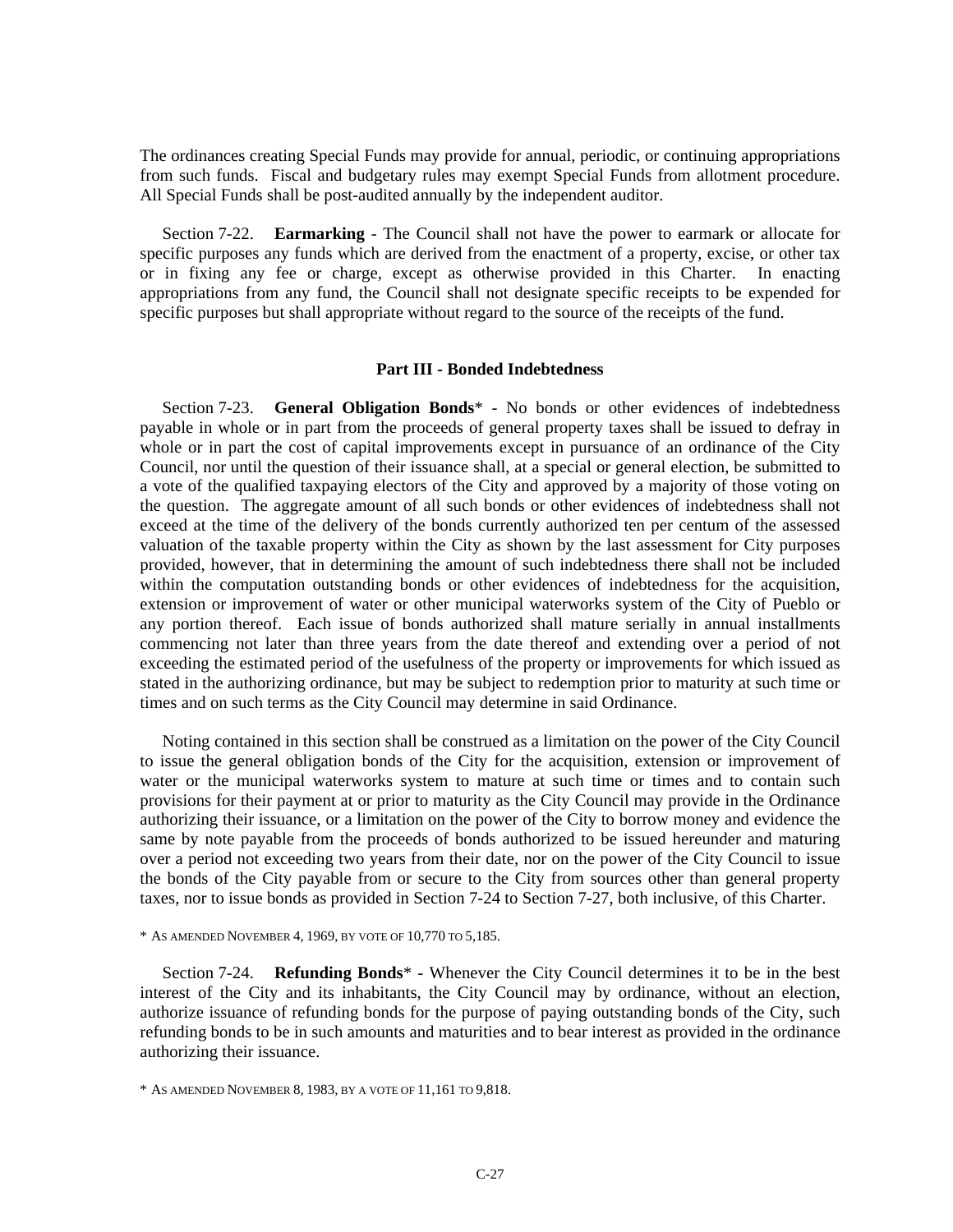Section 7-25. **Special or Local Improvement District Bonds - Issuance** - The City of Pueblo shall have power to construct or install special or local improvements of every character within designated districts in said City, which improvements shall confer special benefits on the real property within said districts and general benefits to the City at large. The City Council shall by ordinance prescribe the method and manner of making such improvements, of letting contracts therefor, assessing the cost thereof, and issuing and paying bonds for costs and expenses of constructing or installing said improvements, provided that nothing herein shall be construed to limit the power of the City Council to act in accordance with the Constitution and Statutes of Colorado in carrying out such purposes.

Section 7-26. **Special or Local Improvement District Bonds - Special Surplus and Deficiency Fund**<sup>\*</sup> - Where all outstanding bonds of an issue for one or more special or local improvement districts have been paid and any monies remain to the credit thereof, they shall be transferred to a special surplus and deficiency fund, and whenever there is a deficiency in any special or local improvement district fund to meet the payment of outstanding bonds and interest due thereon, the deficiency shall be paid out of said surplus and deficiency fund. Whenever there are paid and canceled three fourths  $(3/4)$  of the bonds of an issue, and for any reason the remaining assessments are not paid in time to take up the remaining bonds of such issue and interest due thereon, and there is not sufficient money in the special surplus and deficiency fund, then the City shall pay the bonds when due and interest thereon and reimburse itself by collecting the unpaid assessments due for such district or districts. Nothing in this Charter shall be construed to limit the power of the City Council to issue and sell an issue of bonds for more than one district, nor to limit the City Council's power to issue and sell, without regard to the limitations of Section 7-23, general obligation temporary notes payable within not exceeding two years after issue, or special assessment interim notes, or both, for the payment of contracts and related expenses for one or more improvement districts pending the issuance and sale by the City Council of special or local improvement district bonds.

#### \* AS AMENDED NOVEMBER 4, 1975 BY VOTE OF 6,305 TO 4,369.

Section 7-27. **Special or Local Improvement District Bonds - General Benefits** - In consideration of general benefits conferred on the City at large from the construction or installation of improvements in special or local improvement districts, the City Council may levy annual taxes on the taxable property within the City, not exceeding two (2) mills in any one year, to be disbursed, as determined by the City Council, for the purpose of paying for such benefits, for the payment of any assessments levied against the City itself in connection with bonds issued for special or local improvement districts, and for the purpose of advancing money to maintain current payments of interest and equal annual payments of the principal amount of bonds issued for any special or local improvement district hereafter created. The proceeds of such taxes shall be placed in a special fund and shall be disbursed only for the purposes specified herein, provided however, that in lieu of such tax to mature at such time or times and to contain such pro-levies, the City Council may annually transfer to such special fund any available money of the City, but in no event shall the amount transferred in any one year exceed the amount which would result from a tax levied in such year as herein limited. As long as any bonds issued for special or local improvement districts hereafter organized remain outstanding, the tax levy or equivalent transfer of money to the special fund created for the payment of said bonds shall not be diminished in any succeeding year until all of said bonds and the interest thereon shall be paid in full, unless other available funds are on hand therefor, or such bonds and interest are paid by the City as required in Section 7-26 of this Part III.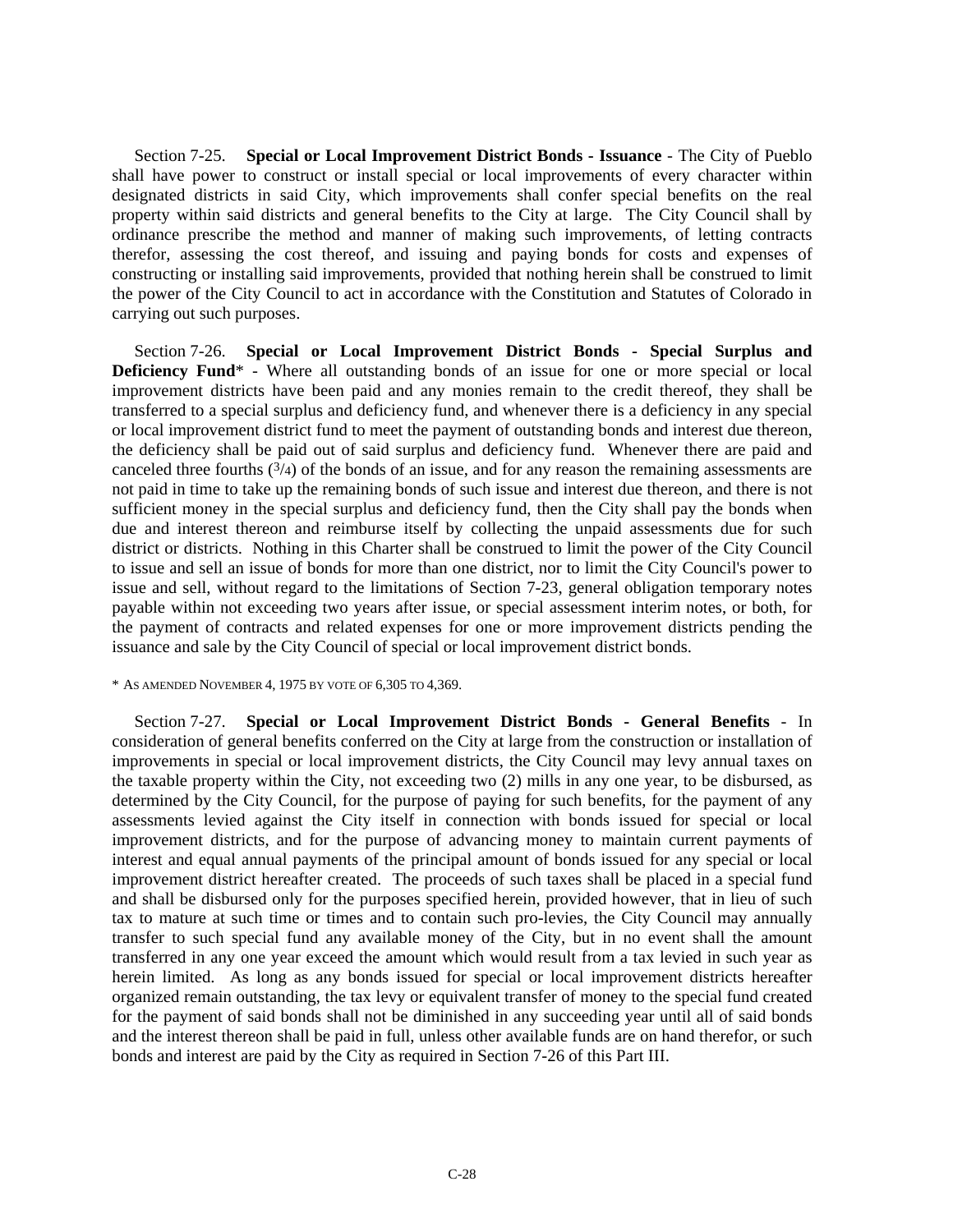#### **Part IV - Purchases**

Section 7-28. **Purchases** - There shall be established a Department of Purchases and Supplies, the Director of which shall be the City Purchasing Agent, under jurisdiction of the Mayor. Pursuant to rules and regulations established by ordinance, the Purchasing Agent shall contract for and purchase all supplies, materials, equipment and contractual services required by any department, office or agency of the City Government. He shall have the following powers and duties:

a. To establish and enforce with approval of the Mayor and after consultation with the directors of the departments concerned, standard specifications for all supplies, materials and equipment required by the City Government;

b. To prescribe the time of making requisitions for such supplies, materials and equipment, and the future period which said requisitions are to cover;

c. To inspect, or cause to be inspected, all deliveries of such supplies, materials and equipment, and to cause tests to be made when necessary in order to determine their quality and conformance with the specifications;

d. To supervise and control such central storerooms as the Council may provide by ordinance to serve the several departments, offices or agencies;

e. To supervise transfer of materials, supplies and equipment between departments or agencies, as needed, after consultation with the department or agency heads concerned;

f. To sell those surplus articles no longer of use to the Municipality before their value is lost through obsolescence, deterioration or spoilage, and to sell all scrap metals, materials or equipment. At each sale a number of prospective buyers shall be asked to quote prices by sealed bids and such articles shall be sold to the highest bidder, or the Purchasing Agent may reject all bids;

g. To create and maintain a record of non-expendable property owned by the City of Pueblo. The Equipment-Owned Record is to cover only those items of movable equipment having the following characteristics:

(1) Having a unit cost in excess of \$50.00, and such other items as the Purchasing Agent may prescribe;

(2) Shall include only those items of equipment not carried as a regular stock item in the city storerooms;

h. To mark, or cause to be marked, with identification or number, all equipment owned by the City of Pueblo to prevent misuse thereof;

i. To purchase at the expense of the City, Surety Bonds for all officers and employees of the City required by law or ordinance to furnish such bonds to the City, and insurance of such types against liability, loss or damage on the part of the City or its property as the Council, upon recommendation of the Mayor, may authorize, and be responsible for collection of insurance benefits and other matters relating to the administration of the City's insurance.<br>\* AS AMENDED NOVEMBER 7, 2017, BY VOTE OF 12,244 TO 11,426.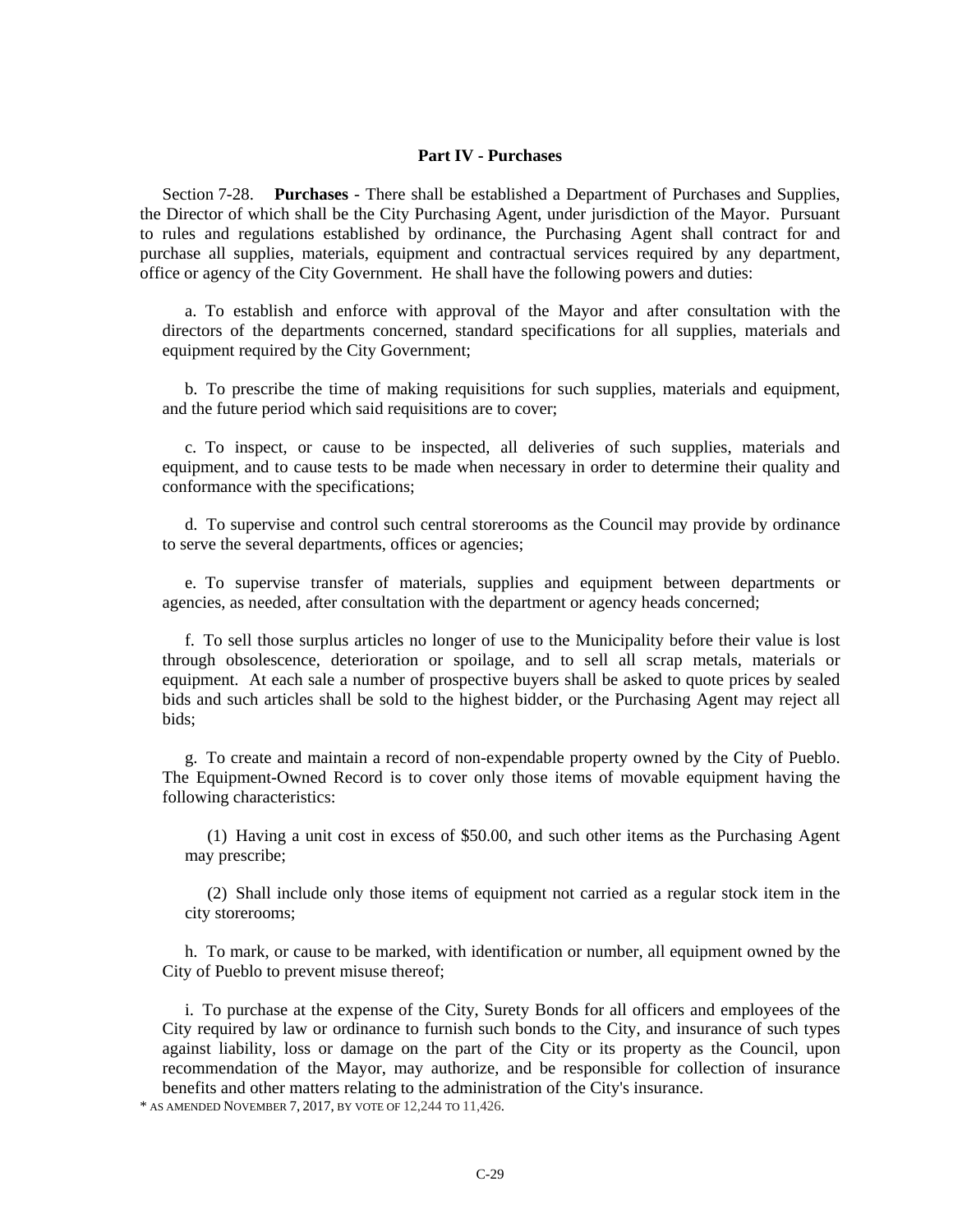Section 7-29. **Competitive Bidding** - Before the Purchasing Agent makes any purchases of supplies, materials or equipment, he shall give ample opportunity for competitive bidding, with such exceptions as the Council may prescribe by ordinance, provided, that the Council shall not exempt any individual contracts, purchases or sales from the requirement of competitive bidding, except as provided in Section 2-11. The lowest and best bid shall be accepted, or all bids be rejected. If the lowest bid is not accepted as being the best, it must be approved by the Committee of Awards (see Section 7-32) and the reasons therefor stated and filed with the bids. Provisions in this Section shall not apply to professional or technical services nor contracts for city improvements under Section 7- 33.

\*AS AMENDED NOVEMBER 8, 2016, BY A VOTE OF THE PEOPLE 27,930 TO 18,392.

Section 7-30. **Accounting Control of Purchases** - All purchases and contracts executed by the Purchasing Agent shall be pursuant to a written requisition from the head of the office, department or agency whose appropriation will be charged, and no contract or order shall be issued to any vendor unless and until the Director of Finance certifies that there is to the credit of such office, department or agency, a sufficient unencumbered appropriation balance to pay for the supplies, materials, equipment or contractual services for which the contract or order is to be issued.

Section 7-31. **Accounting Control for Withdrawals from Central Storerooms** - Withdrawals of materials and supplies from city storerooms shall be by requisition, which shall be approved by the department head and which shall be charged to the proper account, subject to such rules and regulations as may be prescribed by the Purchasing Agent. It shall be the responsibility of the Department Head approving withdrawal of materials from city storerooms, or the Director of Finance, to certify that there is to the credit of the office, department or agency, a sufficient unencumbered appropriation balance to pay for the supplies, materials or equipment to be withdrawn from the storeroom.

Section 7-32. **Contracts for City Improvement** - Any city improvements except those performed directly by a city department or in special or local improvement districts or those authorized under Section 7-33 shall be contracted for as follows: The Purchasing Agent shall, on the basis of specifications prepared by the Department of Public Works and approved by the Director of the department concerned and the Mayor, advertise for and receive bids for any public work or improvement and shall open and tabulate same and present the results to a Committee of Awards consisting of the Mayor, the Director of Public Works and the Head of the department, division or agency concerned. The Committee of Awards shall have the following alternatives:

a. Accept the lowest and best bid and recommend to the Council that it authorize the work or improvement to be performed. (See Section 7-29);

b. Reject all bids and order the Purchasing Agent to readvertise for bids;

c. Abandon the project.

\* AS AMENDED NOVEMBER 7, 2017, BY VOTE OF 12,244 TO 11,426.

Section 7-33. - **Use of Design-Build Procurement for City Improvements** - Notwithstanding any provision of this Charter or City ordinances to the contrary, Council may authorize by ordinance the use of design-build procurement with respect to city improvements. For the purpose of this Section, "design-build procurement" means a procurement process in which both the design and construction of the project are procured from a single entity based upon the best value of a proposal rather than the lowest bid.

\*AS AMENDED NOVEMBER 8, 2016, BY A VOTE OF THE PEOPLE 27,930 TO 18,392.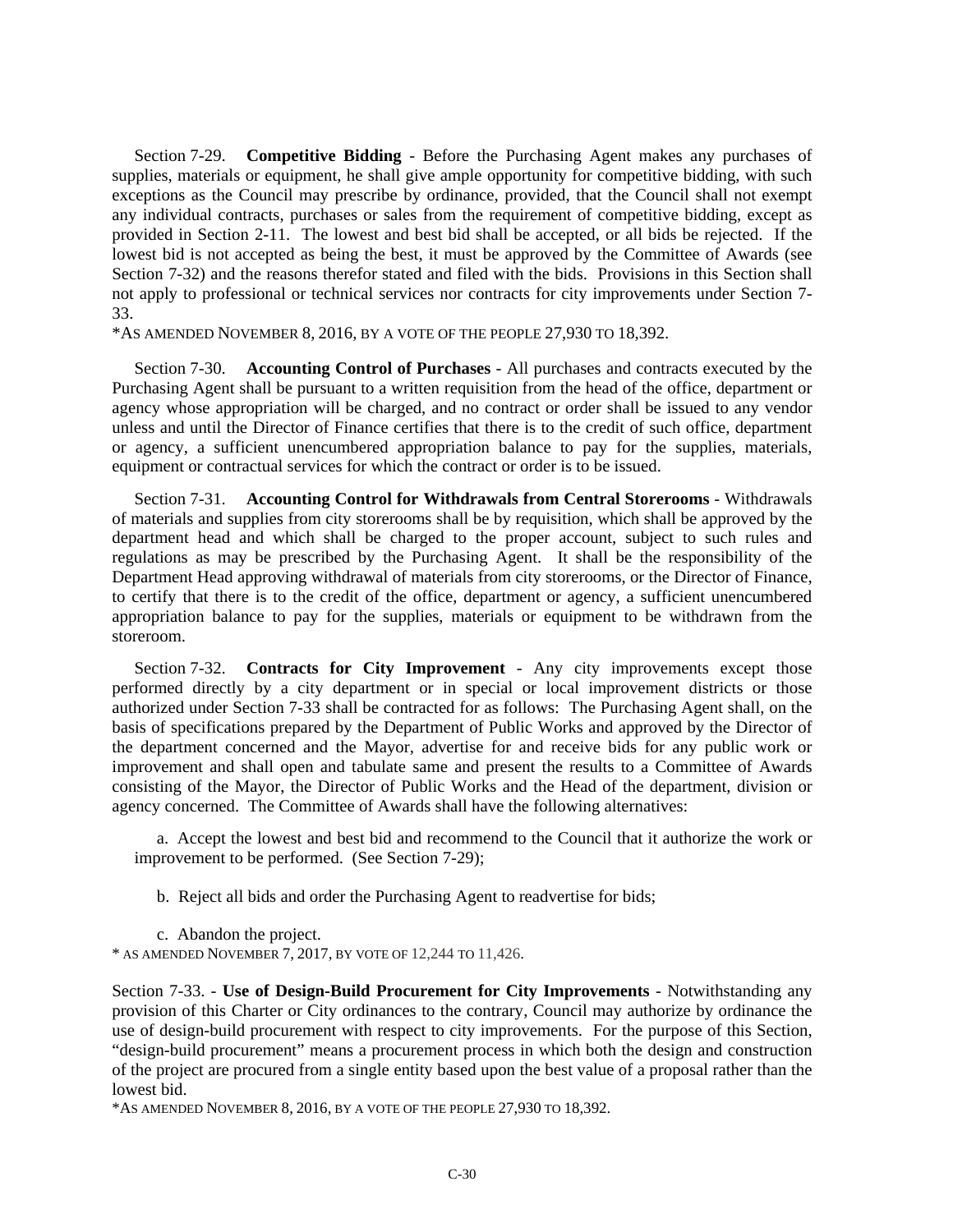#### **ARTICLE 8**

#### **Personnel Administration**

Section 8-1. **Department Created** - There is hereby created a Department of Personnel, the Director of which shall be appointed on the basis of his training, experience, qualifications, and fitness in personnel administration.

Section 8-2. **Director - Duties** - The Director of Personnel and the Civil Service Commission shall have authority and be required to prepare and recommend to the City Council, through the Mayor, such rules as may be considered necessary, appropriate, or desirable to carry out the provision of this Article and perform such other duties as may be required by this Charter, by ordinance, or by the Mayor.

\* AS AMENDED NOVEMBER 7, 2017, BY VOTE OF 12,244 TO 11,426.

Section 8-3. **Civil Service Commission** - There shall be a Civil Service Commission consisting of three members, none of whom shall be a City employee or officer of the City. They shall be elected by qualified electors of the City for a period of six years. Each member of the Civil Service Commission shall be a qualified elector of the City and one shall be elected every two years. Incumbents of the present Civil Service Commission shall be allowed to remain in office until their present term expires, at which time the office shall be filled as hereinbefore provided. They shall elect their own chairman and operate under such rules of procedure as established by the City Council. The compensation of members of the Civil Service Commission shall be determined by the City Council.

Section 8-4. **Duties and Powers of Civil Service Commission**\* - It shall be the duty of the Civil Service Commission in compliance with rules established by the Council:

a. To hear appeals from any action pertaining to classification, reclassification, and allocation of positions, and from any disciplinary action involving suspension, demoting, or dismissing any employee in the classified service as hereinafter provided, and to report in writing to the superior taking the action appealed from, its findings and decisions. Any superior taking action such as above mentioned shall present such an employee, in writing, a statement as to what action is being taken and for what reason. If the employee desires, he may take the complaint to the Chairman of the Civil Service Commission and be given a hearing by the Commission within five (5) days. The decisions of the Civil Service Commission on appeals shall be final unless reversed by the District Court;

b. To provide for reinstatement of any employee found innocent of preferred charges;

c. To investigate any or all matters relating to conditions of employment in the City and to make at least annually a report of its findings to the Council;

d. To hold a public hearing on proposed Civil Service rules. Public notice of such hearing shall be given at least five (5) days in advance;

e. To hold periodic competitive examinations in accordance with the rules adopted by the City Council;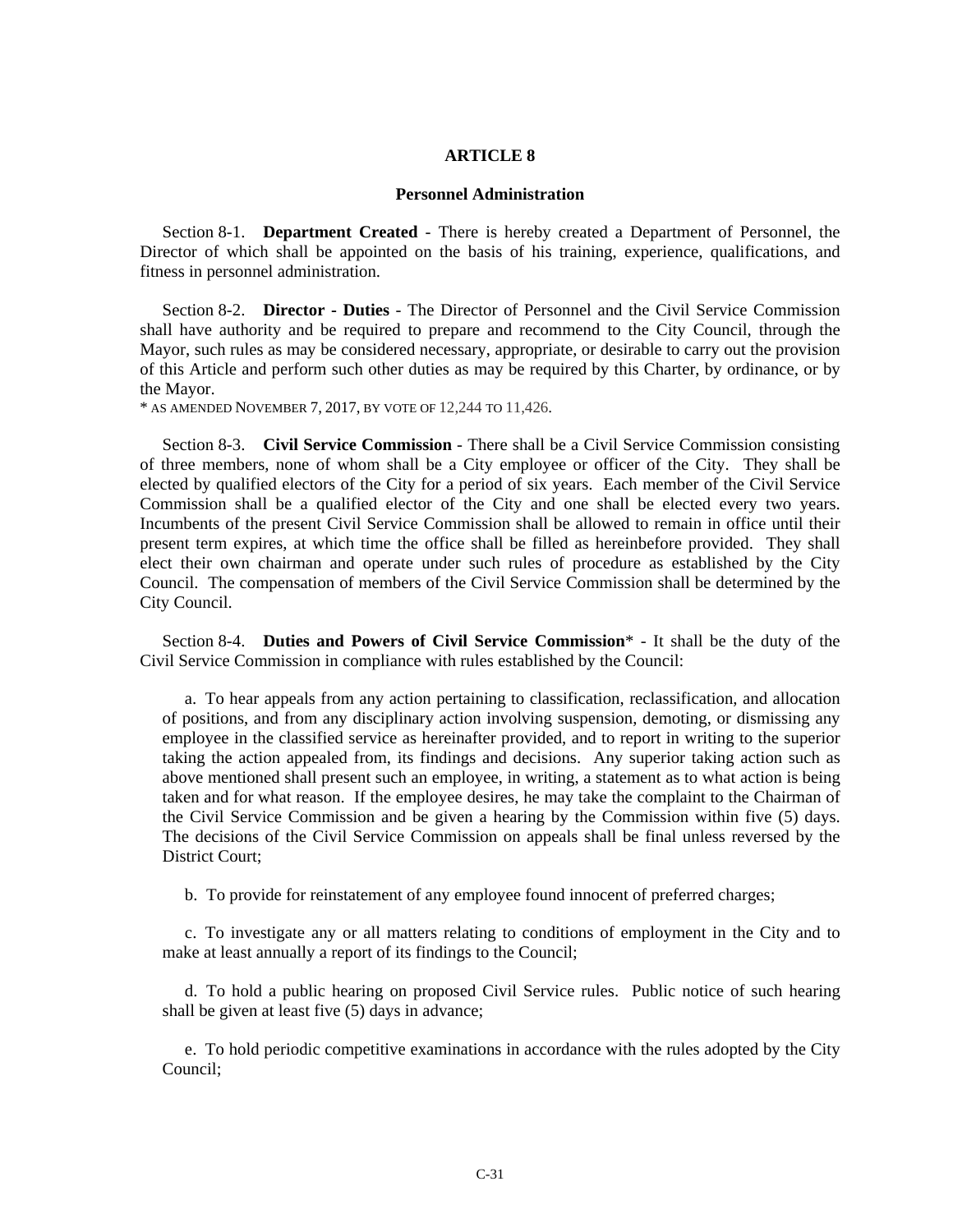f. To perform such other and different lawful acts and functions as may be set forth by the Council.

\* AS AMENDED NOVEMBER 8, 1977, BY VOTE OF 7,638 TO 6,790; ALSO AS AMENDED NOVEMBER 4, 1980, BY VOTE OF 17,039 TO 16,618.

Section 8-5. **Unclassified and Classified Service** - Employment in the City shall be divided into Unclassified and Classified service.

a. The Unclassified Service shall comprise and consist of the following offices:

(1) Members of the City Council and other elective officers, and persons appointed to fill vacancies in elective offices;

(2) The City Clerk;

(3) The Mayor, Deputy Mayor, and Assistant Deputy Mayors if any;

- (4) The Directors and Heads of Bureaus and Departments;
- (5) One Private Secretary to the Mayor;

(6) Members of Boards and Commissions in the Municipal Service except those specifically provided for in other sections of the Charter;

(7) Persons employed to make or conduct a special inquiry, investigation, examination, or installation, if the Council or the Mayor certifies that such employment is temporary, and that the work should not be performed by employees in the Classified Service.

- (8) Municipal Judges;
- (9) City Attorneys;

(10) The Post-Auditor appointed by the Council;

(11) Persons performing service to the City without compensation from the City;

(12) Police Surgeon;

(13) Part-time Employees. (A part-time employee is defined as follows: No such person shall work more than the equivalent of eight months in any year in such temporary, part time, incidental or emergency status.)

b. The Classified Service shall comprise all positions not specifically included by this section in the Unclassified Service, and shall be subject to Civil Service. \* AS AMENDED NOVEMBER 7, 2017, BY VOTE OF 12,244 TO 11,426.

Section 8-6. **Return to Former Position** - Any employee who has accepted appointment from a classified position to an unclassified position, shall if removed from such position, be eligible to return to the Classified Service in the rank of the last position held prior to such appointment. The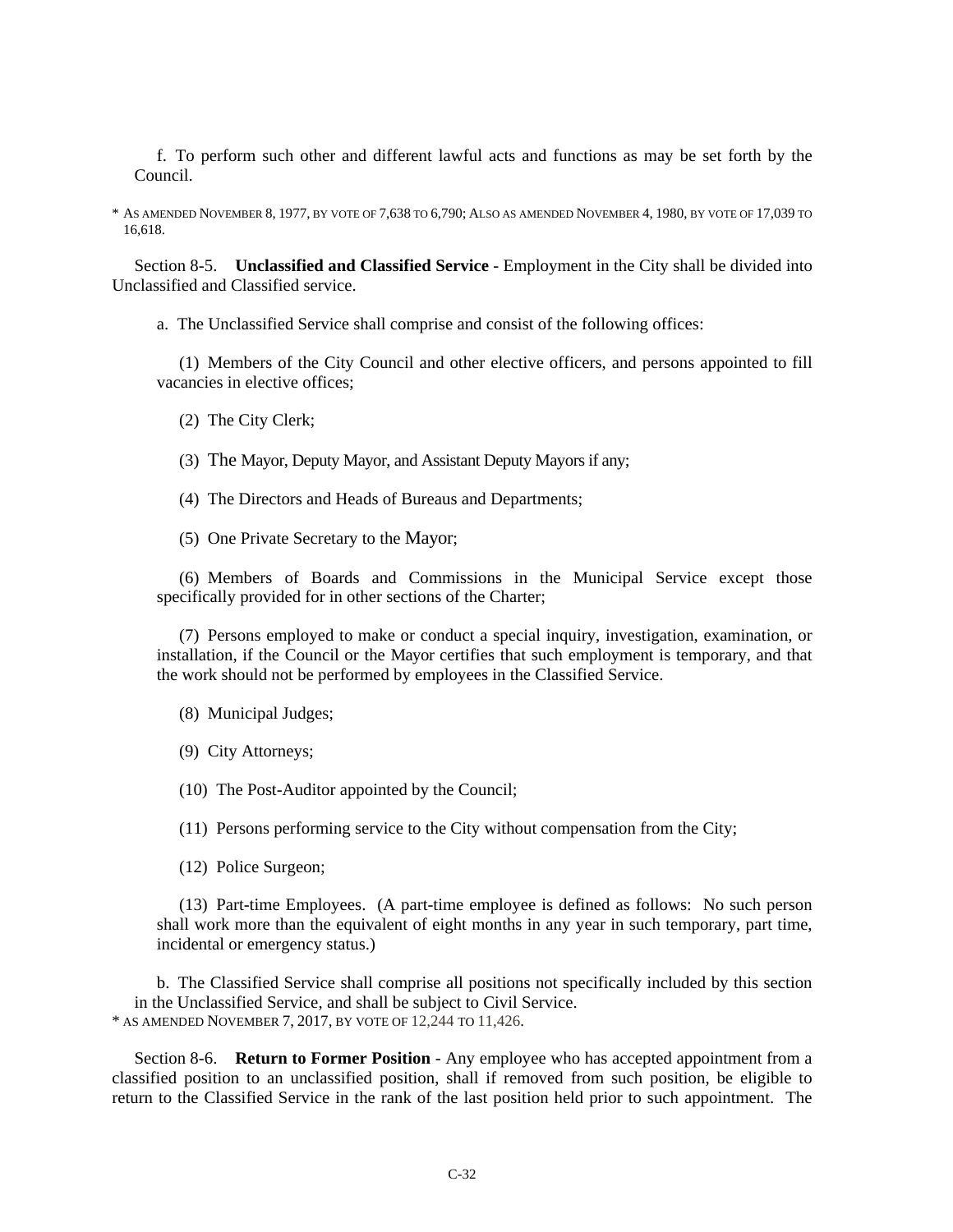time spent by such an employee in the Unclassified Service shall be included in computing his length of service, seniority, and retirement benefits. If such removal or dismissal is based on cause, and proper hearing held on written charges after notice has been given, such employee shall not be returned to the Classified Service.

Section 8-7. **Present Employees Continued in Office** - All persons who, at the time this Charter is adopted by vote of the people, are holding positions hereby placed in the Classified Service shall be entitled to hold such positions as though appointed in accordance with the provisions hereof.

Section 8-8. **Pay Schedule**\* - There shall be prepared and maintained by the Director of Personnel a Uniform Schedule of Pay in the Classified Services, which shall be approved by the Mayor. The Mayor shall then submit the Pay Schedule to the City Council and such schedule shall take effect when approved by the City Council, except that, the Pay Schedule for employees in the Classified Service who are represented by a sole and exclusive collective bargaining agent shall be determined in accord with Section 8-14 of this Charter. The adoption of a Pay Schedule, including provisions relating to wages and hours and classification of positions in the Classified Service, and all details relating thereto is hereby specifically declared to be an Administrative Act or function of the Mayor and City Council and shall not be subject to the initiative and referendum provisions of the Charter, except as is otherwise provided in Section 8-14.

\* AS AMENDED NOVEMBER 3, 1959, BY VOTE OF 1,611 TO 1,241; ALSO AS AMENDED NOVEMBER 8, 1977, BY VOTE OF 7,638 TO 6,790; ALSO AMENDED NOVEMBER 7, 2017, BY VOTE OF 12,244 TO 11,426.

Section 8-9. **Prohibitions**\* - No person in the Classified Service of the City or seeking admission thereto shall be appointed, promoted, reduced, removed or in any way favored or discriminated against because of his race or his political or religious opinions or other affiliations or non-affiliations; provided that it shall be permissible and it shall not be in violation of this Charter for the City to enter into an agreement with the sole and exclusive collective bargaining agent for the classified employees in a bargaining unit, which requires the payment by the classified employees in a bargaining unit to said sole and exclusive collective bargaining agent of an amount not to exceed the normal dues and assessments required of members of said sole and exclusive collective bargaining agent if seventy-five percent (75%) or more of the classified employees in a bargaining unit voting in an election conducted by the Civil Service Commission approve including such a provision in any collective bargaining agreement entered into between the City and said sole and exclusive collective bargaining agent. No person shall willfully or corruptly make any false statement, mark, rating or report in regard to any test, certification, or appointment held or made under the personnel provisions of this Charter or in any manner commit or attempt to commit any fraud preventing the impartial execution of such personnel provisions or of the rules and regulations made thereunder. Any employee of the Classified Service desiring to run for public office shall take a leave of absence during such campaign and if elected shall cease to be employed by the City. No person seeking appointment to or promotion in the Classified Service of the City shall either directly or indirectly give, render or pay any money, service or other valuable thing to any person for or on account of or in connection with his test, appointment, proposed appointment, promotion, or proposed promotion. No person shall orally, or by letter or otherwise, solicit or be in any manner concerned in soliciting any assessment, subscription or contribution for any political party or political purpose whatever from any person holding a position in the Classified Service of the City. No person holding a position in the Classified Service of the City shall make any contribution to the campaign funds of any political party or any candidate for public office or take part in the management, affairs, or political campaign of any political party or any candidate for public office, further than in the exercise of his right as a citizen to express his opinion and to cast his vote. The above prohibitions shall be in accord with Section 2-8.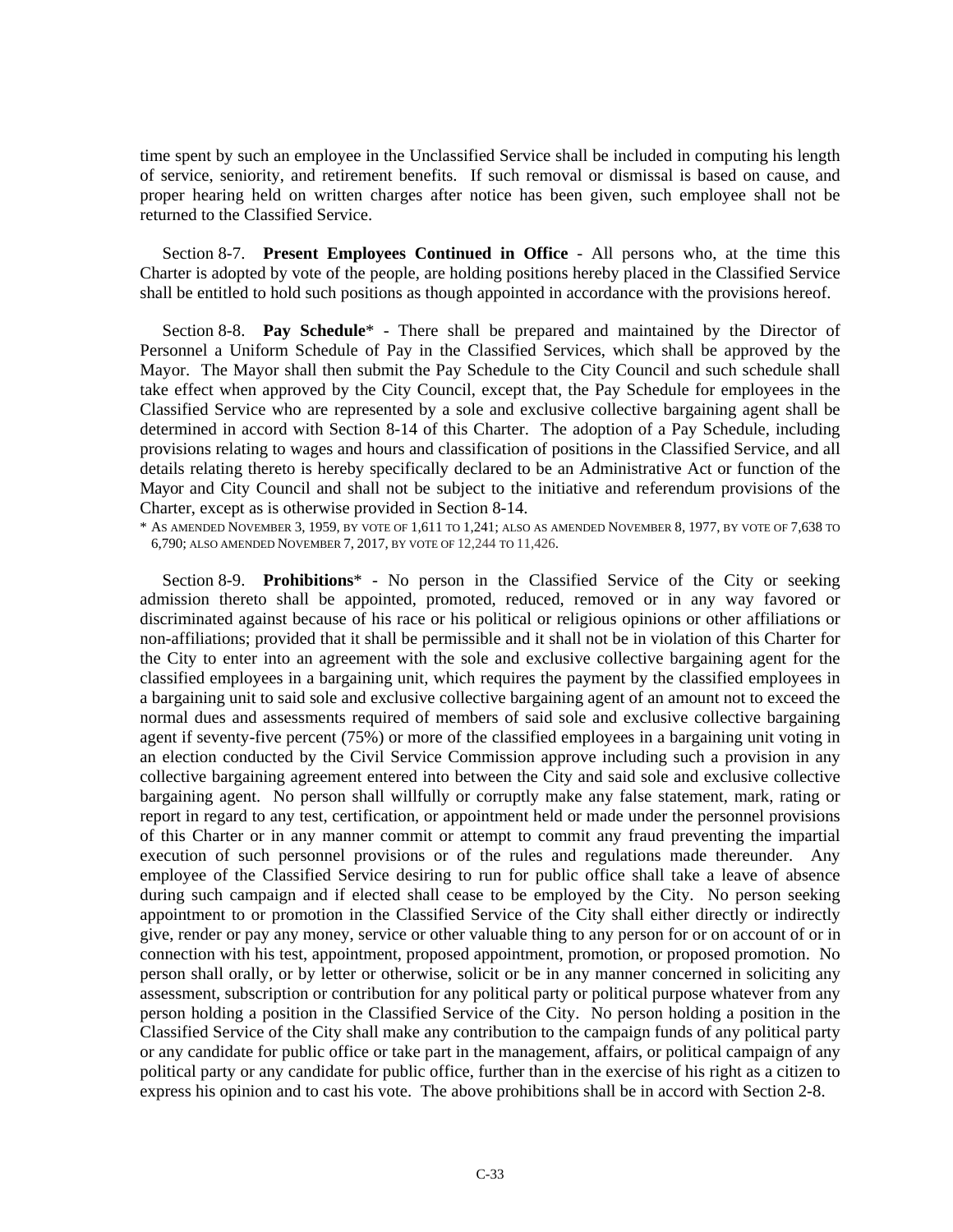\* AS AMENDED NOVEMBER 8, 1977, BY VOTE OF 7,638 TO 6,790; ALSO AS AMENDED NOVEMBER 4, 1980, BY VOTE OF 17,039 TO 16,618.

Section 8-10. **Retirement** - The rights of all persons in the service of the City actually receiving or entitled to receive, prior to the effective date of this Charter, pensions or retirement allowances for city employees, the police or the firemen, as provided by law or ordinance, are expressly validated and the City shall continue to pay such pensions or retirement allowances. All persons in the service of the City, prior to the effective date of this Charter, who were actually contributing to the retirement system for city employees, the police or the firemen, shall, unless they voluntarily withdraw from the same, continue to be members thereof.

Section 8-11. **Establishment of Retirement Plans** - The Director of Personnel may cause to have prepared a retirement and disability plan or plans. Retirement funds may be administered by the Department of Finance. The Directors of Personnel and of Finance shall collaborate in continuous study of pension benefits and costs and shall provide for actuarial studies of costs of such plans. They shall report their findings and recommendations to the Mayor, the Council, and the public. No benefit plan shall be established or shall any increases in existing plans be provided except pursuant to such studies and recommendations. Any benefit plan shall be established on a jointly contributory basis with the employees and the City sharing the cost.

\* AS AMENDED NOVEMBER 7, 2017, BY VOTE OF 12,244 TO 11,426.

Section 8-12. **Compulsory Retirement** - Compulsory retirement ages for city employees shall be: sixty (60) years for the Police and Fire Departments, and sixty-five (65) years for all other city employees.

As of the effective date of this Charter, present employees of the Fire and Police Departments who are fifty-five (55) years of age, or older, may at their discretion, continue in such employment for an additional five (5) years. Employees of all other city departments who are sixty (60) years of age or older may at their discretion continue in such employment for an additional five (5) years. Such employees desiring to continue employment for an additional five (5) years must pass once each year a physical and mental examination based upon the requirements of the job they are holding at such time.

Certain exceptions to the compulsory retirement age for city employees may be permitted within the following limitations: Upon reaching the retirement age, such employees who desire to continue employment beyond the compulsory retirement age shall be required to pass a physical and mental examination based upon the requirements of the job they are holding at such time and upon passing such examination, conducted under supervision of the Civil Service Commission, may apply to have such employment continued for a two-year period. Nothing herein shall prevent the continuance of such employment upon passing the proper examination for additional periods of one year in each instance until reaching the age of seventy (70).

Section 8-13. **Extension of Other Retirement Plans to Municipal Employees** - If the City and any departmental group of city employees by mutual agreement at any time hereafter desires, through federal legislation or otherwise, to contribute to any system of retirement allowances for employees covered by this Article, the City shall deduct from the amount of retirement allowances payable hereunder the actuarial equivalent of such contributions as determined by those administering the pension plan or plans.

Section 8-14. **Collective Bargaining for Employees in the Classified Service of the City of**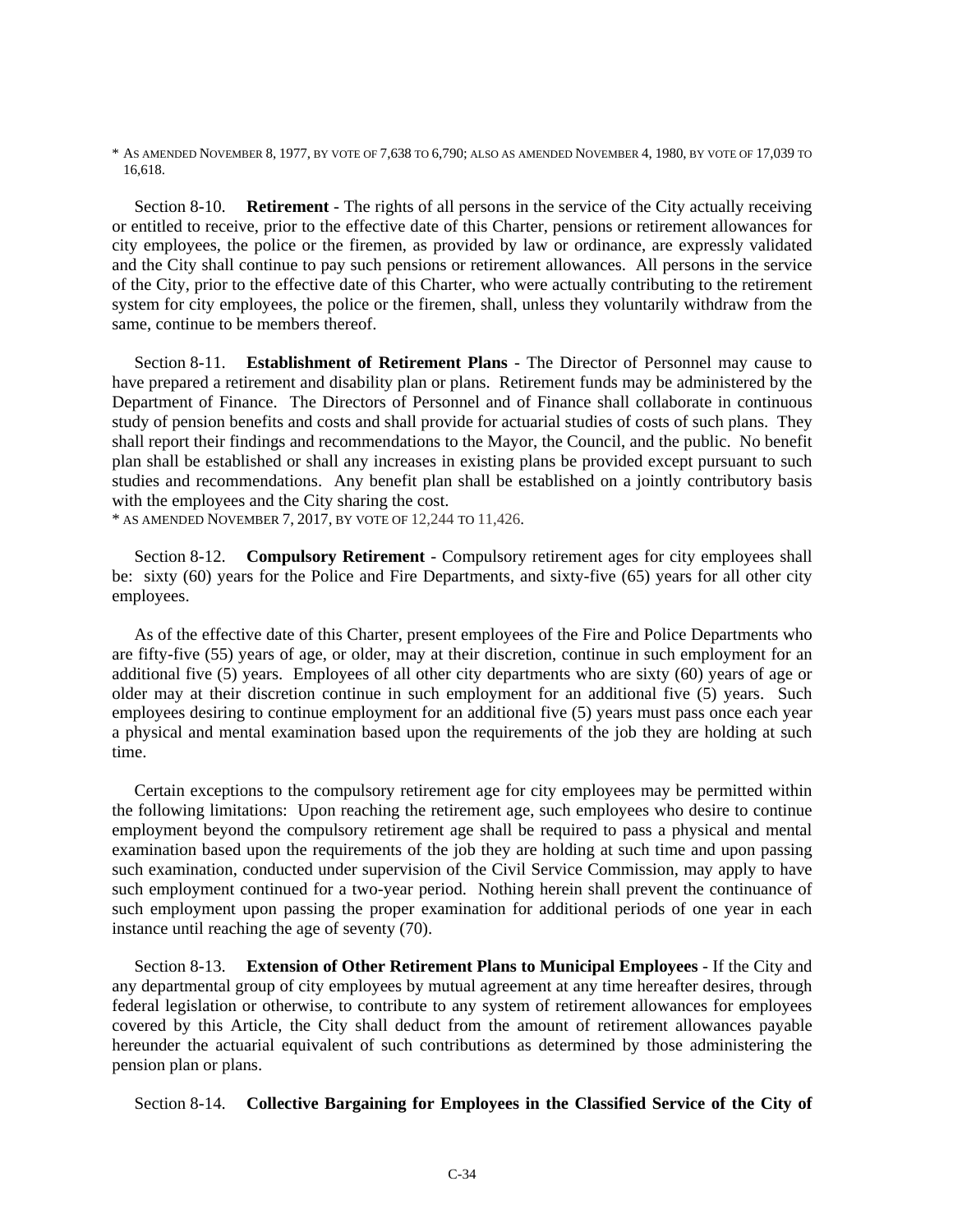**Pueblo**<sup>\*</sup> - The protection of the public health, safety, and welfare demand that employees in the Classified Service of the City of Pueblo not be accorded the right to strike or engage in any work stoppage, slowdown, or mass absenteeism. This necessary prohibition does not, however, require the denial to such employees of the City of Pueblo other well recognized rights of employees, such as the right to organize, be represented by an employee organization of their choice, and the right to bargain collectively concerning wages, rates of pay, hours, grievance and disciplinary procedures, working conditions, and other terms and conditions of employment, except that employees in the Classified Service shall not be permitted to bargain in regard to disciplinary measures and the application thereof to individual employees, provided that the application thereof to individual employees may be grieved according to the grievance procedures contained in a collective bargaining agreement.

It is hereby declared to be the public policy of the City of Pueblo to accord to employees in the Classified Service of the City all rights of labor other than the right to strike or organize any work stoppage, slowdown or mass absenteeism. To provide for the exercise of these rights, a method of resolution of disputes is hereby established in lieu of the right to strike.

The establishment of this method of resolution of disputes shall be deemed to be a recognition of the necessity to provide an alternative mode of settling disputes where employees in the Classified Service as a matter of public policy must be denied the right to strike.

\* AS AMENDED NOVEMBER 8, 1977, BY VOTE OF 7,638 TO 6,790; ALSO AS AMENDED NOVEMBER 4, 1980, BY VOTE OF 17,039 TO 16,618.

Section 8-14(a). **Definitions**\* - As used in this Section and its subparts, the following terms shall, unless the context requires a different interpretation, have the following meanings:

(1) The term "fire fighters" shall mean the members and positions of the classified service of the fire department of the City of Pueblo at the time of adoption hereof, including the positions of Assistant Fire Chief, Fire Captain, Fire Engineer, Fire Fighter Corpsman, Fire Prevention Inspector, Fire Fighter I, Fire Fighter II, Fire Fighter III and Fire Fighter IV.

(2) The term "police officers" shall mean all certified peace officers in the classified service of the department of police employed by the City of Pueblo, with the exception of Captains and Majors.

(3) The term "other classified employees" shall mean all other non-supervisory employees in the classified service of the City of Pueblo except fire fighters, police officers and stagehands. For the sole purpose of the initial election for a sole and exclusive bargaining agent for other classified employees pursuant to Section 8-14(c), all employees in the classified service except fire fighters, police officers and stagehands may vote and such right to vote shall not be considered in determining whether any such employee is a supervisory employee.

(4) The term "corporate authorities" shall mean the proper officials, including, but not limited to, department heads of the City of Pueblo whose duty it is to establish the wages, salaries, rates of pay, hours, working conditions, or other terms and conditions of employment of employees in the classified service.

(5) The term "sole and exclusive bargaining agent" shall mean an employee organization chosen by a bargaining unit pursuant to Section  $8-14(c)$  for the purpose of bargaining regarding the wages, salaries, rates of pay, hours, working conditions, or other terms and conditions of employment.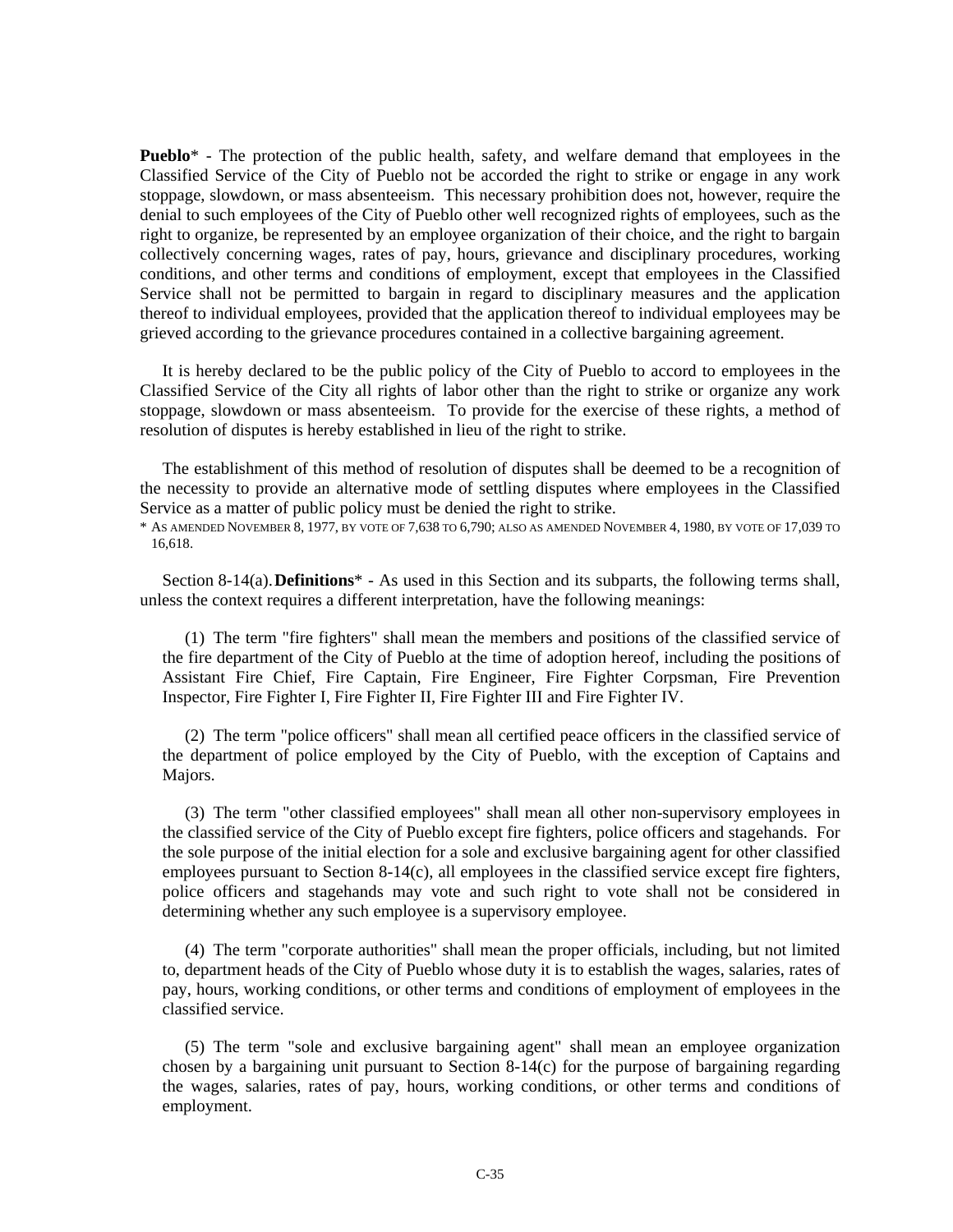(6) The term "bargaining unit" shall mean: (a) fire fighters, (b) police officers, or (c) other classified employees.

(7) The term "supervisory employee" shall mean any individual having authority, in the interest of the City of Pueblo, to hire, transfer, suspend, lay off, recall, promote, discharge, assign, reward or discipline other employees, or responsibility to direct them, or to adjust their grievances, or effectively to recommend such action, if in connection with the foregoing the exercise of such authority is not of a merely routine or clerical nature, but requires the use of independent judgment.

\* AS AMENDED NOVEMBER 8, 1977, BY VOTE OF 7,638 TO 6,790; ALSO AS AMENDED NOVEMBER 4, 1980, BY VOTE OF 17,039 TO 16,618.

Section 8-14(b). **Right to Organize and Bargain Collectively**\* - The employees in the classified service of the City of Pueblo shall have the right to bargain collectively with the City of Pueblo and to be represented by an employee organization in such collective bargaining respecting wages, rates of pay, hours, grievance and disciplinary procedures which may result in arbitration, working conditions and all other terms and conditions of employment, except that employees in the classified service shall not be permitted to bargain in regard to disciplinary measures and the application thereof to individual employees, provided that the application thereof to individual employees may be grieved according to the grievance procedures contained in a collective bargaining agreement.

\* AS AMENDED NOVEMBER 8, 1977, BY VOTE OF 7,638 TO 6,790; ALSO AS AMENDED NOVEMBER 4, 1980, BY VOTE OF 17,039 TO 16,618.

Section 8-14(c). **Selection and Recognition of Bargaining Agent**\* -

(1) The sole and exclusive bargaining agent for each bargaining unit for the purpose of collective bargaining shall be the sole and exclusive representative of all classified employees in the bargaining unit, if the majority of the classified employees of the respective bargaining unit, voting in an election, vote for such collective bargaining agent.

(2) When a question arises concerning the selection of a sole and exclusive collective bargaining agent, the Civil Service Commission shall determine the question thereof by taking a secret ballot of employees in that bargaining unit and certifying in writing the results thereof to the person, persons, employee organization and corporate authorities involved, said secret ballot election to be conducted not less than fifteen (15) days nor more than thirty (30) days from the date of filing the petition. The Civil Service Commission shall certify the results in the above described manner within one (1) working day of the close of the polls.

(3) Questions concerning the selection of a sole and exclusive bargaining agent may be raised only by petition of the classified employees in the bargaining unit or any employee organization representing or wishing to represent the classified employees in the bargaining unit, signed by at least 33 percent of the classified employees in the respective bargaining unit employed on the date of filing the petition. Such petition may be submitted at any time to the Civil Service Commission provided that in the event there is a sole and exclusive collective bargaining agent for the bargaining unit then certified or recognized by the corporate authorities, no petition may be filed until said certified or recognized sole and exclusive collective bargaining agent has had a twelve-month period in which to attempt to enter into a collective bargaining agreement with the corporate authorities unless said sole and exclusive collective bargaining agent can be shown to have been initiated, created, or dominated by the corporate authorities or persons acting on behalf of the corporate authorities; and provided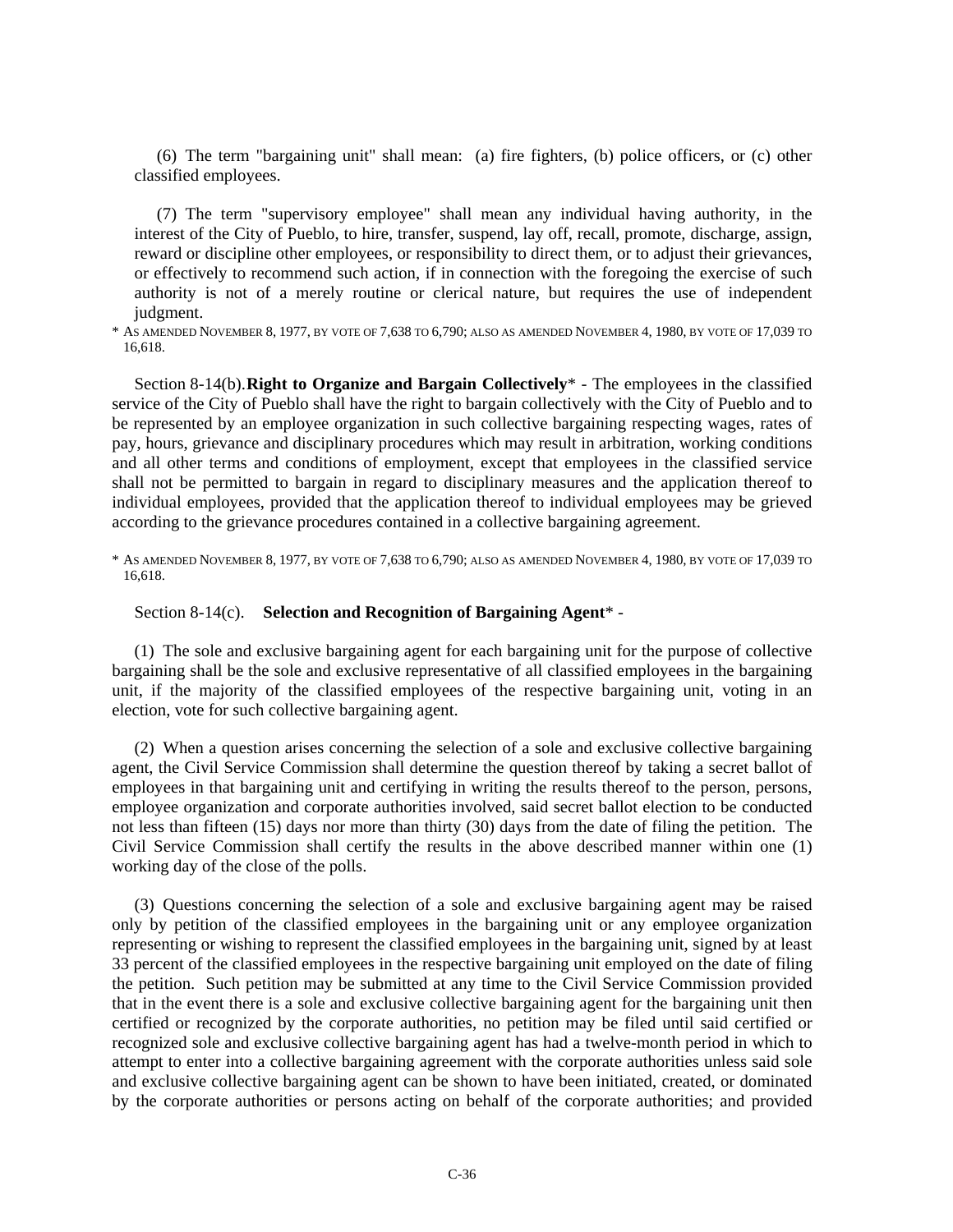further that no petition may be filed during the term of an existing collective bargaining agreement, until the period from January 1 to January 31 of the final year of such collective bargaining agreement. The Civil Service Commission shall make such rules as are necessary, and provide appropriate forms for the filing of such petition and the conduction of such elections.

(4) The employee organization selected by the majority of the classified employees in a bargaining unit as herein provided shall be recognized by the City of Pueblo as the sole and exclusive collective bargaining agent for all classified employees in that bargaining unit, unless and until recognition of such employee organization is withdrawn by a majority vote of the classified employees in such bargaining unit voting in an election for such withdrawal.

\* AS AMENDED NOVEMBER 8, 1977, BY VOTE OF 7,638 TO 6,790; ALSO AS AMENDED NOVEMBER 4, 1980, BY VOTE OF 17,039 TO 16,618.

Section 8-14(d). **Duty to Bargain in Good Faith**\* - It shall be the obligation of the City of Pueblo, acting through its corporate authorities' designated representatives, to meet and confer in good faith with the representative or representatives of the sole and exclusive collective bargaining agent for each bargaining unit within 10 days after receipt of written notice from said exclusive collective bargaining agent of the request for a meeting for collective bargaining purposes. This obligation shall include the duty to cause any agreements resulting from negotiations to be reduced to a written contract.

It shall be the obligation of the sole and exclusive collective bargaining agent of each bargaining unit after giving written notice for collective bargaining and within 10 days after receipt of written notice from the corporate authorities of a request for a meeting for collective bargaining purposes to meet and confer in good faith with the designated representatives of the corporate authorities at all reasonable times and places. This obligation shall include the duty to cause any agreements to be reduced to a written contract.

\* AS AMENDED NOVEMBER 8, 1977, BY VOTE OF 7,638 TO 6,790; ALSO AS AMENDED NOVEMBER 4, 1980, BY VOTE OF 17,039 TO 16,618.

Section 8-14(e). **Unresolved Issues Submitted to Advisory Arbitration**\* - In the event that the sole and exclusive collective bargaining agent and the corporate authorities are unable, within thirty (30) days from and including the date of their first meeting, or such additional time as is mutually agreed upon by the sole and exclusive collective bargaining agent and the corporate authorities, which additional time, however, shall not exceed five (5) days, to reach an agreement on a contract, any and all unresolved issues shall be submitted to advisory arbitration. \* AS AMENDED NOVEMBER 8, 1977, BY VOTE OF 7,638 TO 6,790.

Section 8-14(f). **Arbitration Board - Composition**\* - Within five (5) days from the expiration of the time period referred to in Section 8-14(e) hereof, the sole and exclusive collective bargaining agent or the corporate authorities shall inform the American Arbitration Association, or its successor organization, that an arbitrator is required. Within ten (10) days thereafter, the appropriate arbitration association shall submit simultaneously to each party an identical list of seven (7) persons as a proposed arbitrator. It shall have been previously determined by the appropriate arbitration association that the proposed members of the board shall be available and will accept appointments as arbitrators within the time period specified hereafter. Within seven (7) days from the mailing date of the list, each party shall cross off three (3) names from the list, and shall number the remaining names indicating the order of its preference and return the list to the appropriate arbitration association. If a party does not return the list within the time specified, all persons named therein shall be deemed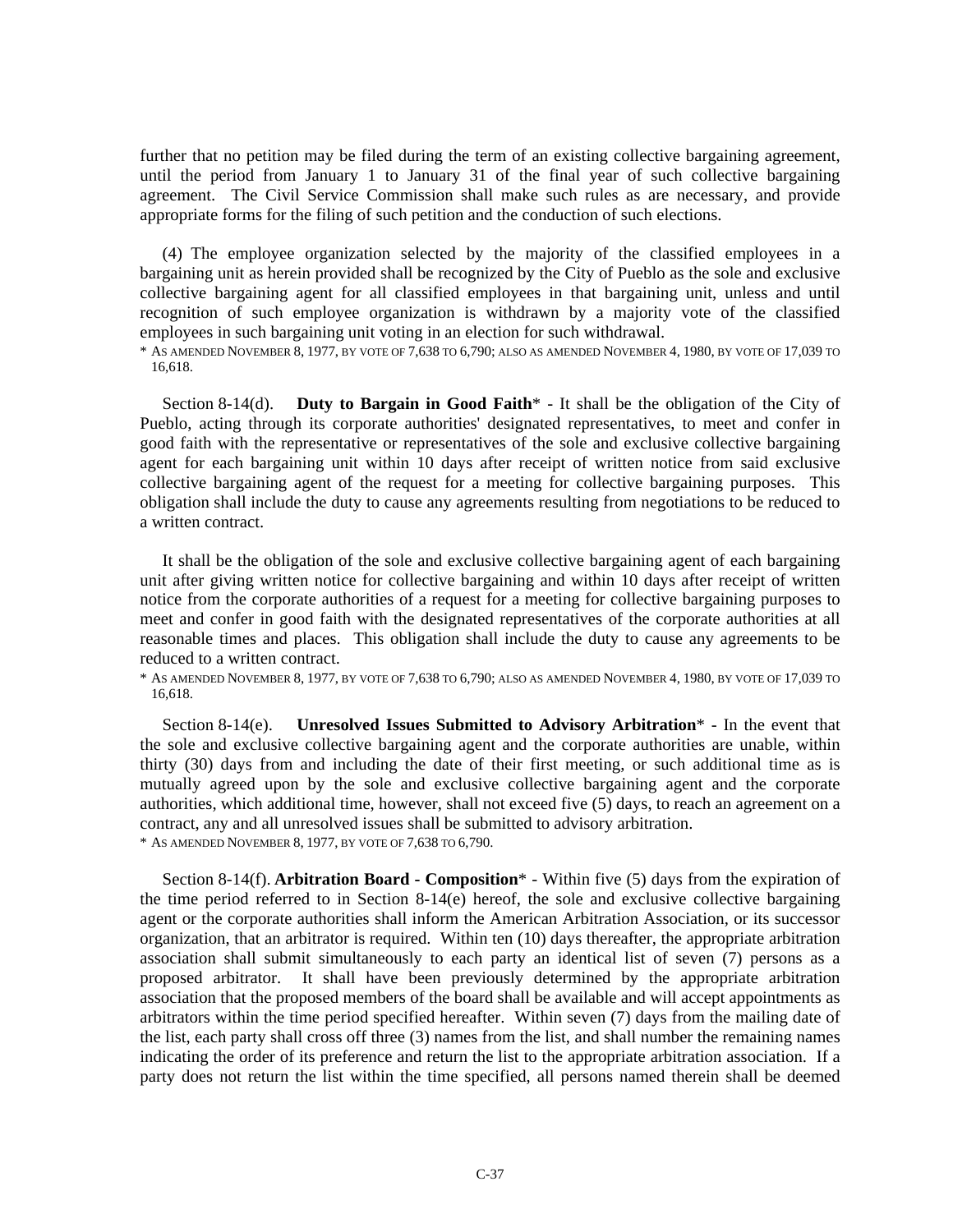acceptable. Within ten (10) days after the time the list must be returned to the appropriate association, it shall do the following:

(1) From among the persons who have been approved on both lists, and in accordance with the designated order of mutual preference, it shall appoint one (1) arbitrator to serve.

(2) It shall notify the parties of such appointment. \* AS AMENDED NOVEMBER 8, 1977, BY VOTE OF 7,638 TO 6,790.

Section 8-14(g). **Arbitrator Duties**\* - The arbitrator selected shall be considered a temporary municipal officer as provided for in Article XX, Section 6, subparagraph (a) of the Constitution of the State of Colorado. He shall have the duty to consider the interests and welfare of the public, as well as other factors set out in Section 8-14(i) of this Charter, in reaching his recommendations.

The arbitrator shall sit for one arbitration only, unless the parties mutually agree to a continuance of his appointment for another advisory arbitration. Upon the submission of his written findings, opinions and decision, the tenure of the arbitrator shall end. Once selected according to the provisions in this Section, no arbitrator can be removed from the board without a judicial determination of fraudulent behavior on the part of the arbitrator.

The arbitrator shall be paid on a per diem basis. The per diem fee paid to each arbitrator shall be reasonable and within the prevailing range of fees paid to persons who perform similar duties. \* AS AMENDED NOVEMBER 8, 1977, BY VOTE OF 7,638 TO 6,790.

Section 8-14(h). **Hearings**\* - The arbitrator shall call a hearing to be held within twenty-one (21) days after the date of his appointment and shall give at least ten (10) days notice in writing to the sole and exclusive collective bargaining agent and the corporate authorities of the time and place of such hearing. The hearing shall be informal, and the rules of evidence prevailing in judicial proceedings shall not be binding. Any and all documentary evidence and other data deemed relevant by the arbitrator shall be received in evidence. The arbitrator shall have the power to administer oaths and to require by subpoena the attendance and testimony of witnesses, production of books, records and other evidence relating to or pertinent to the issues presented to him for determination.

The hearings conducted by the arbitrator shall be concluded within thirty (30) days of the time of commencement. Within five (5) days following the conclusion of the hearings, the parties may if they deem necessary submit written briefs to the arbitrator. Within ten (10) days of receipt of such briefs, or within ten (10) days after the conclusion of the hearings if no post-hearing briefs are filed, the arbitrator shall make written findings and conclusions and a written opinion and recommendations regarding the issues presented, a copy of which shall be mailed or otherwise delivered to the sole and exclusive collective bargaining agent and its designated representative and the corporate authorities. Said written opinion and recommendations shall include recommended contract language to resolve the issues in dispute. Said written findings, conclusions, opinions and recommendations shall be reached and discussed in accordance with the provisions of Section 8-14(i). \* AS AMENDED NOVEMBER 8, 1977, BY VOTE OF 7,638 TO 6,790.

Section 8-14(i). **Factors to be Considered by Arbitrator**\* - The arbitrator shall conduct the hearings and render his recommendations upon the basis of a prompt, peaceful and just settlement of all unresolved issues between the sole and exclusive collective bargaining agent and the corporate authorities. The factors to be given weight by the arbitrator in arriving at a decision shall, if applicable and relevant, include: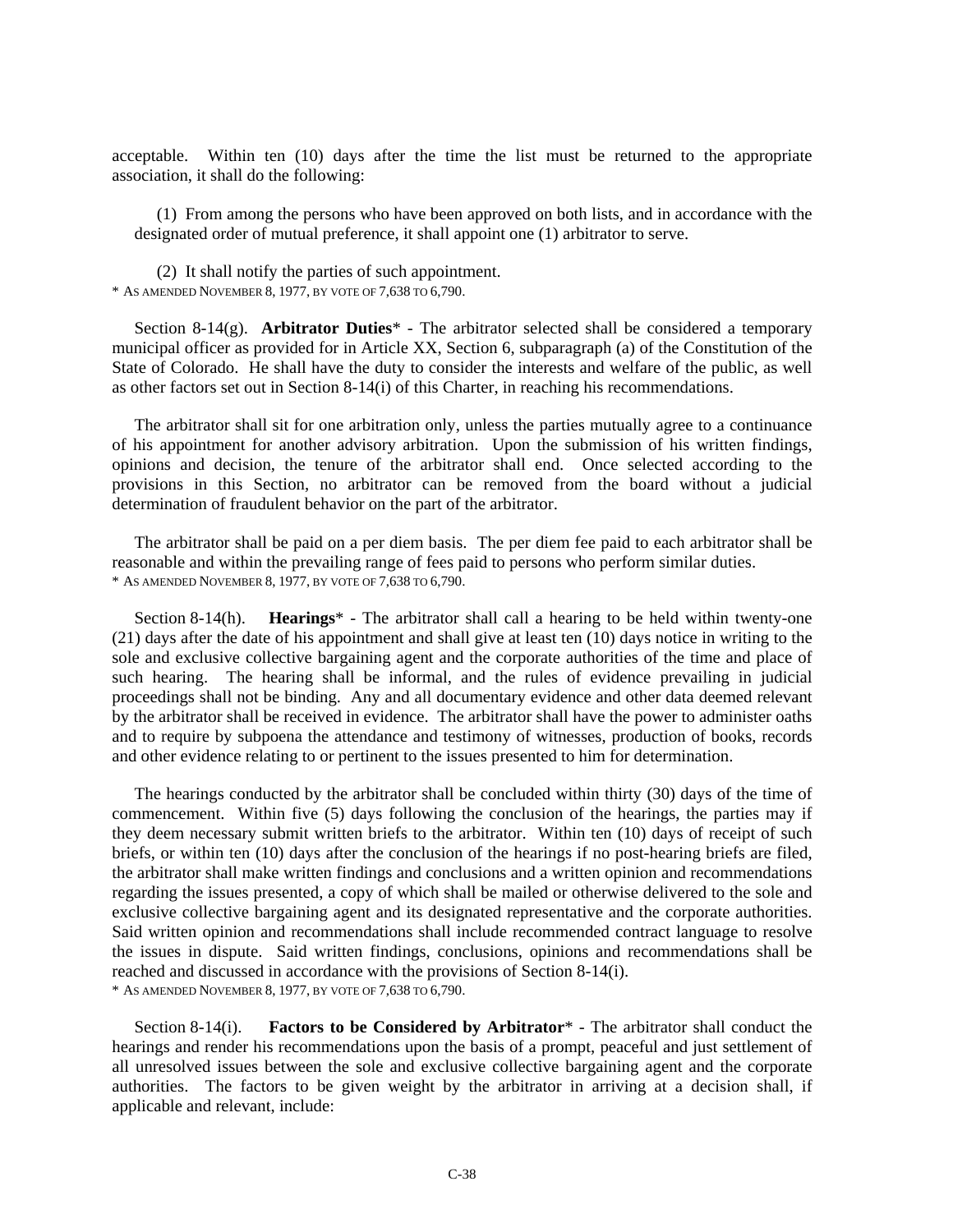(a) Comparison of wage rates, hours, terms and conditions of employment of the classified employees in the bargaining unit with prevailing wage rates, hours, terms and conditions of employment of skilled employees of the building trades and industry in the local operating area involved.

(b) Comparison of wage rates, hours, terms and conditions of employment of the classified employees in the bargaining unit with the wage rates, hours, terms and conditions of employment of similar employees in the cities or towns of at least equal size to Pueblo in the State of Colorado.

(c) Interest and welfare of the public and the financial ability of the corporate authorities to finance the cost items proposed by each party.

(d) Comparison of peculiarities of employment in regard to other trades or professions, specifically:

- (1) Hazards of employment
- (2) Physical qualifications
- (3) Educational qualifications
- (4) Mental qualifications
- (5) Job training and skills
- (6) Degree of responsibility exercised
- (7) Work schedules
- (8) Experience requirements

(e) Other similar standards recognized in the resolution of interest disputes.

\* AS AMENDED NOVEMBER 8, 1977, BY VOTE OF 7,638 TO 6,790; ALSO AS AMENDED NOVEMBER 4, 1980, BY VOTE OF 17,039 TO 16,618.

Section 8-14(j). **Fees and Expenses of Arbitration**\* - The necessary fees and costs of arbitration shall be borne by either the City or the sole and exclusive collective bargaining agent of the bargaining unit, whichever refuses to accept the recommendations of the advisory arbitrator. If both refuse, or both accept, the fees and costs shall be borne equally by the City and the bargaining agent.

\* AS AMENDED NOVEMBER 8, 1977, BY VOTE OF 7,638 TO 6,790; ALSO AS AMENDED NOVEMBER 4, 1980, BY VOTE OF 17,039 TO 16,618.

#### Section 8-14(k). **Impasse Election**\* -

(1) The recommendations of the arbitrator shall be advisory only. The corporate authorities and the sole and exclusive collective bargaining agent of the classified employees in a bargaining unit shall simultaneously notify each other whether or not it will accept and implement the recommendations of the arbitrator within ten (10) days of receipt of the advisory arbitrator's recommendations.

(2) (a) In the event both the corporate authorities and the sole and exclusive collective bargaining agent for the classified employees in a bargaining unit are unwilling within twenty (20) days after receipt of the advisory arbitrator's recommendations to enter into a collective bargaining agreement, the corporate authorities shall cause the final written proposal of both the corporate authorities and the bargaining agent made before the start of the advisory arbitration hearing to be referred to a vote of the qualified electors of the City of Pueblo at an election to be held not less than thirty (30) nor more than ninety (90) days from the date of the arbitrator's recommendations on the final written proposals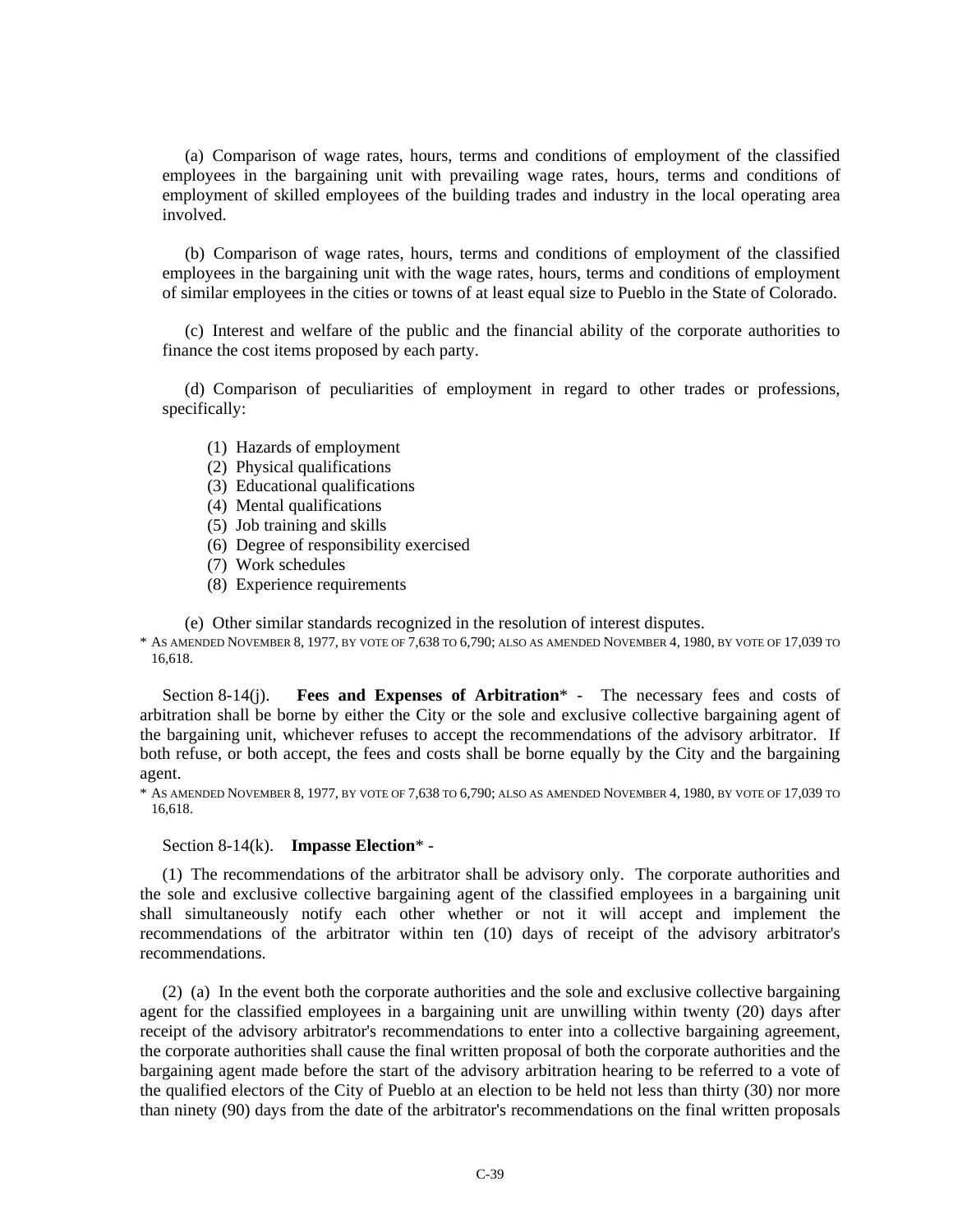submitted by the parties. If either the corporate authorities or bargaining agent has accepted the arbitrator's recommendations, then the arbitrator's recommendations shall be referred to a vote of the electors instead of the final proposal of the party which has so accepted the arbitrator's recommendations with the notation that such party has accepted the arbitrator's recommendations.

(2) (b) The ballot for any election conducted pursuant to paragraph (a) of this section shall, if both parties are unwilling to accept the arbitrator's recommendations, list the final written proposals of the sole and exclusive collective bargaining agent for the classified employees in the bargaining unit and the final proposal of the corporate authorities. The order of listing on the ballot shall be determined by the Civil Service Commission by lot or by a flip of a coin. If either party has timely accepted the arbitrator's recommendations, the ballot shall contain the arbitrator's recommendations instead of the final written proposal of such party, together with the final written proposal of the other party, in which event the arbitrator's recommendations shall be listed first on the ballot.

(2) (c) At any election conducted pursuant to this section, the proposal or recommendation receiving the most votes shall be enacted and implemented by the corporate authorities and the bargaining agent.

(2) (d) Final written proposal shall mean the written proposal made latest in time by a party, provided such proposal is made not less than ten (10) days prior to the start of the advisory arbitration hearing.

\* AS AMENDED NOVEMBER 8, 1977, BY VOTE OF 7,638 TO 6,790; ALSO AS AMENDED NOVEMBER 4, 1980, BY VOTE OF 17,039 TO 16,618.

Section 8-14(l). **Collective Bargaining Agreement - What Constitutes**\* - Any agreement actually negotiated between the sole and exclusive collective bargaining agent of the classified employees in a bargaining unit and the corporate authorities before the enactment of a Resolution referring the final proposals to a vote of the people, or if the issue is presented to the voters, the proposal receiving the most votes at any such election, or issues resolved by an arbitrator pursuant to Section 8-14(r) through 8-14(v) shall be reduced to writing and signed by the sole and exclusive collective bargaining agent for the classified employees in the bargaining unit and the corporate authorities and shall be enacted as an ordinance by the corporate authorities. All collective bargaining agreements shall be for a term of at least one year and not more than three (3) years and shall be effective on a January 1 date and shall terminate on a December 31 date. All such agreements shall be effective and enforceable throughout their term notwithstanding either the provisions of Article 7 of this Charter or any other provision of this Charter or any state statute.

\* AS AMENDED NOVEMBER 8, 1977, BY VOTE OF 7,638 TO 6,790; ALSO AS AMENDED NOVEMBER 4, 1980, BY VOTE OF 17,039 TO 16,618; ALSO AS AMENDED NOVEMBER 3, 1998, BY VOTE OF 18,330 TO 12,701.

Section 8-14(m). **Request for Collective Bargaining**\* - Collective bargaining shall not be requested or initiated except during the last calendar year of a collective bargaining agreement, providing that if no collective bargaining agreement then exists between the corporate authorities and the sole and exclusive bargaining agent for a bargaining unit, collective bargaining shall not be requested or initiated more than once during a calendar year. Written notice requesting a meeting for collective bargaining shall be served upon the other party on or before the first day of April of such calendar year, except that for fire fighter and police officer bargaining units the written notice shall be served on or before June 21 of such calendar year.

<sup>\*</sup> AS AMENDED NOVEMBER 8, 1977, BY VOTE OF 7,638 TO 6,790; ALSO AS AMENDED NOVEMBER 4, 1980, BY VOTE OF 17,039 TO 16,618; ALSO AS AMENDED NOVEMBER 3, 1998, BY VOTE OF 18,330 TO 12,701.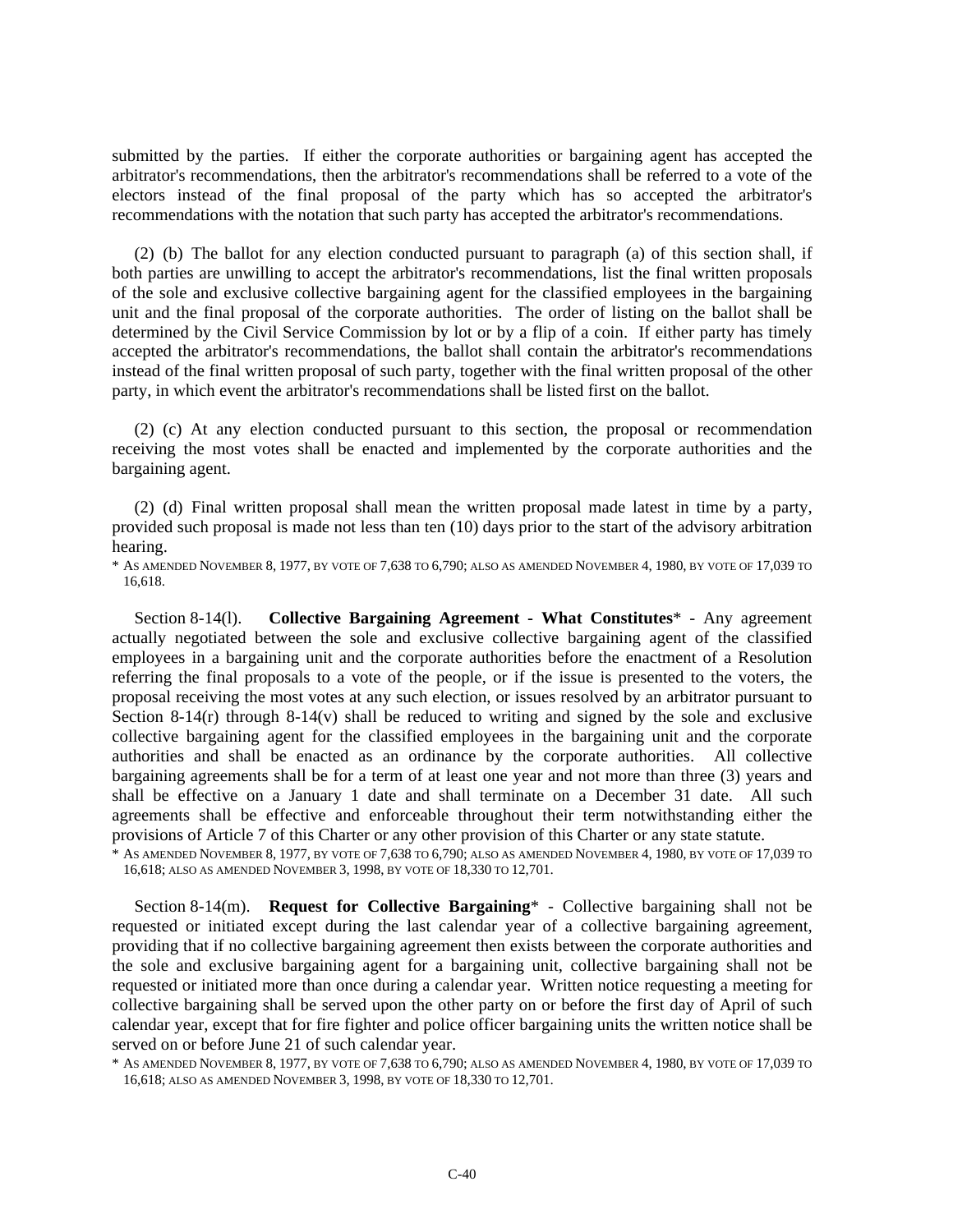Section 8-14(n). **Pensions Not to be Reduced**\* - The benefits provided by Sections 8-10 and 8-11 shall remain in full force and effect until such time as the benefits provided by said sections may be modified by the terms of a collective bargaining agreement or agreements entered into pursuant to the requirements and provisions of Section 8-14 of this Charter and the subdivisions thereof, provided however, that such agreement or agreements as they may modify or change said sections shall in no way lessen, lower, diminish or reduce the benefits, salaries, pensions or other entitlements that are granted to classified employees of the City, pursuant to said sections on the date of adoption of this amendment; and provided further that no person who is either receiving or has contributed monies toward a pension shall cease in any manner to be eligible for the full pension which was contemplated on the date of the adoption of this amendment, unless they voluntarily withdraw from the same.

\* AS AMENDED NOVEMBER 8, 1977, BY VOTE OF 7,638 TO 6,790; ALSO AS AMENDED NOVEMBER 4, 1980, BY VOTE OF 17,039 TO 16,618.

Section 8-14(o). **No Action in Conflict With a Collective Bargaining Agent**\* - The corporate authorities, its employees and the Civil Service Commission shall not either make or enforce any assignment, rule or regulation or order which is in conflict with the provisions of any collective bargaining agreement entered into pursuant to Section 8-14 of this Charter between the City and the sole and exclusive collective bargaining agent for any bargaining unit. \* AS AMENDED NOVEMBER 4, 1980, BY VOTE OF 17,039 TO 16,618.

Section 8-14(p). **Strikes Prohibited**\* - Employees in the classified service of the City are prohibited from engaging or participating in any strike, work stoppage, work slowdown, or mass absenteeism involving employees of the City or the City of Pueblo. \* AS AMENDED NOVEMBER 4, 1980, BY VOTE OF 17,039 TO 16,618.

Section 8-14(q). **Impasse Resolution for Fire Fighter and Police Officer Bargaining Units**\* - Unless specifically referred to hereafter, the provisions of Section 8-14(e) through 8-14(k) shall not apply to the fire fighter and police officer bargaining units. Instead, any impasse in negotiations shall be resolved pursuant to Section 8-14(r) through 8-14(v). \* ADDED NOVEMBER 3, 1998, BY VOTE OF 18,330 TO 12,701.

Section 8-14(r). **Unresolved Issues Submitted to Binding Arbitration**\* **-** In the event that the sole and exclusive bargaining agent and the City are unable, within thirty (30) days from and including the date of their first meeting, to reach an agreement on a contract, any and all unresolved issues shall be submitted to binding arbitration. The obligation of the parties to bargain in good faith shall continue after submission of unresolved issues to binding arbitration. Any or all issues which are unresolved between the sole and exclusive bargaining agent and the City within the time periods contained in this paragraph may be resolved by the parties. In the event the sole and exclusive bargaining agent and the City are able to reach an agreement upon any or all issues prior to the issuance of the decision of the arbitrator, then the arbitrator shall not make a decision on such issue or issues. In the event that, within fifteen (15) days following the receipt of the decision of the arbitrator, the sole and exclusive bargaining agent and the City are able to reach an agreement upon any or all issues decided by the arbitrator, then those agreements shall supersede the decision of the arbitrator.

\* ADDED NOVEMBER 3, 1998, BY VOTE OF 18,330 TO 12,701.

Section 8-14(s)**. Binding Arbitrator X Selection**\* -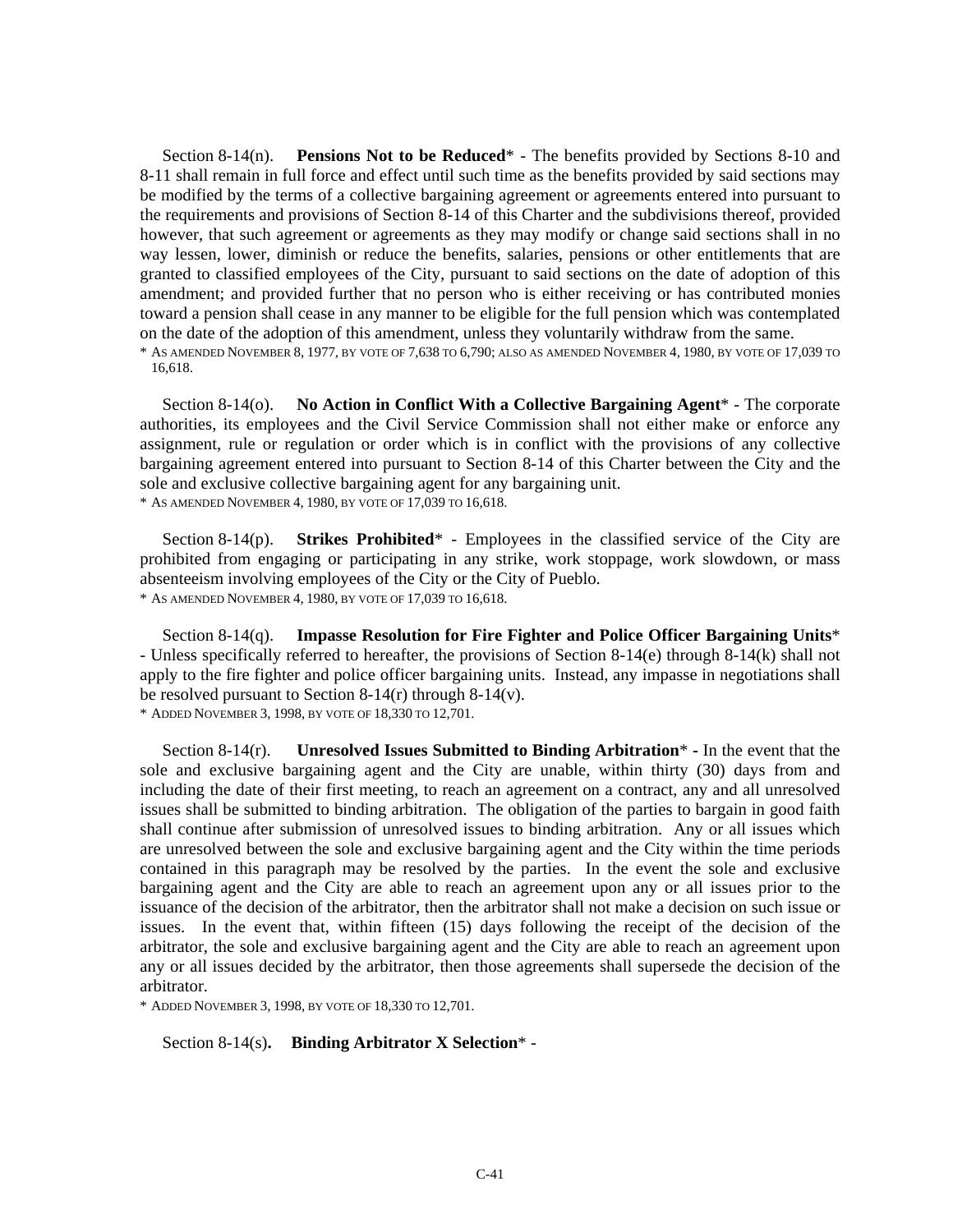(1) Within thirty (30) days after the adoption of this amendment, the City shall, in some reasonable manner, solicit applications from persons who desire to be on a permanent panel of arbitrators to resolve impasses as described in Section 8-14(r) herein.

(2) In order to be eligible to be on the permanent panel of arbitrators, a person must be impartial and disinterested and must be qualified by experience and training as a neutral hearing officer or arbitrator in labor/management disputes. In order to be so qualified, the person must have served as a neutral hearing officer or arbitrator in labor/management disputes for at least three (3) years and have conducted at least five (5) hearings per year in each of two (2) of the last three (3) years. These hearings shall be either hearings to resolve an impasse in collective bargaining negotiations between labor and management, disputes over the meaning or application of collective bargaining contracts between labor and management or discipline under a collective bargaining agreement. Any person whose only experience is as a hearing officer in any civil or career service system shall not be qualified. Persons who are members of the National Academy of Arbitrators or on the American Arbitration Association panel of labor arbitrators are presumptively qualified.

(3) No later than the first negotiation session for a bargaining unit covered by this Section the City Council shall create a permanent panel of at least three (3) arbitrators from those qualified persons who apply. Placement on the permanent panel shall be by a vote of the City Council. Any qualified person can be added to the permanent panel at any time by a vote of the City Council. Any person on the permanent panel may be removed by a vote of the City Council unless that person has been selected to conduct a hearing pursuant to subsection (5) of this Section and then that person can only be removed after issuing a decision in that dispute.

(4) Each person put on the permanent panel shall sign an oath to uphold the terms of this Article.

(5) Within three (3) days of the expiration of the 30-day time period referred to in Section 8-14(r), the City Clerk shall submit a list with the names of all members of the permanent panel to the sole and exclusive bargaining agent and the City. Within ten (10) days of receipt of this list, the sole and exclusive bargaining agent and the City shall meet and alternatively strike one (1) name from the list until one (1) name remains (if the panel has an odd number of names) or two (2) names remain (if the panel has an even number of names). If one (1) name remains that person becomes the arbitrator for that dispute. If two (2) names remain, the President of the City Council shall select one (1) of these two (2) names to be the arbitrator for that dispute. The President of the City Council's selection must take place within three (3) working days of the completion of the striking process by the sole and exclusive bargaining agent and the City. The determination of whether the sole and exclusive bargaining agent or the City strikes first shall be done by flip of a coin.

(6) Nothing herein shall be construed to prevent the sole and exclusive bargaining agent and the City from agreeing to an arbitrator from the permanent panel. \* ADDED NOVEMBER 3, 1998, BY VOTE OF 18,330 TO 12,701.

Section 8-14(t). **Hearings**\* **-** The arbitrator shall call a hearing to begin within twenty-one (21) days of his selection, and shall give at least ten (10) days notice in writing to the sole and exclusive bargaining agent and the City of the time and place of such hearing. The hearing shall be conducted in accordance with the time limits contained in Section  $8-14(h)$ . In reaching his decision, the arbitrator shall consider, if applicable and relevant, the factors contained in Section 8-14(i). \* ADDED NOVEMBER 3, 1998, BY VOTE OF 18,330 TO 12,701.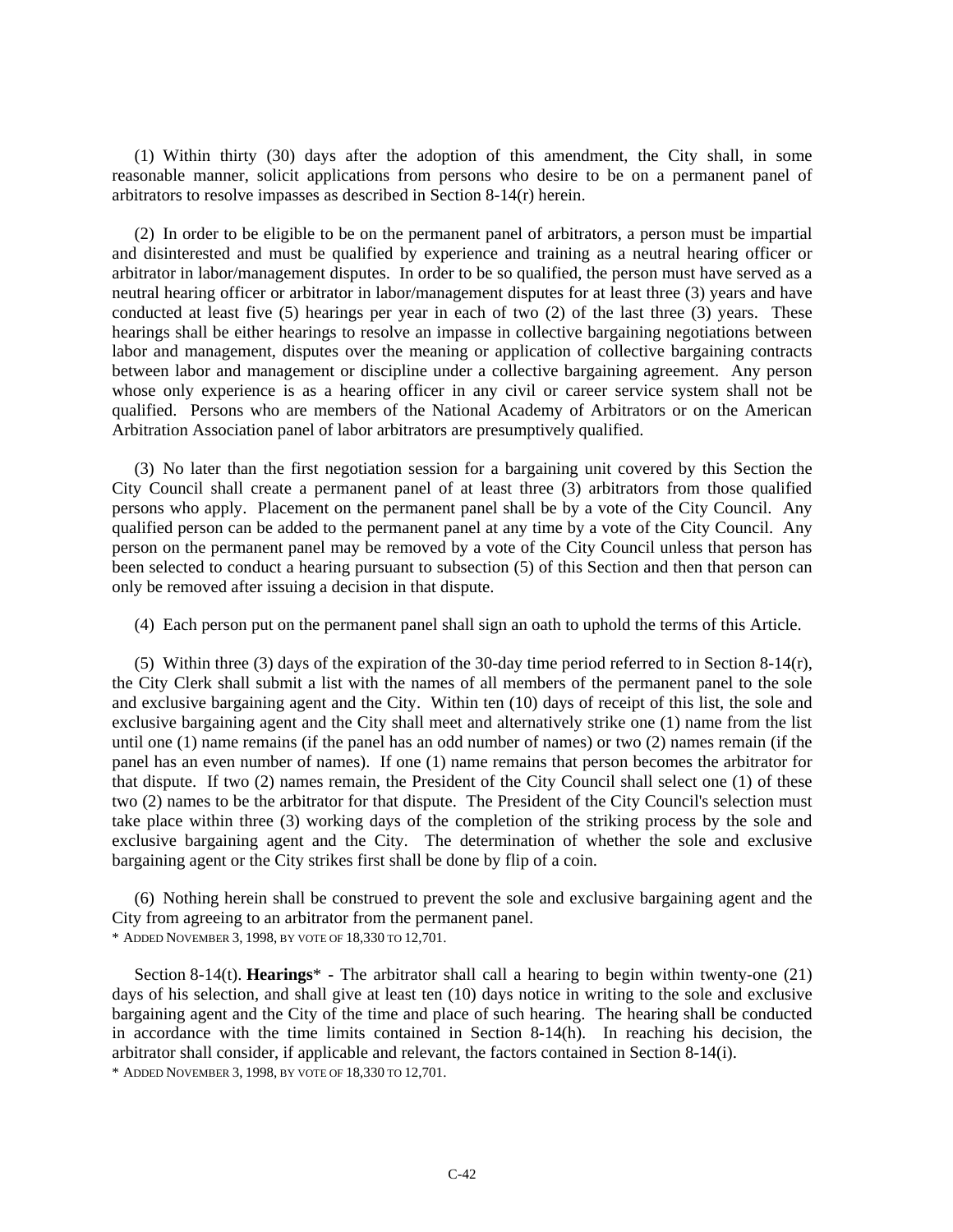Section 8-14(u). **Final Offer Procedure**\* **-** The arbitrator shall choose either the final offer of the City or the final offer of the sole and exclusive bargaining agent on each issue and shall state his reasons for choosing such position. A Final Offer means the last written offer made by a party no less than seven (7) days prior to the start of a binding arbitration hearing. \* ADDED NOVEMBER 3, 1998, BY VOTE OF 18,330 TO 12,701.

#### Section 8-14(v)**. Finality of the Arbitrator's Decision**\* -

(1) Except as provided in this Section, the decision of the arbitrator shall be binding on the sole and exclusive bargaining agent and the City. Nothing herein shall prohibit the parties from agreeing to terms different from the decision of the arbitrator as long as such agreements are made within fifteen (15) days after receipt of the arbitrator's decision.

(2) The arbitrator's decision shall be subject to court review only pursuant to the terms of this Section. Any party desiring court review must file suit in district court no later than thirty (30) days after the date of the arbitrator's decision. Failure to file suit within this time frame shall waive the right to appeal the decision. The district court shall affirm the award unless it determines:

(a) The award was procured by corruption, fraud or other undue means;

(b) The decision on any issue is arbitrary and capricious, to wit, there is no competent evidence in the record to support the decision; or

(c) The decision on any issue was reached without considering the factors listed in Section 8- 14(i) hereof.

(3) The court shall not conduct de novo review except to determine whether the award was procured by corruption, fraud or other undue means. If the court determines that the award was procured by corruption, fraud or other undue means, the entire award shall be vacated and the matter shall be remanded back to a different arbitrator selected pursuant to the terms of Section 8-14(s) hereof. The arbitrator who issued the award determined to be procured by corruption, fraud or other undue means shall no longer be deemed qualified to be on the permanent panel of arbitrators, shall be removed from that panel and shall not be eligible for reappointment to the permanent panel. If the court determines that the arbitrator's decision on any issue is arbitrary and capricious, the court shall remand that issue to the arbitrator with instructions to conduct a new hearing on that issue if either the sole and exclusive bargaining agent or the City so desires and, with or without a new hearing, to issue a new decision on that issue which is based on some competent evidence in the record. If the court determines that the arbitrator's decision on any issue was reached without considering the factors listed in Section 8-14(i) hereof, the court shall remand that issue to the arbitrator with instructions to conduct a new hearing on that issue if either the sole and exclusive bargaining agent or the City so desires and, with or without a new hearing, to issue a decision which considers the factors listed in Section 8-14(i) hereof as the arbitrator deems proper.

(4) If the arbitration decision is appealed and the appeal is unresolved by the expiration of the existing contract, the terms and conditions of employment for the bargaining unit affected by the appeal shall be:

(a) All terms and conditions agreed upon by the parties prior to the appeal, and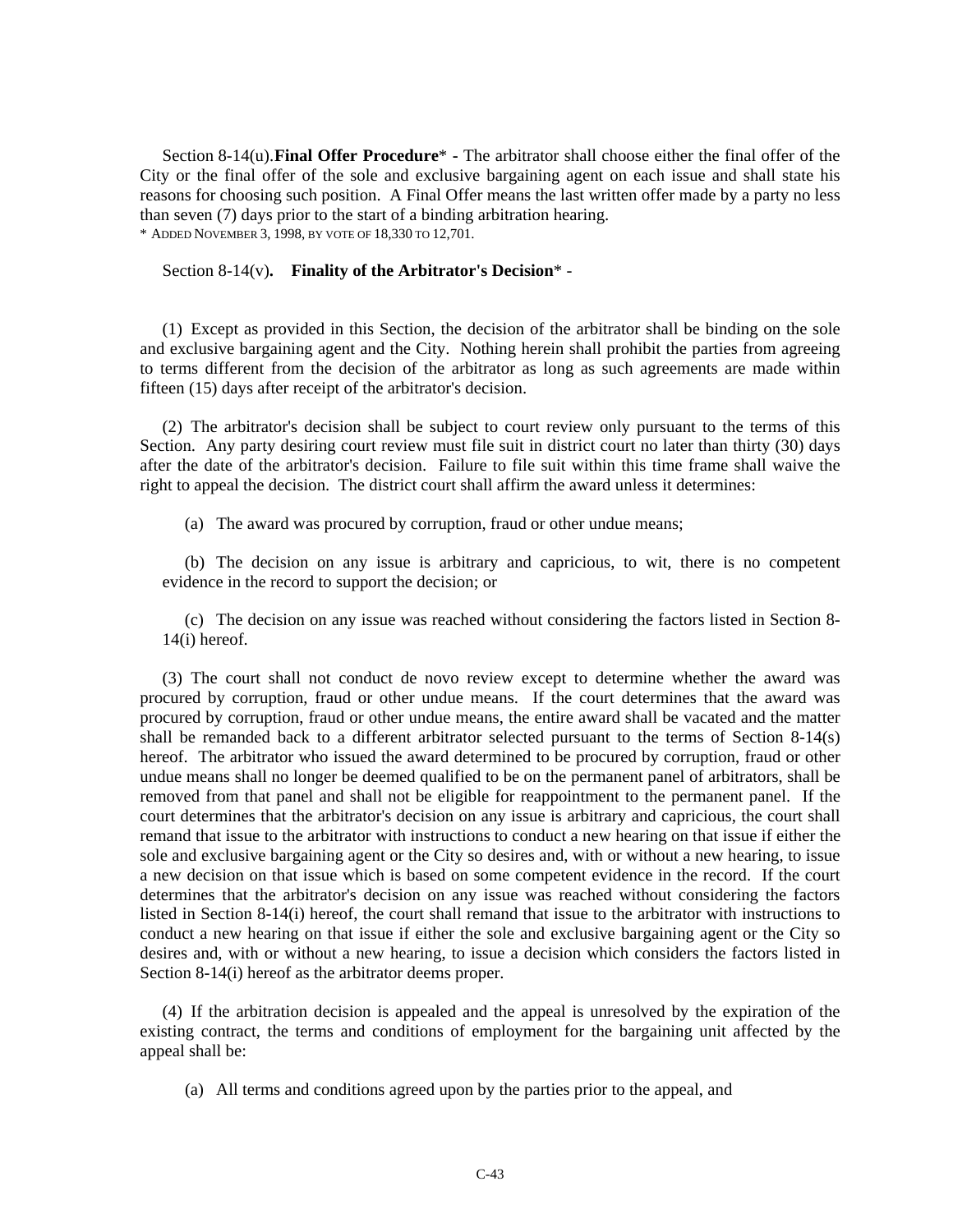(b) For those terms and conditions in dispute in the appeal, the provisions of existing contract.

At the conclusion of the appeal process, including any remands to the arbitrator, the terms of the contract so established shall be retroactive to the effective date of that contract. \* ADDED NOVEMBER 3, 1998, BY VOTE OF 18,330 TO 12,701.

Section 8-14(w). Non-Severability<sup>\*</sup> - If any clause, sentence, paragraph or part of Sections 8-14(q) through 8-14(v) or application thereof to any person or circumstance is for any reason adjudged by a court of competent jurisdiction to be invalid, such judgement shall invalidate all provisions of Section 8-14(q) through 8-14(v) plus this amendment to Sections 8-14(l) and 8-14(m) and the provisions of Section 8-14(e) through 8-14(k) shall again apply to fire fighter and police officer bargaining units.

\* ADDED NOVEMBER 3, 1998, BY VOTE OF 18,330 TO 12,701.

#### Section 8-15. **Fire Fighters Surviving Spouse Benefits -**

(a) Notwithstanding any other provision of this Charter, City ordinance, or Colorado statute, the minimum annuity paid to existing or future surviving spouses of members of Pueblo's fire department who were hired before April 8, 1978 shall be seven hundred fifty dollars (\$750.00) per month.

(b) Section 8-15(a) shall apply to all existing and future surviving spouses on the date when Section 8-15(a) becomes effective in accordance with Section 8-15(c). The minimum benefits of seven hundred fifty dollars (\$750.00) shall be paid only for the period of time after Section 8-15(a) became effective.

(c) The minimum set forth in Section 8-15(a) shall not become effective until the first of the month following the Fire and Police Pension Association Board of Directors' decision to permit such modification pursuant to C.R.S. 31-30.5-210(2). For such purpose, upon passage of this Charter amendment, this Section 8-15(c) shall be construed to be a request by the City to so modify the Pueblo Firemen's Pension Fund.

(d) Notwithstanding any other provision of this Charter, City ordinance, or Colorado statute, the minimum benefits set forth in Section  $8-15(a)$  shall be funded in their entirety by the City in such amounts as determined by an actuarial study done in accordance with the requirements set forth by the Fire and Police Pension Association Board of Directors. The City shall fund in its entirety the cost of any actuarial study determined by the Fire and Police Pension Association Board of Directors to be appropriate.

\* ADDED NOVEMBER 2, 1999, BY VOTE OF 14,099 TO 6,401.

#### **ARTICLE 9**

#### **Department of Fire**

Section 9-1. **Department Created** - There is hereby created a Department of Fire, the Director of which shall be the Fire Chief. Personnel in the Department shall include Assistant Fire Chiefs, Captains, Engineers, Operators, and other employees of such rank and grade as the Mayor and Council may deem necessary for public safety, provided such employees shall be subject to provisions of Sections 8-7 and 8-10.

\* AS AMENDED NOVEMBER 7, 2017, BY VOTE OF 12,244 TO 11,426.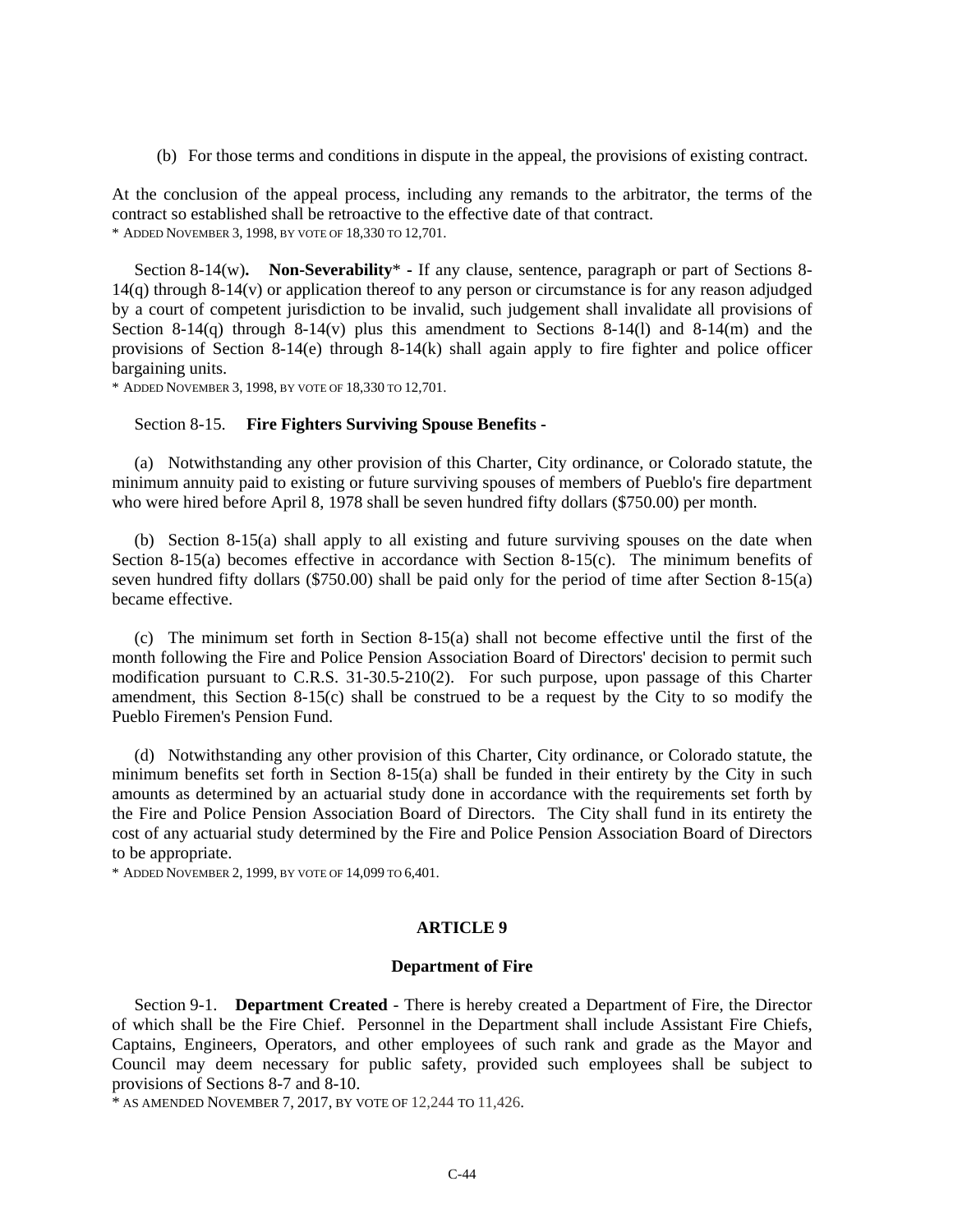Section 9-2. **Functions of Department** - The Department of Fire shall be responsible for the protection of life and property from fire, and enforcement of laws, ordinances and regulations relating to fire prevention and fire safety and such other related functions as to insure public safety.

Section 9-3. **Fire Chief**\* - The Fire Chief shall be in direct command of the Department of Fire. He shall assign all members of the Department to their respective posts, shifts, details and duties. He shall make rules and regulations with the approval of the Mayor and in conformity with the ordinances and resolutions of the City, concerning the operation of the Department and the conduct of all employees thereof. He shall be responsible for the efficiency, discipline, and good conduct of the Department and for the care and custody of all property used by the Department. The Chief shall, subject to approval of the Mayor and Council, have further power to make regulations with force of law, implementing and giving effect to the laws and ordinances and resolutions relating to fire prevention and fire safety.

 $^*$  As amended November 8, 1977, by vote of 7,638 to 6,790; also as amended November 4, 1980, by vote of 17,039 to 16,618; ALSO AMENDED NOVEMBER 7, 2017, BY VOTE OF 12,244 TO 11,426.

#### **ARTICLE 10**

#### **Department of Police**

Section 10-1. **Department Created** - There is hereby created a Department of Police, the Director of which shall be the Chief of Police. Personnel in the Department shall include Captains, Detective Sergeants, Patrolmen, Matrons, and other employees of such rank and grade as the Mayor and Council may deem necessary for public safety, provided such employees shall be subject to provisions of Sections 8-7 and 8-10.

 $*$  AS AMENDED NOVEMBER 7, 2017, BY VOTE OF 12,244 TO 11,426.

Section 10-2. **Functions of Department** - The Department of Police shall be responsible for the preservation of public peace, prevention of crime, apprehension of criminals, protection of the rights of persons and property and the enforcement of the laws of the State, and the ordinances of the City as provided by this Charter and all rules and regulations made in accordance therewith, and such other functions as the Mayor and Council may prescribe for public safety. All members of the Department shall have all powers with respect to the service of criminal process and the enforcement of criminal laws as are vested in police officers by the general statutes.

\* AS AMENDED NOVEMBER 7, 2017, BY VOTE OF 12,244 TO 11,426.

Section 10-3. **Chief of Police** - The Chief of Police shall be in direct command of the Department of Police. He shall assign all members of the Department to their respective posts, shifts, details and duties. He shall make rules and regulations with approval of the Mayor and in conformity with the ordinances and resolutions of the City, concerning the operation of the Department and conduct of all employees thereof. He shall be responsible for the efficiency, discipline and good conduct of the Department and for the care and custody of all property used by the Department. \* AS AMENDED NOVEMBER 7, 2017, BY VOTE OF 12,244 TO 11,426.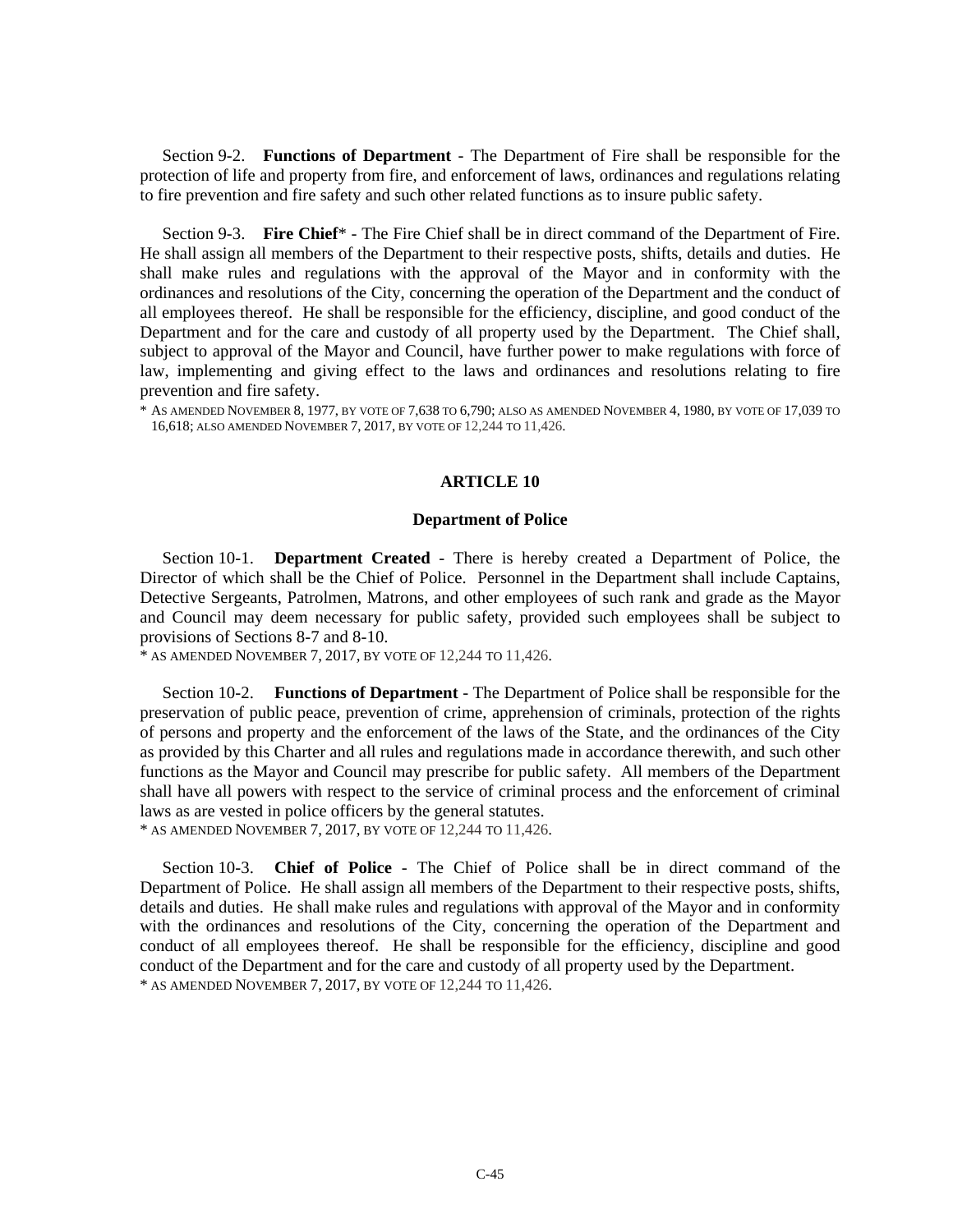#### **ARTICLE 11**

#### **Department of Health**

Section 11-1. **Department of Health** - Except as hereinafter provided, there shall be a Department of Health, the head of which will be the Director, who shall be a Doctor of Medicine, licensed by the State of Colorado, graduate of a reputable school of medicine, and with experience in public health work.

Section 11-2. **Power and Duties** - The Director shall have all the powers and duties conferred by this Charter, by ordinance and by general statutes on health officers of municipalities. He shall have power, after approval by the Public Health Board, to make rules and regulations for the preservation of public health not inconsistent with this Charter and ordinances of the City. He shall be charged with the enforcement of all laws, ordinances, rules and regulations in respect to public health.

The Director of Public Health shall have the power, in compliance with this Charter and the ordinances of the City, to declare any land or building in the City for health reasons to be unfit, unsafe, or unsuitable for human habitation and issue orders concerning the occupancy of such land or building. If the owner thereof, or his responsible agent, shall fail to comply properly with such directive, the Director of Public Health shall have the power to proceed forthwith to order all work required to be done in compliance with the order, provided that:

a. Approval be given by the Public Health Board and the Council;

b. A period of 30 days be granted the owner or responsible agent of the property concerning in which to complete appeal to the Council regarding approval of said order.

If the original decision of the Council is not altered or changed by such appeal, the Director of Public Health shall proceed at once with action as finally decided.

The cost of such work on, or demolition of, any structure or structures covered by such order may be recovered by the City.

The Director of Public Health, with the advice of the Public Health Board, and with the approval of the Council, shall have the power to order the occupants of any land or building declared for health reasons unfit, unsafe, or unsuitable for human habitation to vacate the same. The Department of Police when called upon by the Director of Public Health shall enforce each order.

Section 11-3. **Public Health Board** - There shall be a Board of Public Health consisting of five members appointed by the Council on the basis of their broad interests in public health. The composition of this Board shall comply with Section 2-5.

Section 11-4. **Merger With County and District Health Department** - The Council may by ordinance enter into an agreement with the governing body of the County or District Board of Health to merge the City Department of Public Health with the County or District Health Department. In the event of the dissolution of any County or District Health Department or of the withdrawal of the Municipal Corporation which has voluntarily merged its Health Department with the County or District Health Department, the Pueblo Municipal Department of Health and the Board of Health shall again be established. The said Board and Department shall assume the powers and duties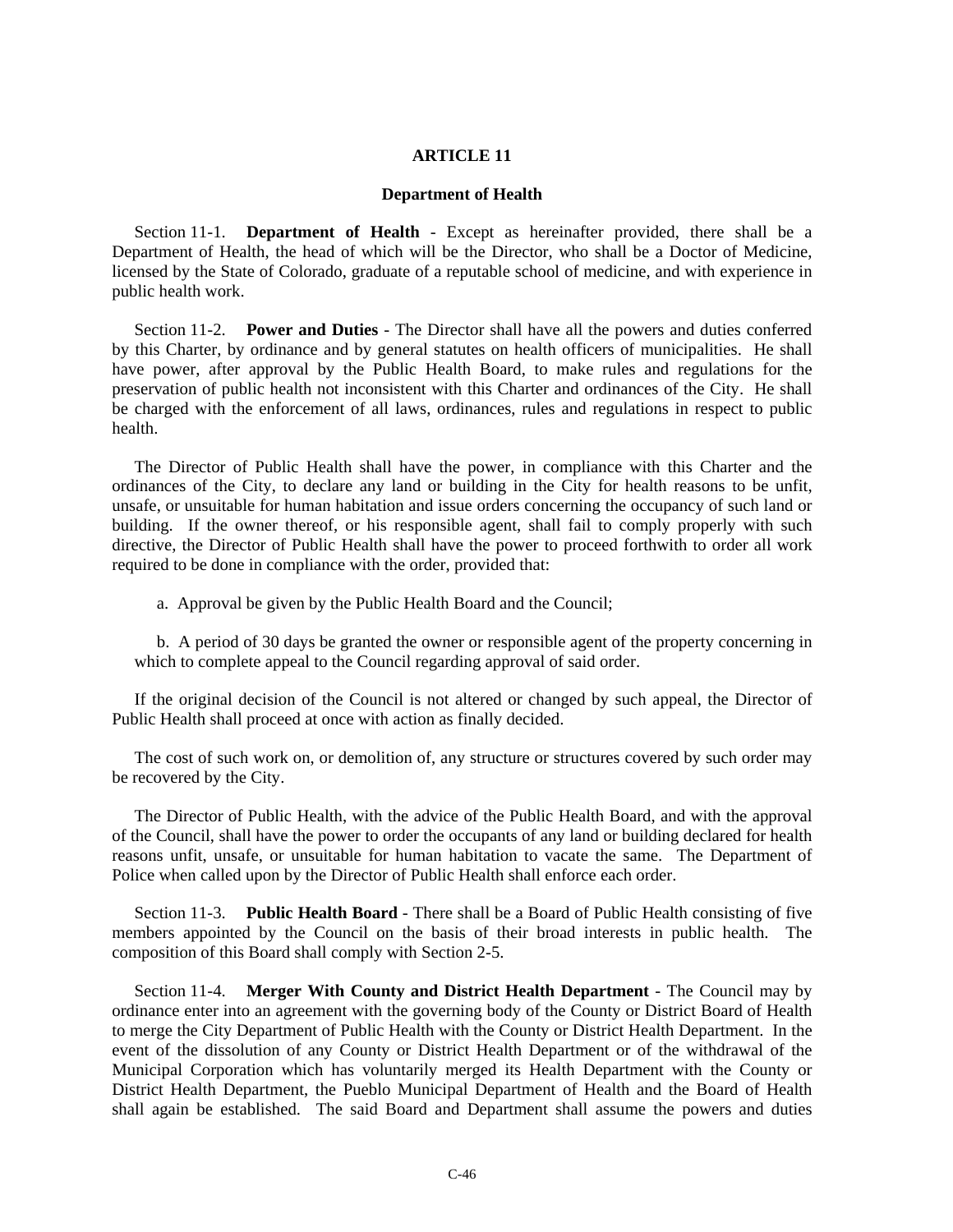conferred on such local boards by said provisions of law and this Charter.

#### **ARTICLE 12**

#### **Public Works**

Section 12-1. **Department Created** - There shall be a Department of Public Works headed by a Director who shall be a Registered Professional Engineer, licensed to practice in the State of Colorado.

The Department shall consist of a Division of Engineering, Division of Streets, Division of Shops and such other Divisions as may be created by resolution of the City Council.

Section 12-2. **Functions** - The Department shall provide all engineering, architectural, maintenance, construction and work equipment services required by the City except those performed by private persons, firms, or corporations under contract, or those assigned to other departments by this Charter.

Section 12-3. **Powers and Duties** - The Director shall be responsible for the performance of all functions of the Department.

Each Division shall be headed by a person responsible to the Director. One or more Divisions may be headed by one person. The Director may also head one or more Divisions.

Section 12-4. **City Planning and Zoning Commissions**\* - The City Planning and Zoning Commission shall consist of seven members, one of whom shall be a member of the Council designated by the Council. The six additional members shall be appointed by the Council for staggered terms of four years on such basis as the Council may provide. Such additional members shall be qualified electors, residents of the City of Pueblo at least one year immediately prior to the date of their appointment, and shall hold no other office or position in the city administration. Appointments to fill vacancies shall be for unexpired terms only. The Commission shall elect its chairman annually from among the appointive members.

There may be a Director of Planning who shall be qualified by special training and experience in the field of city planning. He shall be the technical advisor of the Commission, may also be designated its executive secretary, and shall have such other authority, duties and responsibilities under the direction and control of the Commission as it may require and establish. Such assistants and technical advisers shall be hired as deemed necessary. \* AS AMENDED NOVEMBER 6, 1973, BY VOTE OF 8,250 TO 3,107.

Section 12-5. **Powers and Duties** - The City Planning and Zoning Commission shall have authority to prepare and submit to the Council for its approval a master plan for the physical development of the City, including the general location, character and extent of streets, bridges, parks, waterways and other public ways, grounds and spaces, together with the general location of public buildings and other public property, public utilities, and the extent and location of any public housing or slum clearance projects. The Commission shall recommend such modifications of said plan, from time to time, as it deems in the City's interest. All plats of proposed subdivisions presented to the Council for approval shall be submitted to the City Planning and Zoning Commission, which shall make recommendations to the Council with respect thereto. The Commission shall submit annually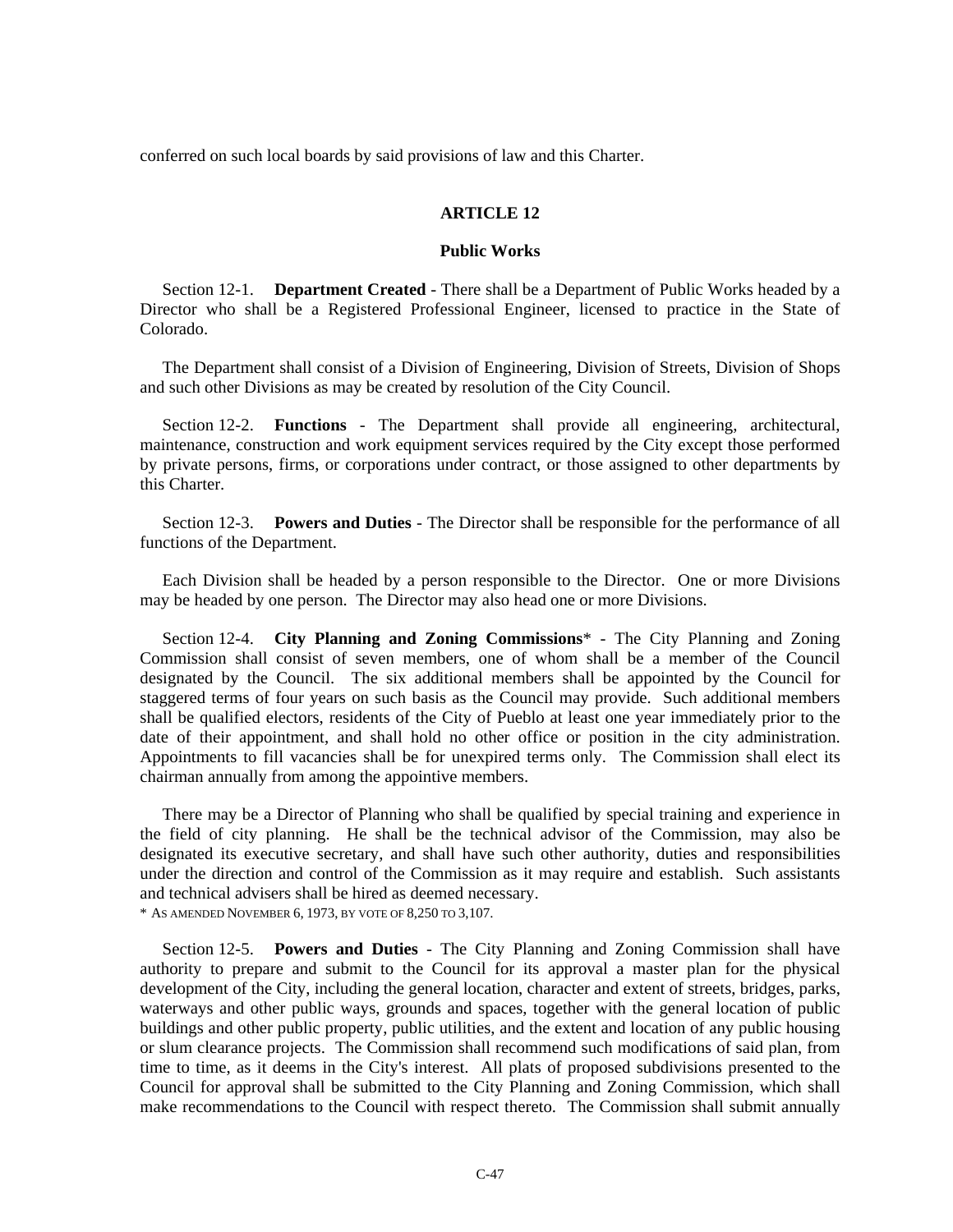to the Mayor, not less than ninety days prior to the beginning of the budget year, a list of recommended capital improvements which in the opinion of the Commission are necessary or desirable to be constructed during the forthcoming six-year period. Such list shall be arranged in order of preference, with recommendations as to which projects shall be constructed in which year.

The City Planning and Zoning Commission shall exercise such authority as vested in it by the State Zoning enabling acts. It shall prepare and recommend to the Council a comprehensive zoning ordinance, or propose amendments or revisions thereto, with such provisions as the Commission shall deem necessary or desirable for the promotion of the health, safety, morals and general welfare of the inhabitants of the City. Such provisions may include districts, regulations as to the location, width, height and bulk of buildings and other structures, the size of yards, courts and other open spaces surrounding buildings and structures; the use of buildings, structures, and land. The Commission shall hear applications for amendments, modifications or revisions of zoning ordinances, and shall forward such applications to the Council with its recommendations thereon. The recommendations of the Commission shall not be binding on the Council, which may approve or disapprove the Commission's findings; however, no general city plan, nor zoning ordinance, nor any modification, amendment or revision thereof, shall be considered by the Council unless the same shall have been first submitted to the Commission for its examination and recommendation. \* AS AMENDED NOVEMBER 7, 2017, BY VOTE OF 12,244 TO 11,426.

Section 12-6. **Board of Appeals**\* - There shall be a Zoning Board of Appeals, which shall consist of five members, appointed by the Council for staggered terms of four years on such basis as the Council may provide. Members shall be qualified electors, residents of the City at least one year immediately prior to the date of their appointment, and shall hold no other office or position in the City Administration. One member of the City Planning and Zoning Commission shall be a member of the Zoning Board of Appeals. Appointments to fill vacancies shall be for unexpired terms only. The Board shall select its officers, and establish rules for the functioning of the Board. All meetings of the Board shall be open to the public. The Board shall keep minutes of its proceedings, showing the vote of each member upon each question, and shall keep records of its examinations and other official actions. Every order, requirement, decision or determination of the Board shall immediately be filed in the office of the Board, and shall be a public record. The Board shall have power to hear and determine appeals from refusal of building permits; make special exceptions to the terms of the Zoning regulations in harmony with their general purpose and intent; authorize variances from the strict application of regulations in such situations and subject to such limitations as may be set by ordinance. The findings and decisions of the Board shall be final, subject only to reversal by the District Court.

\* AS AMENDED NOVEMBER 6, 1973, BY VOTE OF 7,896 TO 3,260.

#### **ARTICLE 13**

#### **Department of Parks and Recreation**

Section 13-1. **Department Created** - There shall be a Department of Parks and Recreation, the head of which shall be the Director.

Section 13-2. **Functions**\* - Except as may be assigned to another Department created by Council by Ordinance, the Department of Parks and Recreation shall exercise all administrative functions of the Municipal Government as to: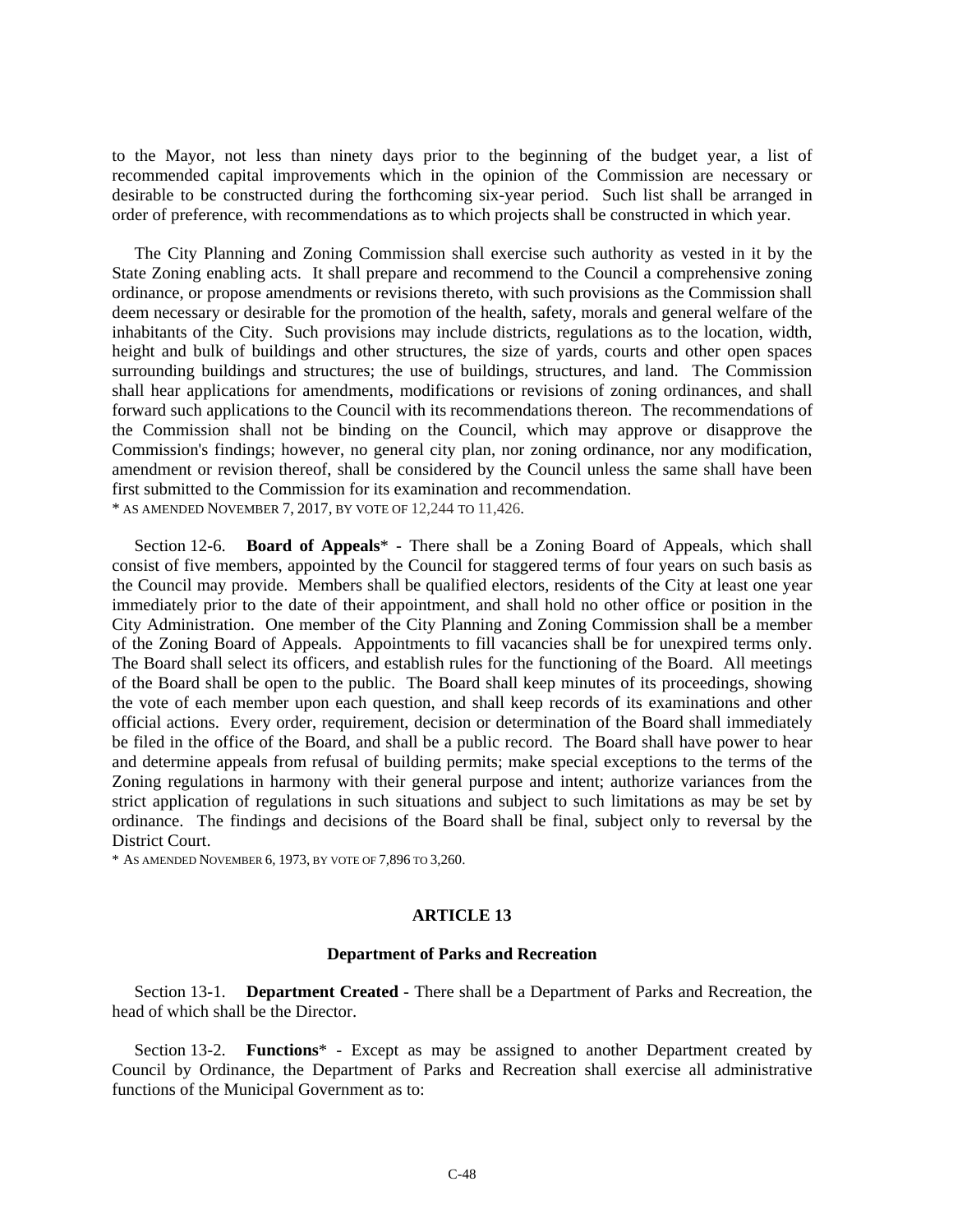a. Operation of municipal parks, park areas, playgrounds, playfields, lake facilities, swimming pools, fountains, recreation and community buildings, sports arenas, stadia, golf courses, city cemeteries, and related facilities, both inside and outside the corporate limits;

b. Planning, conduct, and supervision of organized public, physical, and cultural recreational programs;

c. Cooperation with public and private agencies in public recreation programs, concerts and other entertainment;

d. Maintenance and preservation of public monuments, museums and collections;

e. Maintenance of rest rooms, refreshment facilities, and restaurants on properties under supervision of the Department of Parks and Recreation. \* AS AMENDED NOVEMBER 6, 1973, BY VOTE OF 7,306 TO 4,090.

Section 13-3. **Powers and Duties** - The Director of Parks and Recreation shall be responsible for the efficiency, discipline, and good conduct of the Department and for the care and custody of all property of the City entrusted to the Department. He shall be responsible for the performance of all functions of the Department.

The construction and reconstruction of all parks, playgrounds, and recreation facilities shall be vested in the Department of Public Works. The specific determination of the functions relating to such construction and reconstruction the Department of Public Works shall be made by the Mayor. \* AS AMENDED NOVEMBER 7, 2017, BY VOTE OF 12,244 TO 11,426.

Section 13-4. **Rules and Regulations** - On recommendation of the Director of Parks and Recreation to the Mayor, the Council shall have power by ordinance to adopt all needful rules and regulations relating to properties and related facilities under supervision of the Parks and Recreation Department, whether inside or outside the City, and for the preservation of order, safety and decency therein. For the purpose of enforcing such rules and regulations, all such properties shall be under the police jurisdiction of the City. Any member of the police force of the City, or park employee appointed as a special policeman, shall have power to arrest without warrant on all such properties any person who has violated any such rule or regulation or committed an offense therein. \* AS AMENDED NOVEMBER 7, 2017, BY VOTE OF 12,244 TO 11,426.

#### **ARTICLE 14**

#### **Department of Aviation**

Section 14-1. **Department Created** - There is hereby created a Department of Aviation, the head of which shall be the Director. The Department shall be responsible for such functions as shall be determined by ordinance of the City Council.

\* AS AMENDED NOVEMBER 7, 2017, BY VOTE OF 12,244 TO 11,426.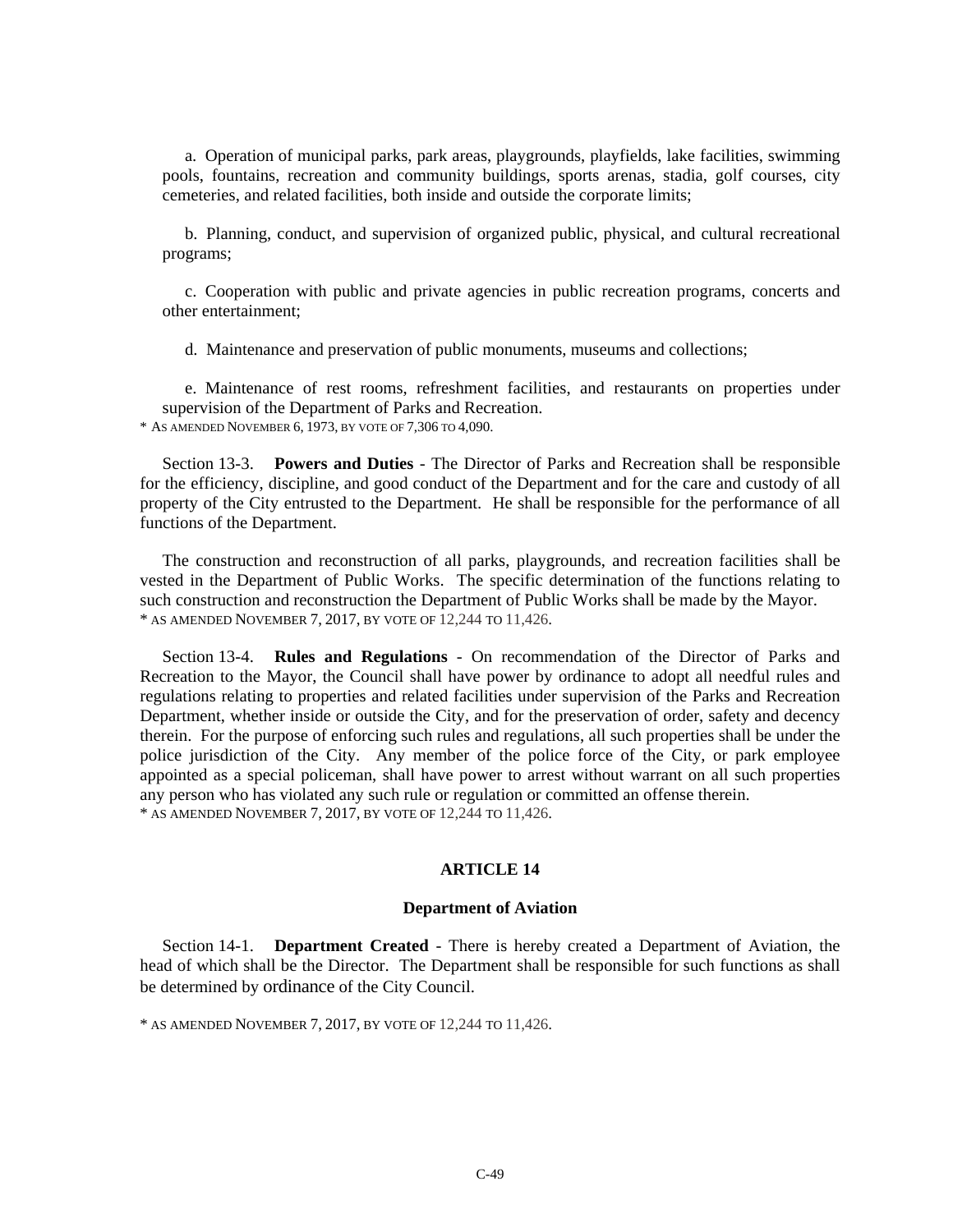#### **ARTICLE 15**

#### **Water and Water Works**

Section 15-1. **Consolidation**\* - Consolidation of the water works systems and properties managed and controlled by the Trustees of the Pueblo Water Works and by the Board of Commissioners of Pueblo Water Works District No. 2, may be effected upon a plan submitted by the Council, or upon such terms and conditions as may be agreed upon between the Trustees of the Pueblo Water Works and the Board of Commissioners of Public Water Works District No. 2, provided that no such plan or agreement for consolidation shall become effective until the same shall have been approved at a general city election, or at a special city election, by a majority of qualified taxpaying electors of each district voting thereon; PROVIDED, that all bonds and indebtedness of any kind of either of the Districts outstanding at the time of such consolidation shall remain the sole indebtedness and obligation of such District as contracted the indebtedness, and shall not become the indebtedness or obligation of the Consolidated District or of the City, but the property located in the District which contracted the indebtedness shall be and remain subject to the payment thereof as if such consolidation had not been effected.

\* CONSOLIDATED EFFECTIVE JUNE 11, 1957.

Section 15-2. **Board of Water Works of Pueblo, Colorado**\* - Title to the properties of the former districts now consolidated and any property of the water works is in the City of Pueblo. The entire control, management and operation thereof shall be exercised by an independent Board named "Board of Water Works of Pueblo, Colorado," over which the Council shall have no jurisdiction or control, but shall adopt all ordinances requested by said Board which shall be reasonably necessary to assist the Board in the management of the water works system and property, or to enable said Board to purchase or condemn additional water, water rights, reservoirs, reservoir sites or property of any kind, needed to supply water to the City or its inhabitants. The Board shall consist of five members all elected at large for six year terms as hereafter provided. The Board shall initially consist of the following five members: one previously elected holding a six year term expiring December 31, 1965; one previously elected holding a six year term expiring December 31, 1967; one holding a six year term expiring December 31, 1969, elected at the November 1963 election; one appointed by the City Council from January 1, 1964 to December 31, 1965, and one appointed by the City Council from January 1, 1964 to December 31, 1967. As the term of each member expires, a member to fill a new term of six years shall be elected, said terms to commence the first day of January next after their election. The Board of Water Works shall have and exercise all powers which are granted to cities of the first class by the Constitution and Laws of the State of Colorado, except the power to levy and collect taxes directly or indirectly. Surplus water may be supplied to territories outside the City until same is needed by the inhabitants of the City. It shall have power to make and execute contracts in the name of the City, institute and defend all litigation affecting its powers and duties or in relation to the water works system, and as to all other property under its management. The members of the Board shall continue to receive their present salaries until changed by ordinance of the Council. This amendment shall become effective January 1, 1964.

\* AS AMENDED NOVEMBER 5, 1963, BY VOTE OF 8,704 TO 5,201; ALSO AS AMENDED NOVEMBER 7, 1995, BY VOTE OF 13,064 TO 8,731.

Section 15-3. **District No. 2** - The water plant together with all other property belonging to Public Water Works District No. 2 shall continue to belong to the District, and be held, managed and operated in the same manner as at present, until the ownership, control and management shall be changed pursuant to the provisions of this Charter, and no change shall be made except as herein provided unless such change be approved by a vote of the majority of the qualified taxpaying electors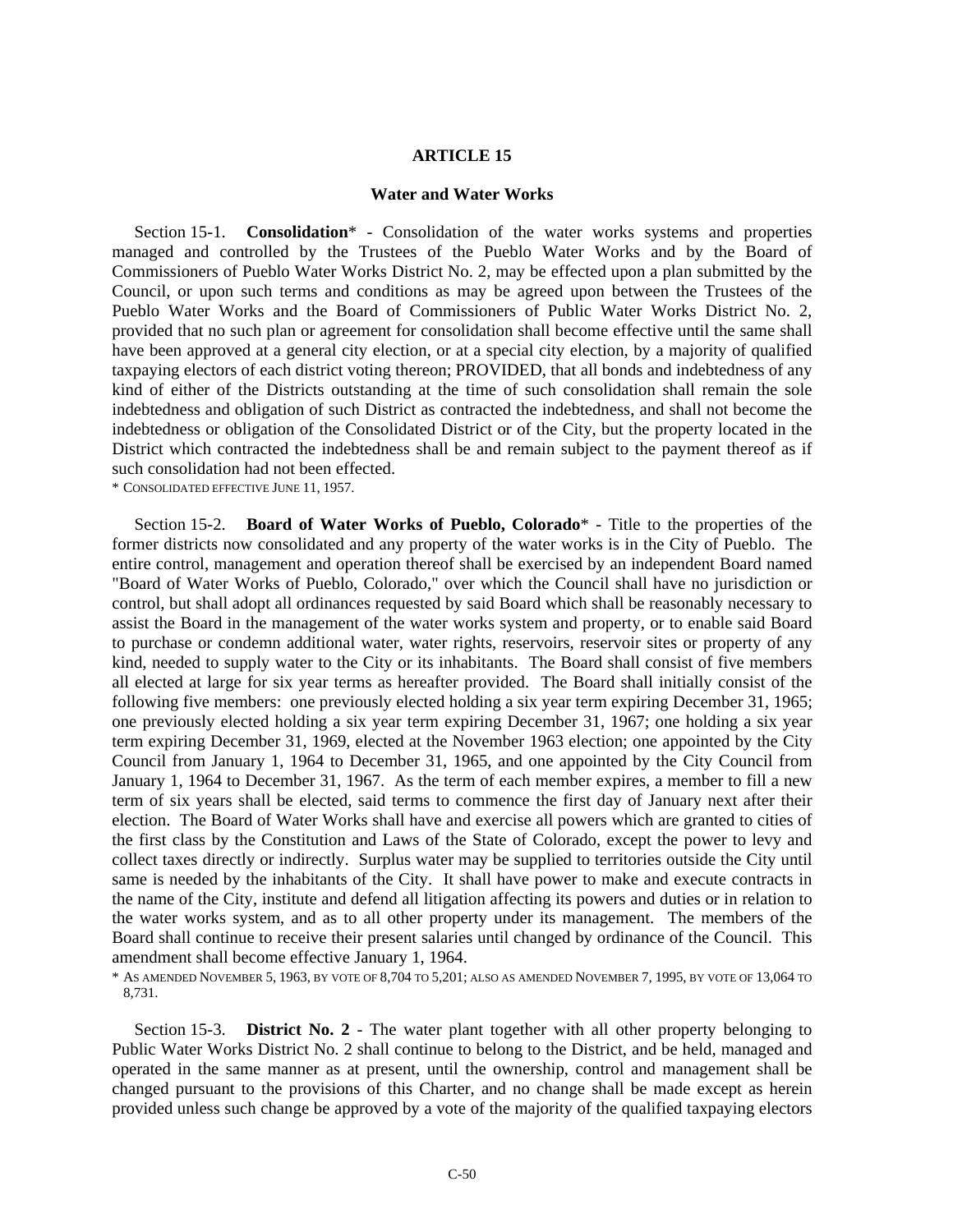of the District voting thereon.

The Commissioners of Public Water Works District No. 2 shall continue to hold office until January 1, 1956. Except in the event of consolidation, three Commissioners of the Public Water Works District No. 2 shall be elected at each general city election, and shall hold office for a term of two years from the first day of January following each election. The Commissioners shall possess the same powers as are now possessed by the Commissioners of Public Water Works District No. 2.

Section 15-4. **Pueblo Water Works** - The Trustees of the Pueblo Water Works now in office shall continue to hold office until January 1, 1956. Except in the event of consolidation, three Trustees of the Pueblo Water Works shall be elected at each general city election, and shall hold office for a term of two years from the first day of January following each election. The trustees shall possess the same powers as are now possessed by the present Trustees of the Pueblo Water Works.

Section 15-5. **Election** - The nomination and election of the Commissioners and Trustees and members of the Board of Water Works of Pueblo shall be conducted in the same manner as is herein provided for the nomination and election of members of the Council.

Section 15-6. **Contracts**\* - No contract shall be entered into, and no purchase shall be made by the Trustees or Commissioners of the existing water districts, or by the Board of Water Works of Pueblo, involving the expenditure of a sum in excess of One Thousand Dollars (\$1000.00), except for personal, professional or technical services not lending themselves to competitive bidding, until a proposal for bids for the materials or services covered by such contracts or purchase shall have been advertised by one publication in a daily newspaper of general circulation in Pueblo at least ten days prior to the making of such contract or purchase.

\* AS AMENDED NOVEMBER 4, 1967, BY VOTE OF 10,038 TO 5,793.

#### **ARTICLE 16**

#### **Franchises and Public Utilities**

Section 16-1. **Definition** - The term Public Utility or Public Utility Corporation, when used in this Charter, shall mean any person, firm or corporation operating gas or electric light plants, telephone or telegraph systems, water or heating plants, or transportation systems, and serving or supplying the public; and shall not include any person, firm or corporation, owning or operating side tracks or switches for the accommodation of manufacturing plants and business houses, or private telephone lines, and shall not include the Trustees of the Pueblo Water Works, Public Water Works District No. 2 of the City of Pueblo, and the Board of Water Works of Pueblo, Colorado.

Section 16-2. **Franchises Granted Upon Vote** - No franchise shall be granted except upon the majority vote of the qualified taxpaying electors voting thereon, and the question of its being granted shall be submitted to such vote by ordinance upon deposit with the Director of Finance of the expense (to be determined by the Director of Finance) of such submission by the applicant for said franchise. No exclusive franchise shall ever be granted.

Section 16-3. **Books of Record** - The Council shall cause to be kept in the office of the City Clerk an indexed Franchise Record, in which shall be transcribed copies of all Public Utility Franchises heretofore or hereafter granted. The index shall give the name of the grantee and his assignees. The Record shall be a complete history of all such franchises and shall include a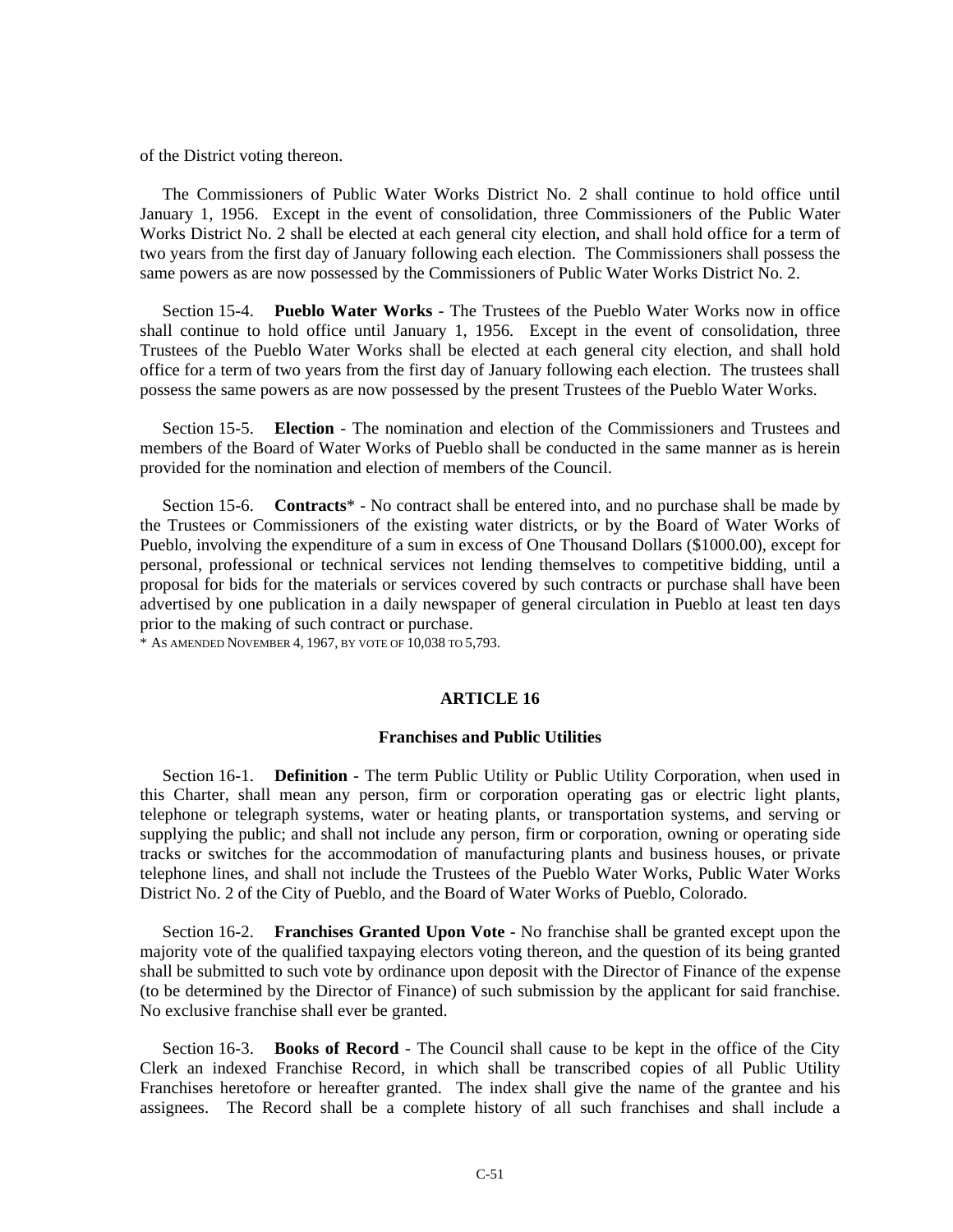comprehensive and convenient reference to all actions at law affecting the same, and copies of all annual and inspection reports and such other matters of information and public interest as the Council may from time to time require.

Section 16-4. **Term - Compensation - Restriction** - No franchise shall be granted for a longer period than twenty-five years nor without reserving to the City such fair percentage of the gross receipts arising from the use thereof as shall be fixed in the grant of said franchise. This compensation shall not exempt the grantee, or his or its assignees from any lawful taxation upon his or its property, but shall exempt the grantee or his or its assignees from the payment of any licenses, charges or any other impositions levied by the City. The percentage of gross receipts shall be paid annually and a failure to pay such percentage shall work a forfeiture of the franchise.

Section 16-5. **Extension of Territory** - The Council may extend the area or include streets, alleys, public places and property, not embraced in such franchise, by ordinance, when public convenience and necessity requires, subject to all of the terms and conditions of such original franchise and coextensive with the term thereof, without a vote of the taxpaying electors.

Section 16-6. **Elevate or Lower Tracks** - The Council shall have power by ordinance when necessary, to require any railroad company, at its own expense, to elevate or lower any of its tracks running over, along or across any street, avenue or alley of the City to conform to the established grade of such street, avenue or alley, and to require any railroad company or companies on some fair apportionment of the cost of expense thereof between it and the City and/or other public authority in interest, to construct and maintain all street crossings, bridges or viaducts in good condition with proper approaches and other conveniences thereto upon any street, avenue or alley of the City and over, under and across its or their track or tracks.

Section 16-7. **Provide for Safety** - Every franchise shall be subject to the right of the Council to make all necessary regulations for the safety, welfare and accommodation of the public.

Railroad franchises shall be subject to the right of the Council to construct sewer, water and gas mains and pipes and wire conduits under, over or through their property.

Section 16-8. **Revocable Licenses** - The Council shall have power by ordinance to grant a license, revocable for good cause shown, to any railroad company, manufacturer or merchant, to lay side tracks and switches along or across any street, avenue or alley in the City, when the application therefor is accompanied by the assent in writing of the owners of two-thirds of the frontage on each side of any street, avenue or alley, or parts thereof, on which it is desired to lay same.

Section 16-9. **Revocable Permits** - The Council shall have power to grant permits in or upon any street, avenue, alley or public place for temporary purposes; provided, such permits may be revoked by the Council at its pleasure.

#### **ARTICLE 17**

#### **Elections**

Section 17-1. **Applicability of State Constitution** - The Council shall provide by ordinance for the manner of holding city elections and such additional regulations in respect to elections, not inconsistent with the provisions of this Charter or the State Constitution as may be necessary to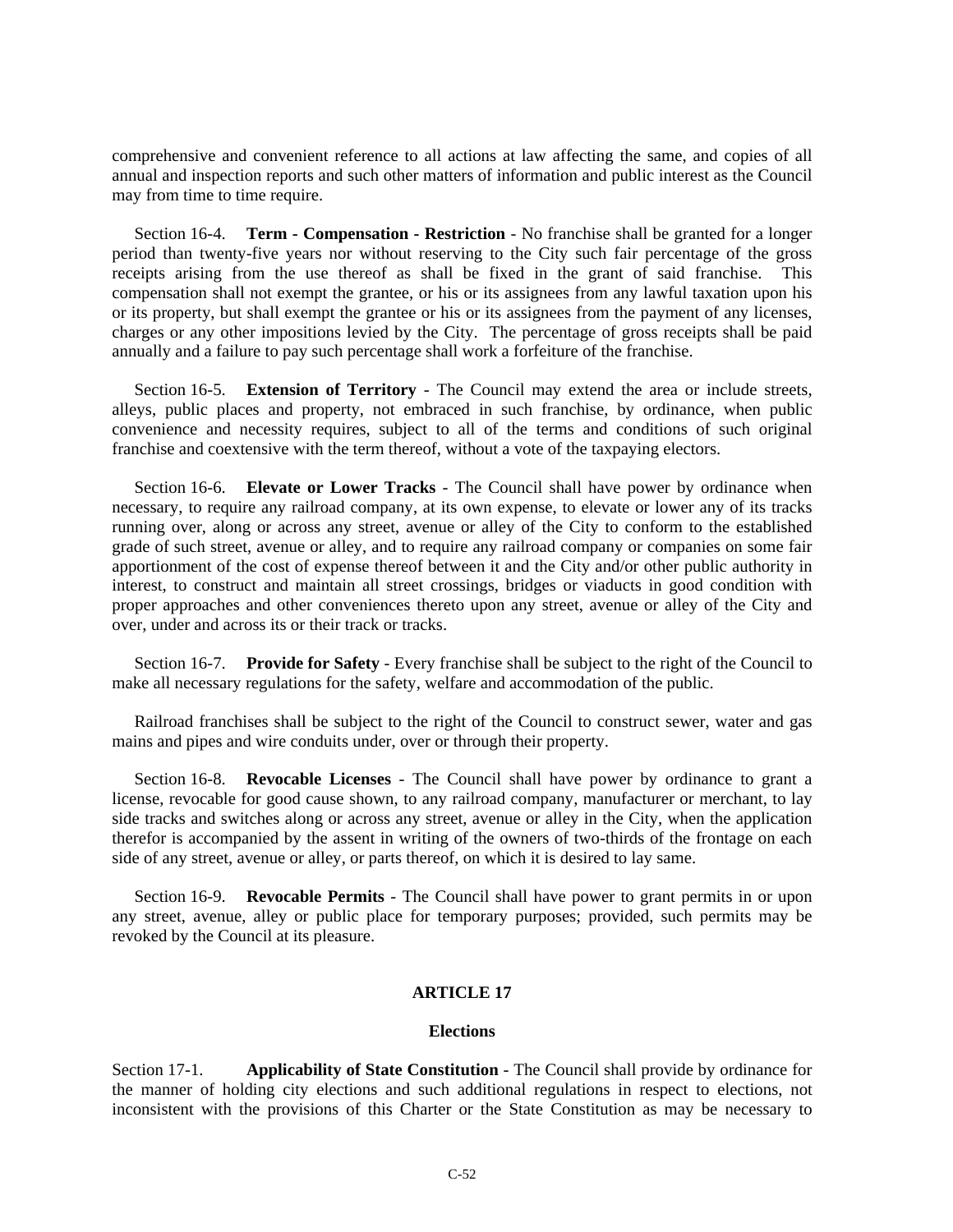accomplish the intent of this Article.

Section 17-2. **Municipal Elections\*** - A general municipal election shall be held on the first Tuesday in November of each odd number year, except that the first Mayoral election shall be held as provided in Section 20-3. Special municipal elections shall be held in accord with the provisions of this Charter.

To be elected Mayor, a qualified candidate shall have received a majority of the votes cast for such office. If no candidate receives a majority of the votes cast, a special run-off election shall be held on the first Tuesday in the month following. If a run-off election is required, the two (2) persons with the highest number of votes cast for the office shall appear on the ballot as candidates. Notwithstanding, the Council, by ordinance, may designate an alternative method of run-off election.

\*AS AMENDED NOVEMBER 8, 2005, BY A VOTE OF THE PEOPLE 12,979 TO 4,761; ALSO AMENDED NOVEMBER 7, 2017, BY VOTE OF 12,244 TO 11,426.

Section 17-3. **Notice of Election** - The City Clerk, on the tenth day before election, shall prepare a list of the candidates whose names are entitled to appear on the ballot, with the office to be filled, and shall publish the same, in accord with the provisions of this Charter.

Section 17-4. **Nomination** - Any qualified elector may be nominated for an elective office by petition. A petition for this purpose shall be signed by not less than one hundred (100) nor more than two hundred (200) qualified electors for each candidate to be elected at large, and not less than fifty (50) nor more than one hundred (100) qualified electors for each candidate to be elected from districts. A qualified elector may sign as many petitions as there are offices to be filled by election at large, and may also sign one petition for each candidate to be elected from his district. The signatures on the nominating petition need not all be subscribed on one petition, but to each separate page of the petition there shall be attached a signed statement of the circulator thereof, stating the number of signers of each page of the petition and that each signature appended thereto was made in his presence and is the genuine signature of the person whose name it purports to be. All signatures on the petitions of nomination shall include thereon the place of residence of the signer with sufficient description to identify it. The form of the nominating petition shall be determined by the City Clerk.

Section 17-5. **Acceptance of Nomination**\* - No nominating petition shall be accepted unless accompanied by a signed acceptance of the nomination form, such form to be determined by the City Clerk.

If a petition is found to be signed by more persons than the number legally permitted, the last signatures in excess of that number shall be disregarded even if some of the earlier signatures are void. If a petition is found to be signed by fewer persons than the number certified, the signatures shall be accepted unless void on other grounds. If a petition is found to be signed by more persons than the number of signatures certified by the circulator, the last signatures in excess of the number certified shall be disregarded. Within five days after the filing of a nominating petition the City Clerk shall notify the candidate and the person who filed the petition whether or not it is found to be signed by the required number of registered electors. If a petition is found insufficient, the City Clerk shall return it immediately to the person who filed it with a statement certifying wherein the petition is found insufficient. Within the regular time for filing petitions such a petition may be amended and filed again as a new petition (in which case the time of the first filing shall be disregarded in determining the validity of signatures thereon) or a different petition may be filed for the same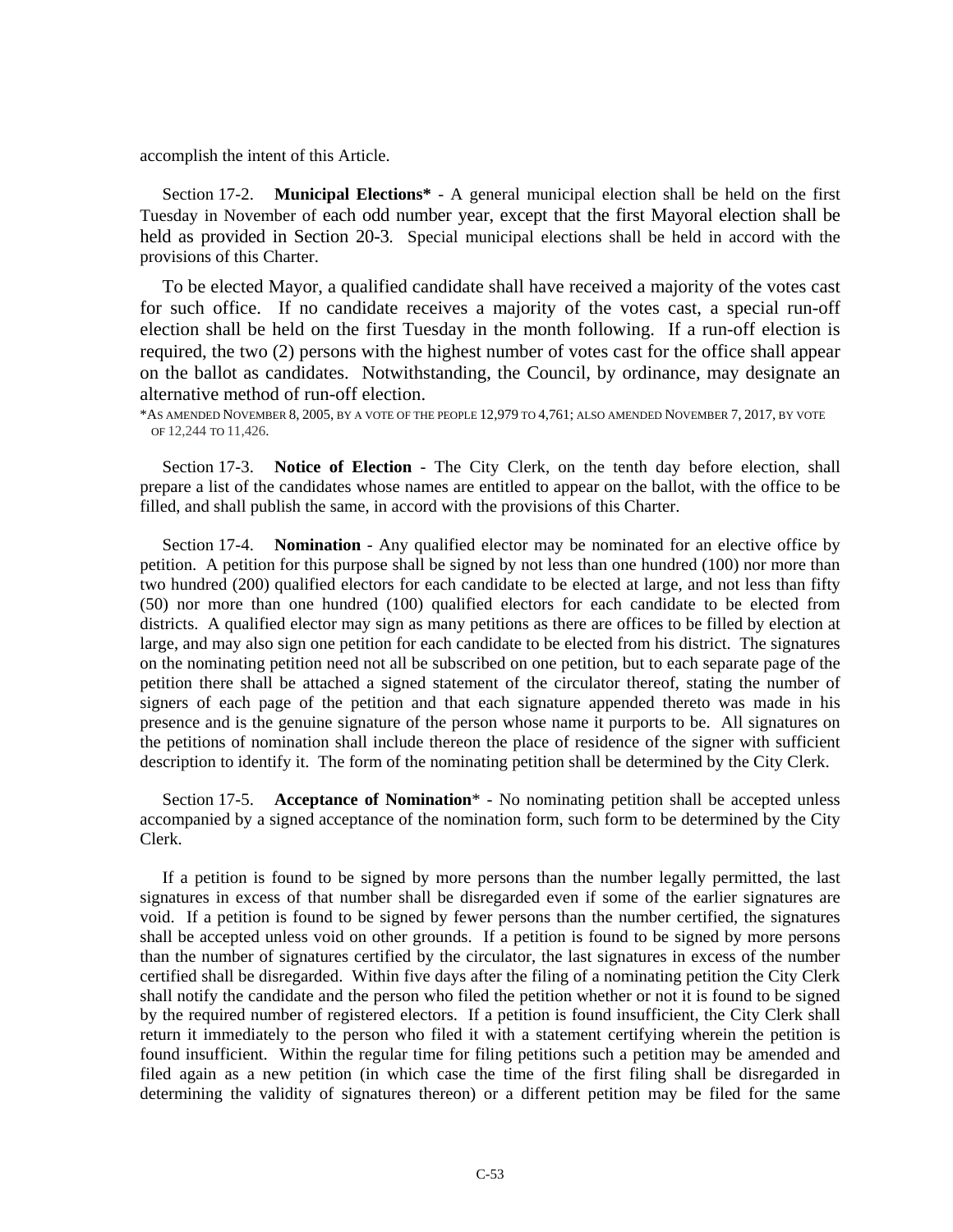candidate. The petition of each person nominated shall be preserved by the City Clerk until the expiration of the term of office for which he has been nominated. Any signature made earlier than sixty (60) days prior to the date of the election shall be void. All nominating papers comprising a petition shall be filed as one instrument with the City Clerk not earlier than ninety-one (91) days before the election and not later than seventy-one (71) days before the election. The City Clerk shall make a record of the exact time at which each petition is filed and shall take and preserve the name and address of the person by whom it is filed. A person who has been nominated, may withdraw by filing with the City Clerk a request therefor in writing, and in the event that the withdrawal of candidacy is not made in time for the candidate's name to be taken off the ballot, any votes for the candidate shall be deemed invalid and shall not be counted.

#### \*AS AMENDED NOVEMBER 2, 2004 BY A VOTE OF THE PEOPLE 23,874 TO 15,110.

Section 17-6. **Balloting** - The vote on all proposals and election of candidates shall be by voting machines whenever available. If a voting machine should become inoperative during balloting, paper ballots shall be used under the supervision of the Board of Elections of the City.

Section 17-7. **Board of Elections**\* - There is hereby created a Board of Elections consisting of the City Clerk and two members appointed by the Council. They shall recommend to the Council (in conformity with Article XX, Section 6, of the Constitution of the State of Colorado) such rules and regulations as necessary for the conduct of election for approval, and shall most particularly provide for ballots and sample ballots, appointment, removal, compensation, and terms of judges of elections, absentee voting, determination of the winner in case of tie vote, canvass of returns, and issuance of appropriate certificates. Board members may receive such compensation, if any, as may be determined by the Council.

Section 17-8. **Registration**\* - Registration of all voters shall be as follows:

a. The City Clerk shall register all voters at his or her office up to and including twenty-nine (29) days before any election.

b. A voter may be legally registered by presenting himself in person or by a member of his immediate family of legal age residing at the same address.

c. The name of a voter once registered shall remain on the registration list until stricken as hereby provided:

(1) Within thirty (30) days after any general city election the City Clerk shall strike from the registration lists in each precinct the name of every person who failed to vote at such election.

(2) At any time up to and including twenty-nine (29) days before any election, any qualified elector may file a verified complaint with the Judge of the Municipal Court, giving the name, or names of any person or persons, whom he believes to be illegally registered with his reasons therefor. Immediately upon receipt of such a complaint the Municipal Judge shall issue and provide for the delivery of a summons which shall command attendance at a hearing before him of such persons mentioned in the verified complaint. If upon hearing, it shall appear that any such person, or persons, has been illegally registered, his name shall be stricken from the registration list.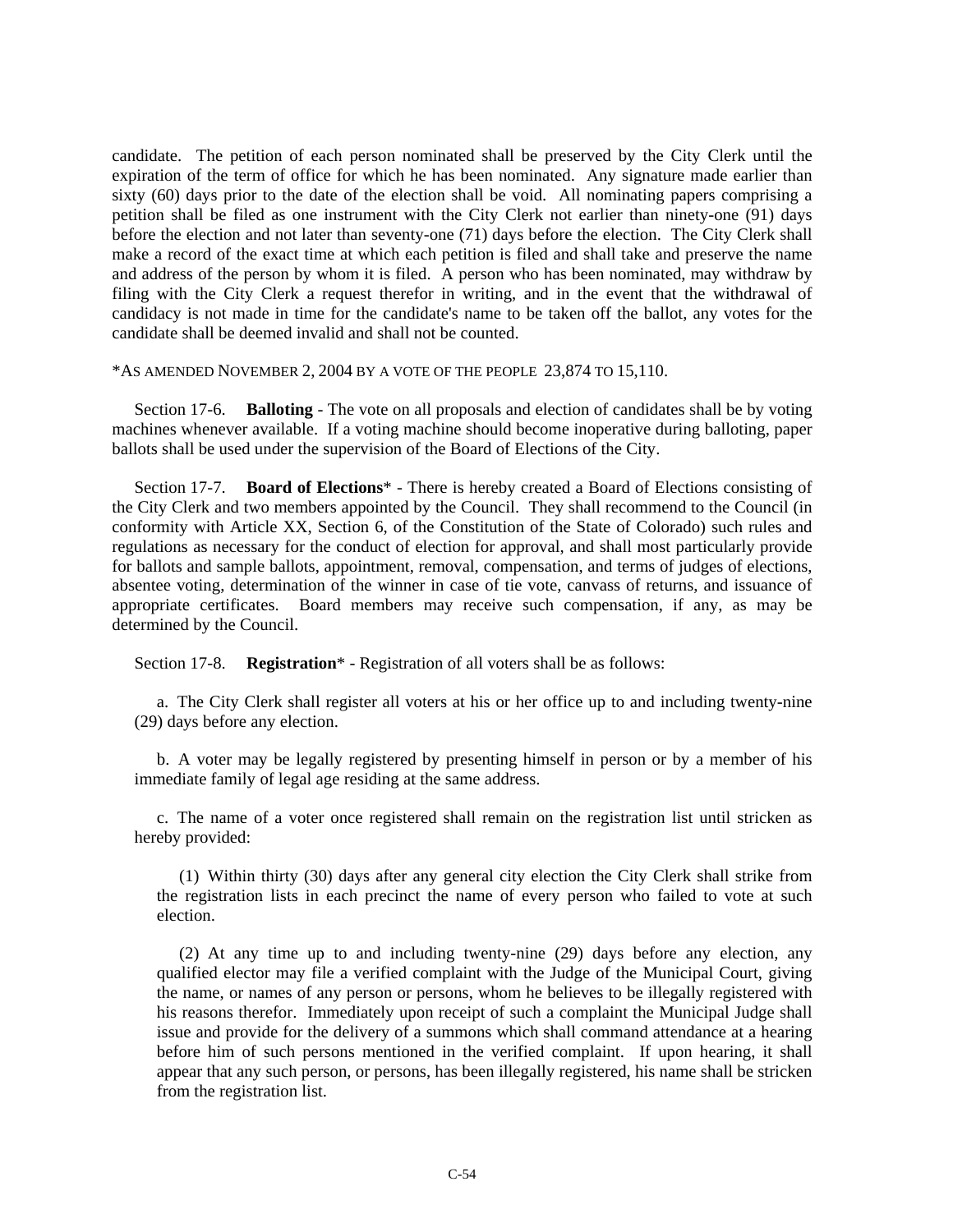d. For the twenty-nine (29) days before and on the day of any municipal election, any registered elector, by appearing in person at the City Clerk's office, may complete a sworn affidavit for change of address from a precinct within the City in which the elector is registered, stating that the elector has moved prior to the thirtieth day before the election and that the elector has lived at the new address in the new precinct within the City for at least thirty days. Upon the receipt of the request, the City Clerk shall verify the registration of the elector at the new address and, upon verification, change the elector's registration to the new address.

\*AS AMENDED NOVEMBER 2, 2004 BY A VOTE OF THE PEOPLE 20,627 TO 18,439.

Section 17-9. **Optional Registration Plan**\* - At any time in the future the City Council may adopt this plan for registration instead of the aforementioned Section. Registration of all qualified electors shall be follows: The City Clerk shall, not later than twenty-nine (29) days before any City election, obtain from the County Clerk a registration list of all qualified electors who are residents of the City of Pueblo. Such registration list shall be the official city registration record. All qualified electors shall be considered duly registered and continue to be registered until such time as their names are stricken from the election records of the County Clerk.

\*AS AMENDED NOVEMBER 7, 1989, BY A VOTE OF THE PEOPLE 12,175 TO 4,424; \*AS AMENDED NOVEMBER 2, 2004 BY A VOTE OF THE PEOPLE 20,627 TO 18,439.

Section 17-10. **Statement of Expenses**\* - Every candidate at any City election shall within thirty (30) days thereafter file a sworn statement of election expenditures which shall include such itemizations and disclosures as the City Council shall by ordinance specify and require.

No political party, directly or indirectly, and no public service corporation, nor any other person, firm or corporation owning, interested in, or intending to apply for any franchise or contract with the City, shall contribute or expend any money or valuable thing, directly or indirectly, to assist in the election or defeat of any candidate or candidates.

The provisions and prohibitions of this Article relating to candidates shall also apply to each and every City officer and employee in Pueblo.

Section 17-11. **Corrupt Practices** - Any person who shall at any city election violate any state law, provision of this Charter or ordinance of Pueblo relative to registration or election, or who, if a candidate, shall fail to file a sworn statement of expenses as herein required, upon conviction thereof, shall be disqualified from holding office, position or employment under the City for two (2) years, or an elective office for four (4) years, and such other punishment as the Municipal Court shall direct.

Section 17-12. **Informalities** - No informalities in conducting city elections shall invalidate the same, if they have been conducted fairly and in substantial conformity with the requirements of this Charter.

#### **ARTICLE 18**

#### **Initiative and Referendum**

Section 18-1. **The Initiative\*** - Any proposed ordinance may be submitted to the Council by petition signed by registered electors of the City equal in number to the percentage hereinafter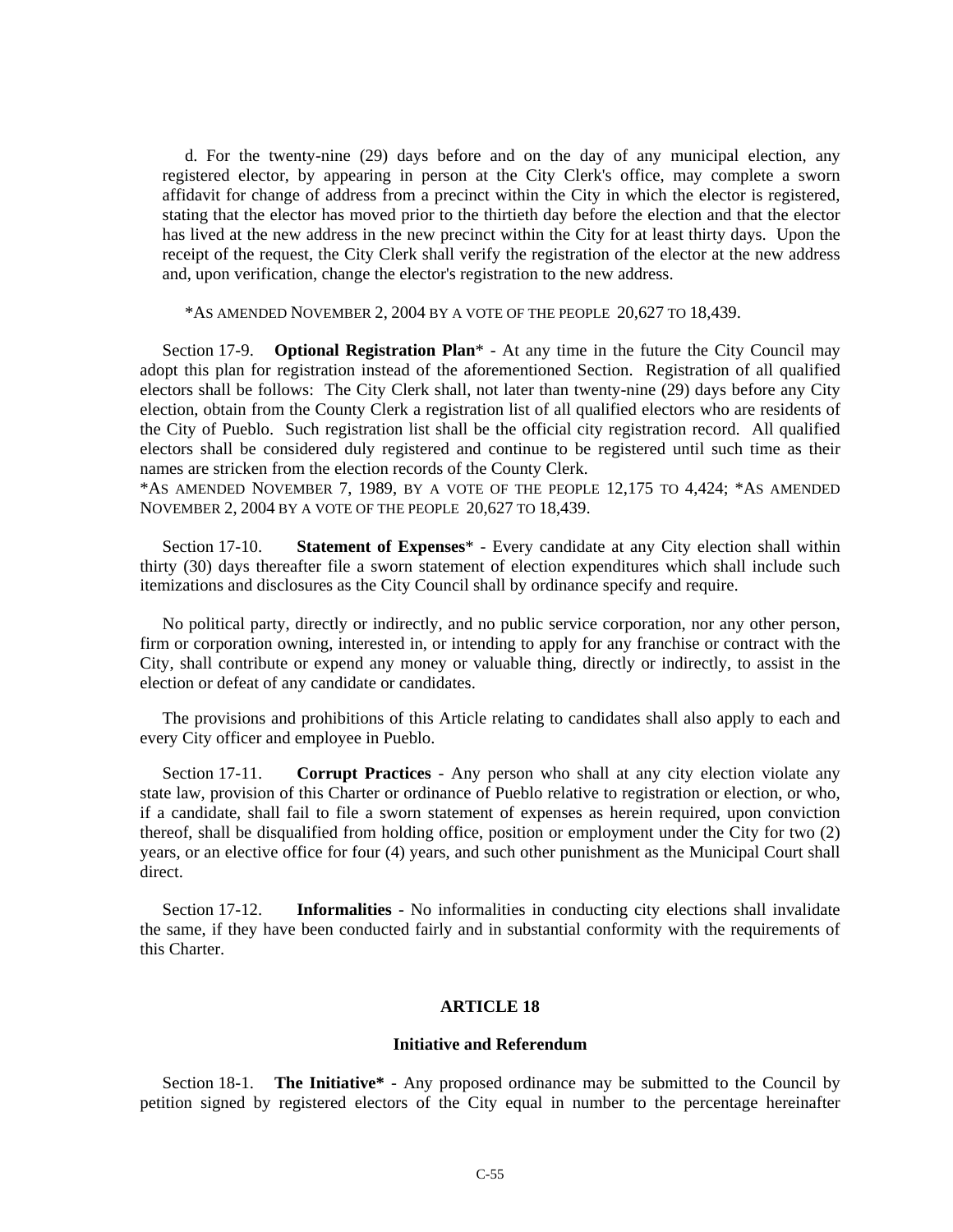#### required. \*AS AMENDED NOVEMBER 2, 2004, BY A VOTE OF THE PEOPLE 19,459 TO 18,717.

Section 18-2. **Submissions\*** - If the petition accompanying the proposed ordinance is signed by registered electors equal in number to five (5) per centum of the total vote cast in the last general city election, and requests that such proposed ordinance be submitted to a vote of the people, the Council shall either pass said ordinance within thirty (30) days without alterations, subject to the referendum, or refer the proposed ordinance to the registered electors of the City at a regular or special city election to be held not less than sixty (60) days and not more than one hundred fifty (150) days after the final determination of petition sufficiency by the City Clerk.

An initiated ordinance shall be published in like manner as other proposed ordinances. The ballot title shall be fixed by Council, shall correctly and fairly express the intent and meaning of the measure, and, whenever possible, avoid titles for which the general understanding of a "yes" or "no" vote would be unclear. If a majority of the registered electors voting thereon shall vote in favor thereof, the same shall thereupon without further publication become an ordinance of the City.

Any number of proposed ordinances may be submitted at the same election. Not more than one special election under this Article shall be held in any twelve months. Special elections during said period held under other Articles of this Charter shall not be counted.

There shall be no administrative protest procedure to challenge the City Clerk's determination of sufficiency or insufficiency of the petition.

\*AS AMENDED NOVEMBER 2, 2004, BY A VOTE OF THE PEOPLE 19,459 TO 18,717.

Section 18-3. **The Referendum\*** - The referendum shall apply to all ordinances passed by the Council, except ordinances making the tax levy, the annual appropriation or ordering improvements initiated by petition and to be paid for by special assessments. If at any time within thirty (30) days after the final passage of an ordinance to which the referendum is applicable, a petition signed by registered electors equal in number to at least five (5) per centum of the total vote cast in the last general city election, be presented to the Council, protesting against the going into effect of any ordinance, the same shall thereupon be suspended, and the Council shall reconsider such ordinance and if the same be not entirely repealed, shall submit the same to a vote of the registered electors of the City, in manner as provided in respect to the Initiative, at the next general city election or at a special election called therefor. Such ordinance shall then go into effect if a majority of the qualified electors voting thereon vote in favor thereof, without further publication. The Council, of its own motion, shall have the power to submit, at a general or special election, any proposed ordinance to the vote of the people, in manner as in this Charter provided. If provisions of two or more proposed ordinances adopted or approved at the same election conflict, the ordinance receiving the highest affirmative vote shall become effective.

\*AS AMENDED NOVEMBER 2, 2004, BY A VOTE OF THE PEOPLE 19,459 TO 18,717.

Section 18-4. **Procedure\*** - Except as provided in this Charter or by ordinance adopted by the Council, the procedures respecting initiative and referendum petitions shall be substantially as provided in the Colorado Municipal Election Code of 1965, as amended, with such modifications as the nature of the case requires, except that no blank forms shall be furnished or preliminary affidavits required.

\*AS AMENDED NOVEMBER 2, 2004, BY A VOTE OF THE PEOPLE 19,459 TO 18,717.

Section 18-5. **Amendments** - An ordinance adopted by electoral vote, under either the initiative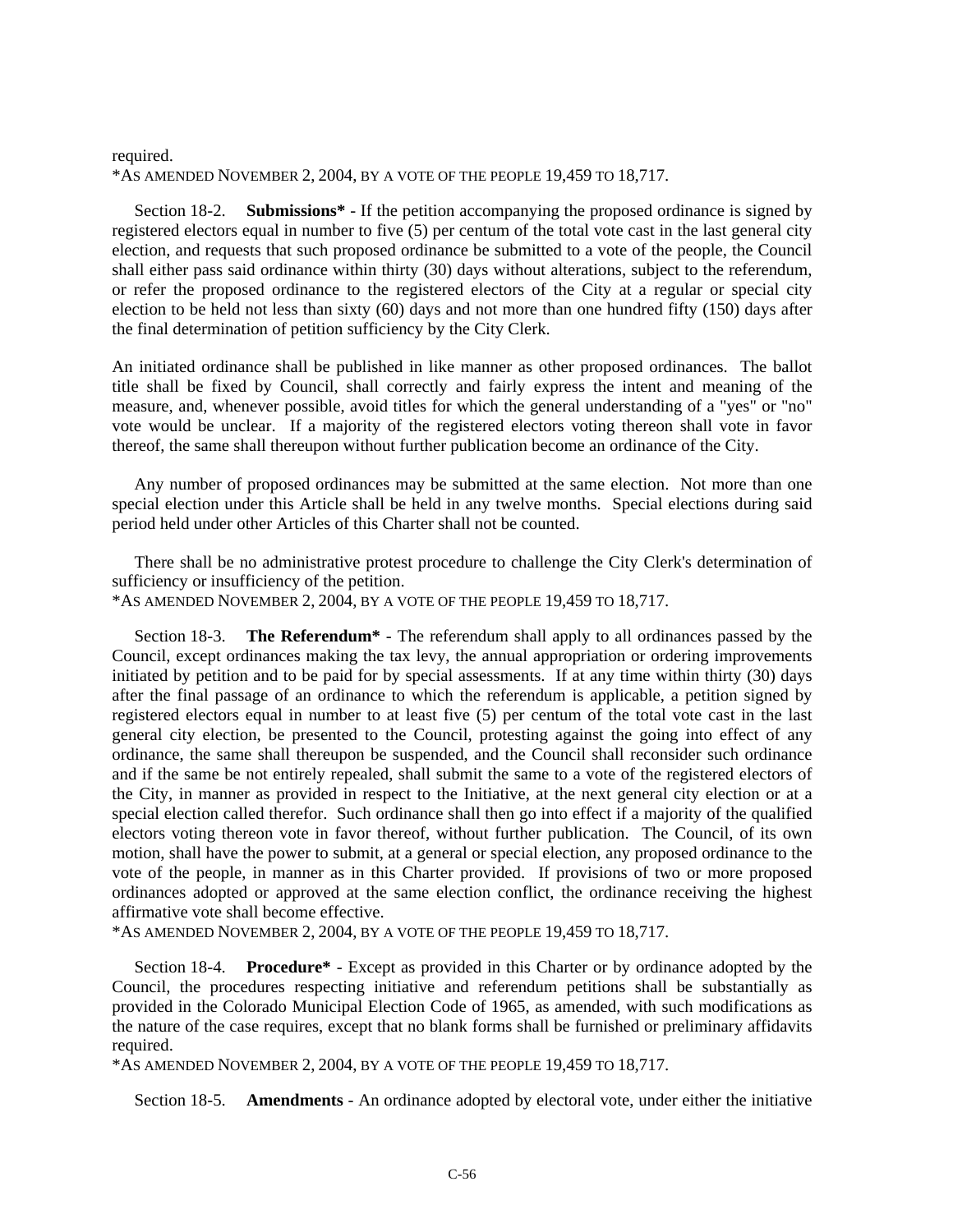or referendum, cannot be repealed or amended except by electoral vote; but the Council shall have power to submit a proposition without a petition therefor, for the repeal or amendment of any such ordinance.

#### **ARTICLE 19**

#### **Recall for Elective Officers**

Section 19-1. **Petition for Recall\*** - Any elective officer may be recalled by the registered electors of Pueblo. The procedure to effect such removal shall be as follows: No recall petition shall be circulated until the form thereof has been approved by the City Clerk who shall approve or disapprove the form of petition by close of business of the second business day following submission of the proposed form of petition. A petition signed by registered electors residing in the area from which an elected officer is elected, equal in number to at least twenty-five (25) per centum of the entire vote cast at the last preceding election for all candidates for the position which the incumbent sought to be recalled occupies, demanding an election for the recall of such incumbent, and for the election of his successor, shall be addressed to the Council and filed with the City Clerk. The petition shall contain a specific statement in not more than two hundred (200) words of the grounds upon which removal is sought. The signatures on the petition need not all be appended to one page of the petition but every signer shall include thereon the place of residence, with sufficient description to identify it. One of the signers of each such petition shall make affidavit before an officer competent to administer oaths, that each signature appended to the petition is the genuine signature of the person whose name it purports to be. All papers composing said petition shall be filed as one instrument with an endorsement thereon of the names and addresses of three person designated as filing the same; provided, that before any petition for recall is circulated, an affidavit of not more than two hundred (200) words shall be made by one or more registered electors residing in the area from which the officer is elected, stating the name of the officer sought to be removed and the grounds upon which the removal is sought, and filed with the City Clerk. Said affidavit may be on information and belief. The officer sought to be removed may file with the City Clerk a statement of not more than three hundred (300) words in reply by way of justification of his or her course in office. \*AS AMENDED NOVEMBER 2, 2004, BY A VOTE OF THE PEOPLE 22,291 TO 16,252.

Section 19-2. **Filing Petition** - Within ten (10) days from the filing of said petition the City Clerk shall ascertain whether the petition is signed by the requisite number of qualified registered electors, and shall attach thereto his certificate showing the result of such examination.

If the petition be insufficient he shall forthwith in writing notify one or more of the persons designated on the petition as filing the same. The petition may then be amended within ten (10) days from the filing of the certificate. The City Clerk, within five (5) days after such amendment, shall make like examination of the amended petition and attach thereto his certificate of the result. If still insufficient he shall return the petition to one of the persons designated thereon as filing it, without prejudice to the filing of a new petition for the same purpose.

Section 19-3. **Calling Election\*** - If the petition or amended petition is found sufficient the City Clerk shall submit the same with his or her certificate to the Board of Elections without delay. If the officer sought to be removed does not resign within five (5) days thereafter, the Council shall order an election to be held on a Tuesday, fixed by it, not less than forty-five (45) nor more than ninety (90) days from the date of the City Clerk's certificate that a sufficient petition is filed; provided, that if any city election is to occur within ninety (90) days from the date of the City Clerk's certificate, the recall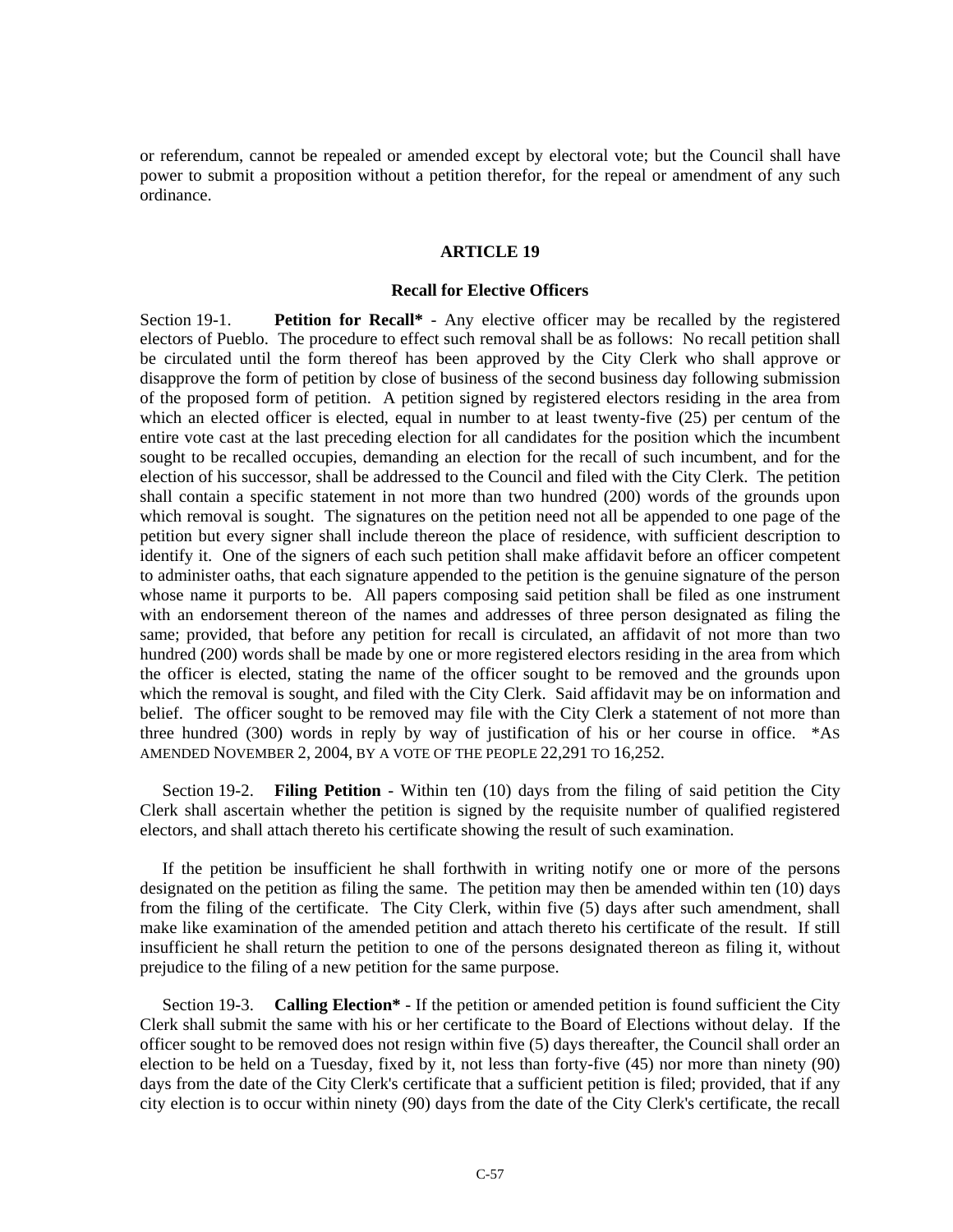election shall, whenever feasible, be held as a part of such other city election.

There shall be no administrative protest procedure to challenge the City Clerk's determination of sufficiency or insufficiency of the petition.

If a vacancy occurs in said office after a recall election has been ordered, the election to fill the vacancy shall nevertheless proceed as provided in this Article. \*AS AMENDED NOVEMBER 2, 2004, BY A VOTE OF THE PEOPLE 22,291 TO 16,252.

Section 19-4. **Officer Recalled** - If the officer be recalled, the candidate for succession receiving the highest number of votes at said election shall be declared elected and become the successor of the officer removed.

The incumbent shall continue to perform the duties of his office until the recall election. If not then recalled, he shall continue in the office as if no recall election had been held; but if at said election he is recalled, he shall forthwith vacate his office.

Section 19-5. **Nominations on Recall\*** - Anyone desiring to become a candidate at the recall election shall do so by petition as required in Section 17-4, except that nominating petitions may be circulated beginning on the first business day after the Council sets the date for the recall election, and shall be filed with the City Clerk at least twenty (20) days before said election in order to have the candidate's name placed on the ballot.

The officer sought to be recalled shall not be a candidate to succeed himself. \*AS AMENDED NOVEMBER 2, 2004, BY A VOTE OF THE PEOPLE 22,291 TO 16,252.

Section 19-6. **Disqualification** - No person, who has been recalled, or who has resigned while recall proceedings were pending against him, shall be appointed or elected to any office within four years after such removal or resignation.

#### **ARTICLE 20**

#### **Transitional Provisions**

Section 20-1. **Status of Transitional Provisions** - The purpose of this Article is to provide for an orderly transition from the Council- Manager government to a Mayor-Council government under provisions of this Charter Amendment. Such Article shall constitute a part of this Charter only to the extent and for the time required to accomplish that end.

\* AS AMENDED NOVEMBER 7, 2017, BY VOTE OF 12,244 TO 11,426.

Section 20-2. **Reorganization Period** - The period from the passage of this Charter Amendment to the first Mayor taking office shall be known as the reorganization period. During the reorganization period all officers and employees shall proceed with due diligence to effectuate the provisions of this Charter Amendment. The Council, upon recommendations of the City Manager and in accordance with Article 7, shall adopt a budget and appropriations ordinance for the year 2019 that effectuates the orderly transition. The Council and the City Manager shall, in cooperation with the Mayor-elect, designate the succession of organization units, employees, and allocate equipment and space.

\* AS AMENDED NOVEMBER 7, 2017, BY VOTE OF 12,244 TO 11,426.

Section 20-3. **First Election Under Charter Amendment** - The first Mayor to take office in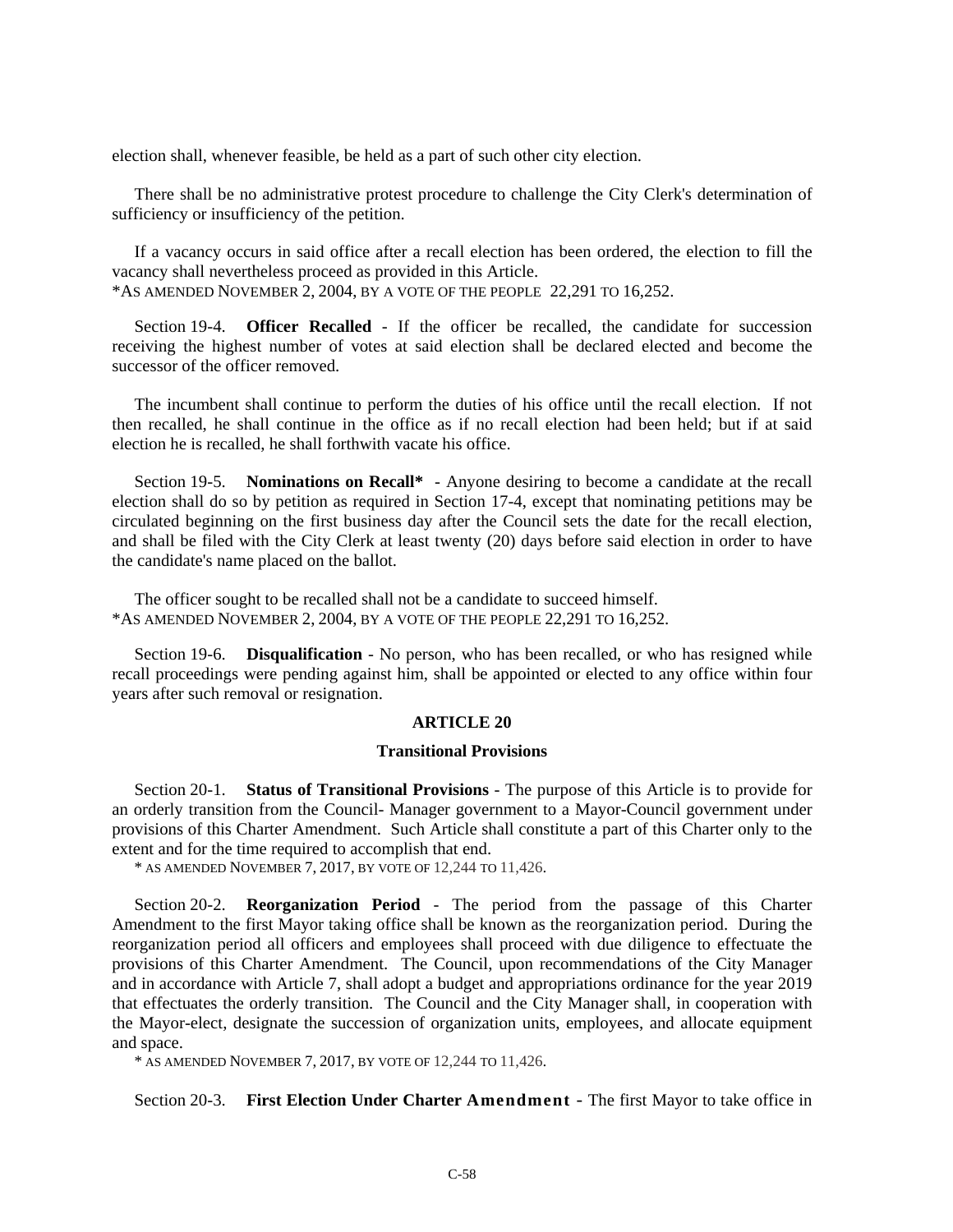accordance with this Charter Amendment shall be elected at a municipal election to be held on November 6, 2018 for a term expiring on the second Tuesday in January 2024. Thereafter, the Mayor's term and election shall be in accordance with Article 17 and Section 4-2.

\* AS AMENDED NOVEMBER 7, 2017, BY VOTE OF 12,244 TO 11,426.

Section 20-4. **Present City Manager to Continue in Office** - The City Manager in office at the time of the adoption of this Charter shall continue at the same rate of pay to serve and carry out the functions, power, and duties of the office until the first Mayor elected under this Charter Amendment takes office.

\* AS AMENDED NOVEMBER 7, 2017, BY VOTE OF 12,244 TO 11,426.

Section 20-5. **Status of Employees and Officers** - The status of employees and officers not specifically affected by this Charter Amendment shall remain unchanged. Accrued liabilities prior to the first Mayor taking office, including any benefits payable to employees and officers, shall remain a liability to the Municipal Government as if the Council-Manager form of government remained.

\* AS AMENDED NOVEMBER 7, 2017, BY VOTE OF 12,244 TO 11,426.

Section 20-6. **Retirement Plans** - This Charter Amendment shall not affect any contractual relationships existing on the effective date of this Charter Amendment between the Municipal Government and any officers or employees by reason of any retirement plans in effect.

\* AS AMENDED NOVEMBER 7, 2017, BY VOTE OF 12,244 TO 11,426.

Section 20-7. **Local Improvements** - Local Improvements not completed on the effective date of this Charter Amendment shall be governed by prior existing provisions of this Charter. \* AS AMENDED NOVEMBER 7, 2017, BY VOTE OF 12,244 TO 11,426.

Section 20-8. **Outstanding and Authorized Bonds** - The provisions of this Charter Amendment shall not affect municipal bonds outstanding on the effective date of this Charter Amendment. Bonds authorized at an election held prior to the effective date of this Charter may be issued in accordance with the provisions of this Charter and when so issued shall be the lawful and binding obligations of the municipal government in accordance with their import.

\* AS AMENDED NOVEMBER 7, 2017, BY VOTE OF 12,244 TO 11,426.

Section 20-9. **Saving Clause** - This Charter Amendment shall not affect any suit pending in any court or any document heretofore executed in connection therewith. Nothing in this Charter Amendment shall invalidate any existing contracts between the municipal government and individuals, corporations, or public agencies.

\* AS AMENDED NOVEMBER 7, 2017, BY VOTE OF 12,244 TO 11,426.

Section 20-10. **Severability Clause** - The words, phrases, sentences, paragraphs, sections, and articles of this Charter Amendment shall be considered to be severable, so that if any word, phrase, sentence, paragraph, section, or article, or its application to any person or circumstance, is superseded by state law or held invalid, the remainder of the particular phrase, sentence, paragraph, section, or article, or the application thereof to other persons or circumstances, shall not be deemed affected.

\* AS AMENDED NOVEMBER 7, 2017, BY VOTE OF 12,244 TO 11,426.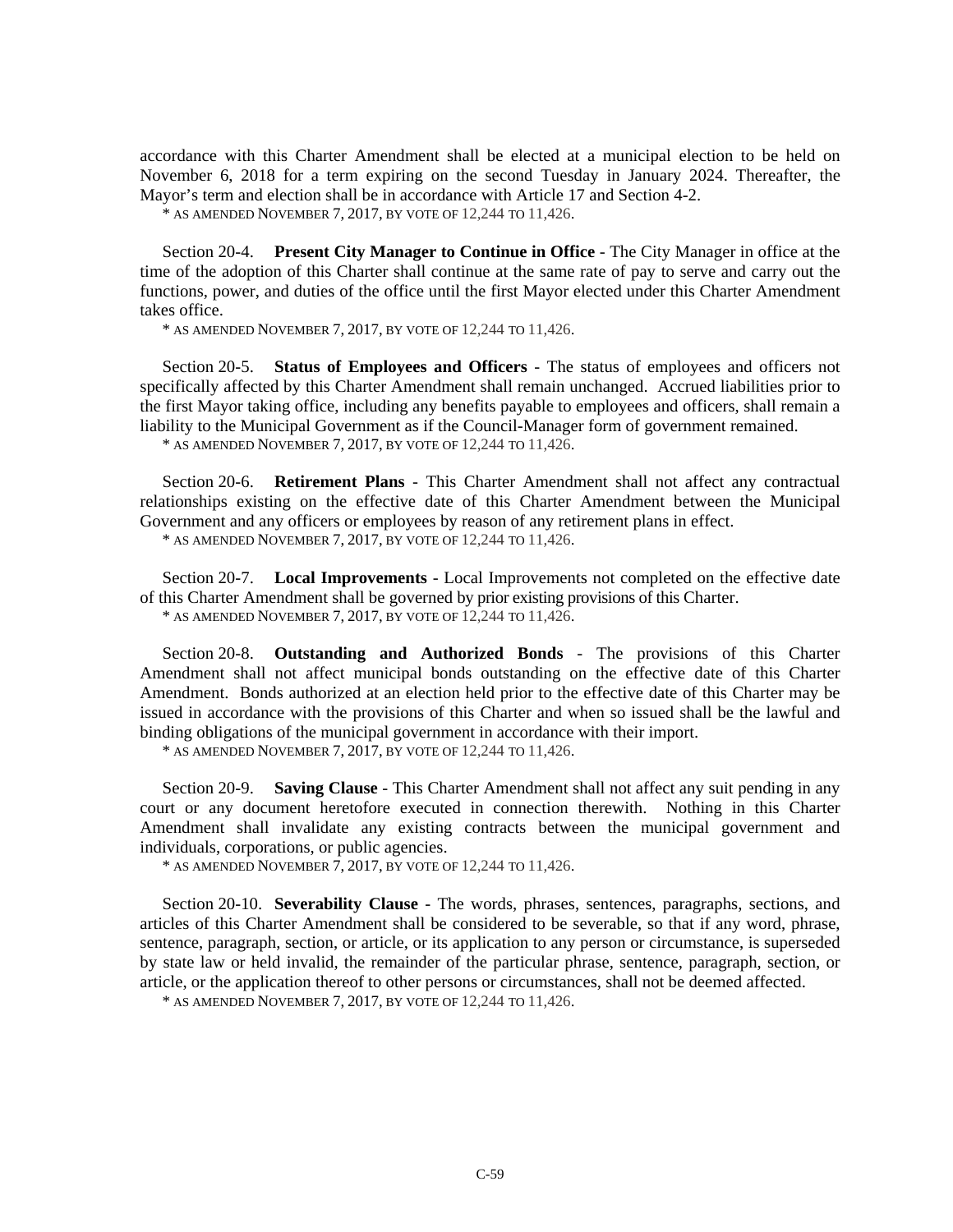| <b>ATTORNEY, CITY</b>                        |         |
|----------------------------------------------|---------|
| Appointment; qualifications                  | $6-1$   |
| <b>Functions</b>                             | $6-2$   |
| Institution of suits                         | $6 - 3$ |
| Notice of personal injury                    | $6 - 4$ |
| Recovery by City to compensate for judgments | $6 - 5$ |
| Settlement of claims                         | $6-6$   |
| Special counsel                              | $6 - 7$ |
| <b>AVIATION DEPARTMENT</b>                   |         |
| Department created                           | 14-1    |

### -C-

-A-

| COUNCIL, CITY                                            |          |
|----------------------------------------------------------|----------|
| City Clerk, duties                                       | $3-11$   |
| Composition                                              | $3-1$    |
| Contracts with other governmental bodies                 | $3 - 8$  |
| Councilmanic districts                                   | $3-2$    |
| Creation of new departments or offices; change of duties | $3-12$   |
| Dedication of streets, alleys and public highways        | $3 - 7$  |
| General powers                                           | $3-5$    |
| Independent audits                                       | $3-10$   |
| Licenses and permits                                     | $3-13$   |
| Meetings; quorum                                         | $3 - 15$ |
| Membership rules                                         | $3-3$    |
| Ordinances                                               |          |
| codification                                             | $3-22$   |
| disposition                                              | $3-21$   |
| emergency                                                | $3 - 20$ |
| form of                                                  | $3-18$   |
| procedure for passage                                    | $3-19$   |
| publication by reference                                 | $3 - 23$ |
| resolution; motions                                      | $3-16$   |
| when required                                            | $3-17$   |
| Power to make contracts                                  | $3-9$    |
| President of the council                                 | $3-4$    |
| <b>Public libraries</b>                                  | $3-6$    |
| Surety bonds                                             | $3 - 14$ |

| <b>ELECTIONS</b>          |           |
|---------------------------|-----------|
| Applicability of State    |           |
| Constitution              | $17-1$    |
| Balloting                 | $17-6$    |
| <b>Board of Elections</b> | $17 - 7$  |
| Corrupt practices         | $17 - 11$ |
| Municipal elections       | $17-2$    |
| Nomination                | $17 - 4$  |
| acceptance                | $17-5$    |
|                           |           |

-E-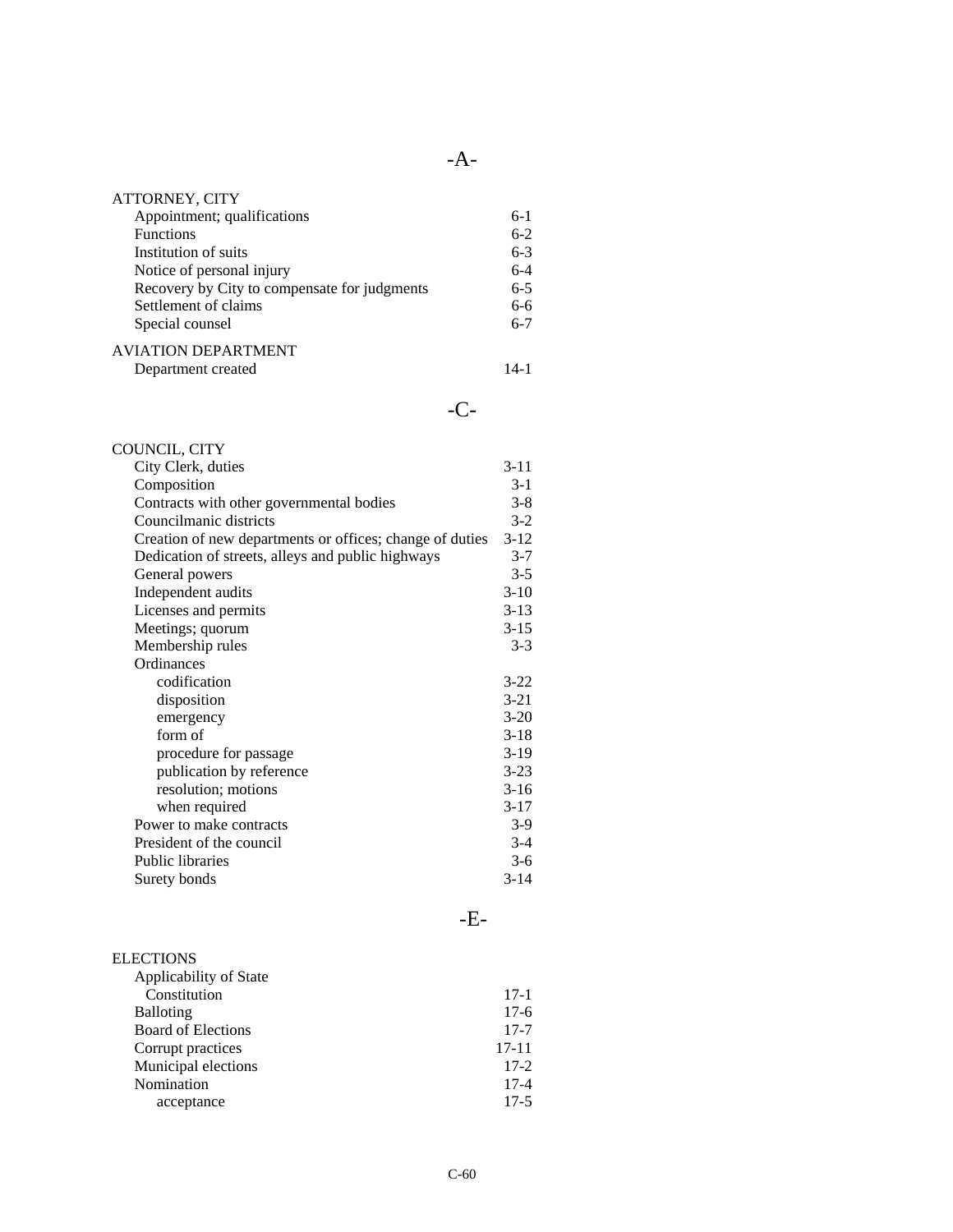| Notice of elections        | $17-3$   |
|----------------------------|----------|
| <b>Informalities</b>       | $17-12$  |
| Optional registration plan | $17-9$   |
| Registration               | $17 - 8$ |
| Statement of expenses      | $17-10$  |

-F-

#### FINANCE ADMINISTRATION

| Bonded indebtedness                            |          |
|------------------------------------------------|----------|
| general obligation bond                        | 7-23     |
| refunding bonds                                | $7-24$   |
| special or local improvement district bonds    |          |
| general benefits                               | 7-27     |
| issuance                                       | $7 - 25$ |
| special surplus and deficiency fund            | $7 - 26$ |
| <b>Budget</b>                                  |          |
| Additional appropriations                      | $7 - 14$ |
| Adoption                                       | $7 - 11$ |
| Appropriation ordinance                        | $7 - 7$  |
| Appropriations to lapse                        | $7 - 15$ |
| <b>Budget message</b>                          | $7 - 4$  |
| Capital budget                                 | $7 - 16$ |
| Certification of tax levy                      | $7 - 6$  |
| Council changes                                | $7-10$   |
| Departmental estimates                         | $7 - 5$  |
| Fiscal year                                    | $7-1$    |
| Public hearing                                 | $7-9$    |
| Public record                                  | $7 - 8$  |
| Scope of annual                                | $7 - 3$  |
| Submission                                     | $7 - 2$  |
| Transfers of appropriations                    | $7-13$   |
| Work program and allotments                    | $7 - 12$ |
| Department of Finance                          |          |
| Accounting; supervision and control            | $7-19$   |
| Department created                             | $7 - 17$ |
| Director of Finance;                           |          |
| powers and duties                              | $7 - 18$ |
| Earmarking                                     | $7 - 22$ |
| General fund; receipts and expenditures        | $7 - 20$ |
| Special funds                                  | $7 - 21$ |
| Purchases                                      |          |
| Accounting control for withdrawals             | $7 - 31$ |
| Accounting control of purchases                | $7 - 30$ |
| Competitive bidding                            | $7 - 29$ |
| Contracts for City improvement                 | $7 - 32$ |
| Design-Build Procurement for City Improvements | $7 - 33$ |
| Purchases                                      | $7-28$   |
| FIRE DEPARTMENT                                |          |
| Department created                             | $9-1$    |
| Fire Chief                                     | $9 - 3$  |
| Functions of department                        | $9 - 2$  |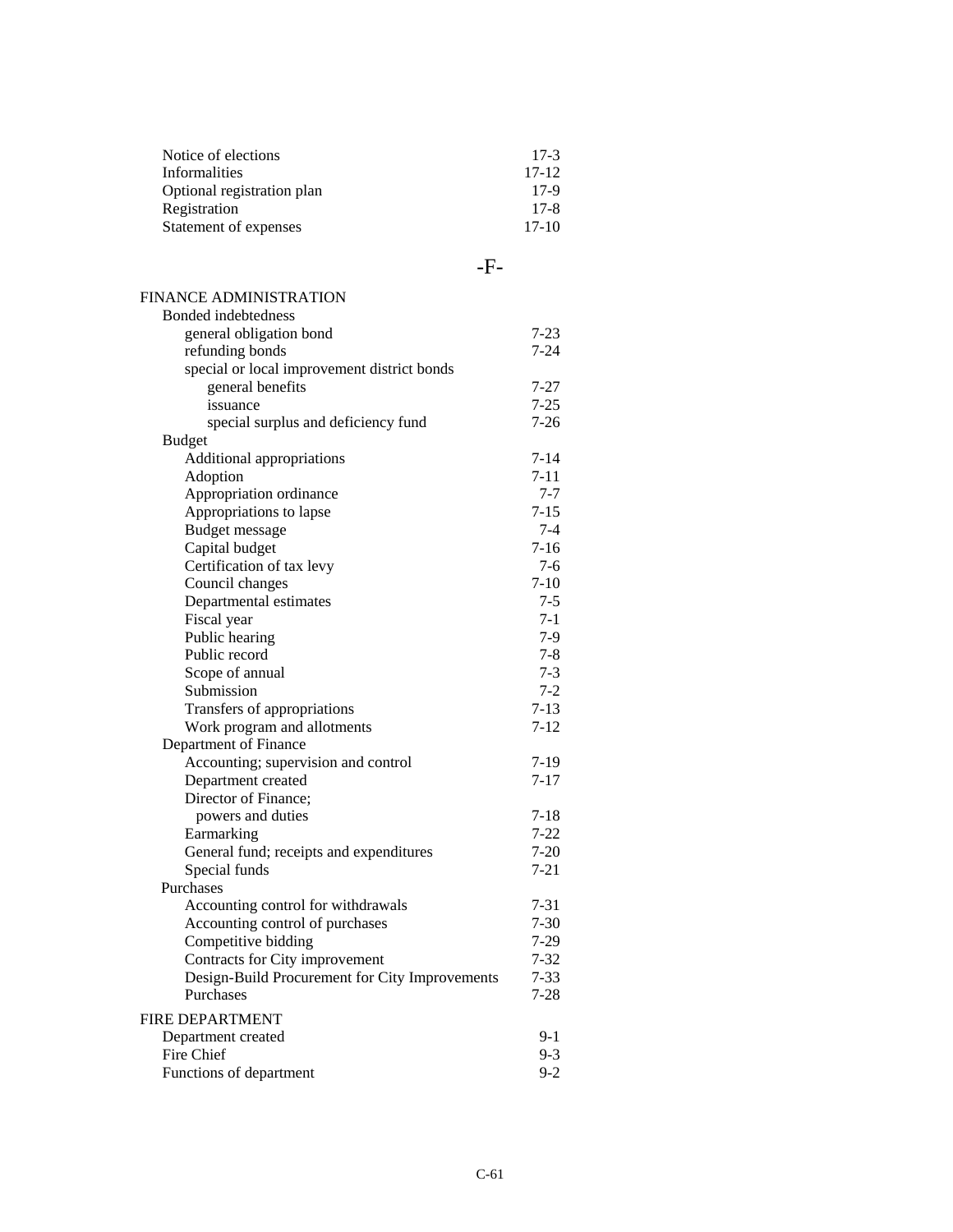#### FRANCHISES AND PUBLIC UTILITIES See PUBLIC UTILITY FRANCHISES

-G-

| $1 - 8$ |
|---------|
| $1 - 7$ |
| $1 - 4$ |
| $1 - 5$ |
| $1 - 2$ |
| $1 - 1$ |
| $1 - 3$ |
| 1-6     |
|         |

### -H-

| HEALTH DEPARTMENT                                 |          |
|---------------------------------------------------|----------|
| Department of Health                              | $11 - 1$ |
| Merger with County and District Health Department | $11 - 4$ |
| Power and duties                                  | $11-2$   |
| Public Health Board                               | $11-3$   |

### -I-

#### INITIATIVE AND REFERENDUM

| Amendments         | 18-5   |
|--------------------|--------|
| Initiative         | 18-1   |
| Procedure          | 18-4   |
| Referendum         | 18-3   |
| <b>Submissions</b> | $18-2$ |

### -L-

## LAW, DEPARTMENT OF

See ATTORNEY, CITY

### -M-

| MANAGER, CITY                                        |         |
|------------------------------------------------------|---------|
| Absence                                              | $4 - 2$ |
| Administrative departments                           | $4-6$   |
| Appointment                                          | $4 - 1$ |
| Assignment of employees                              | $4-9$   |
| Council not to interfere in appointments or removals | $4 - 4$ |
| Departmental division                                | $4 - 8$ |
| Directors of departments                             | $4 - 7$ |
| Powers and duties                                    | $4 - 5$ |
| Removal                                              | $4 - 3$ |
| <b>MUNICIPAL COURT</b>                               |         |
| Established                                          | $5-1$   |
| Penalty for violation                                | $5-2$   |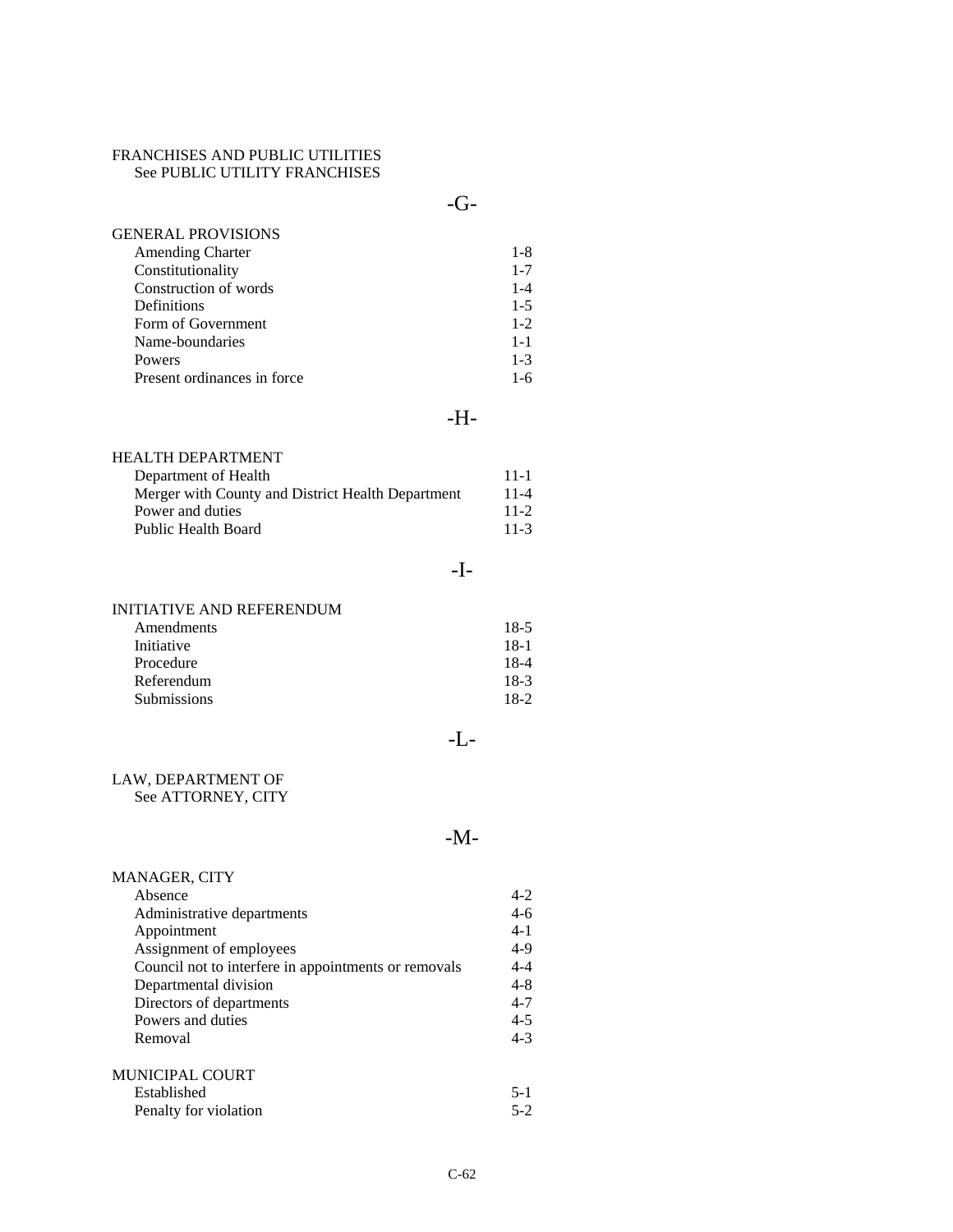#### MUNICIPAL OFFICERS

| Appointive Boards and Commissions                     | $2 - 5$  |
|-------------------------------------------------------|----------|
| Books, records and properties delivered to successors | $2 - 7$  |
| Destination of officers                               | $2 - 1$  |
| Elected officers                                      | $2 - 6$  |
| Elective officers                                     | $2 - 3$  |
| Legal notices-publication                             | $2 - 10$ |
| Municipal employees                                   | $2 - 2$  |
| Oath of office                                        | $2 - 8$  |
| Participation of all officers and                     |          |
| employees interested in contracts                     | $2 - 11$ |
| Public records                                        | $2-9$    |
| Qualification of elective officers                    | $2 - 4$  |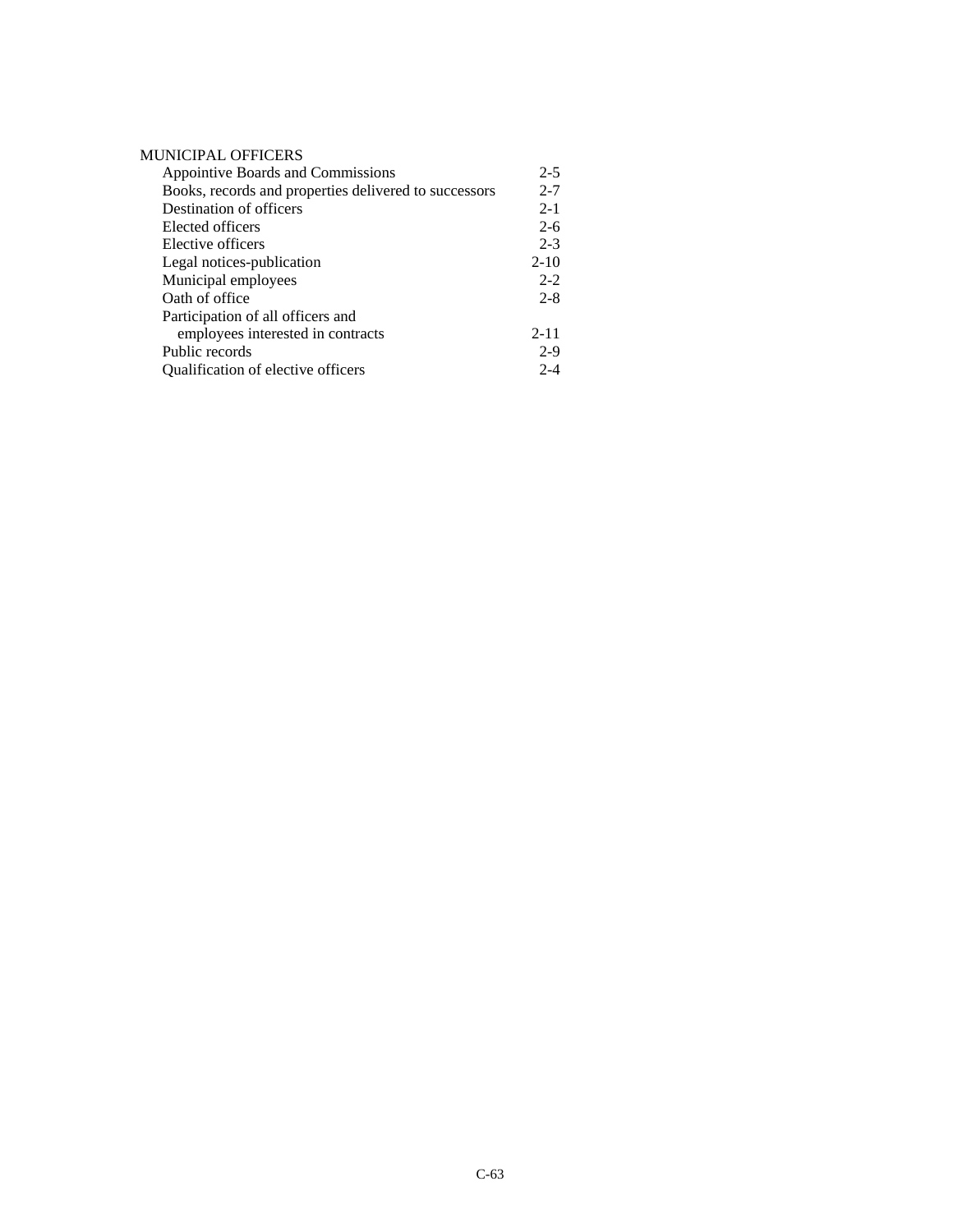-P-

| PARKS AND RECREATION DEPARTMENT                                          |                      |
|--------------------------------------------------------------------------|----------------------|
| Department created                                                       | $13-1$               |
| Functions                                                                | $13 - 2$             |
| Powers and duties                                                        | $13-3$               |
| Rules and regulations                                                    | $13 - 4$             |
| PERSONNEL ADMINISTRATION                                                 |                      |
| Civil Service Commission                                                 | $8-3$                |
| duties and powers                                                        | 8-4                  |
| Collective bargaining                                                    |                      |
| agreement; what constitutes                                              | $8-14(1)$            |
| agent, no action in conflict                                             | $8-14(0)$            |
| arbitration Board; composition                                           | $8-14(f)$            |
| arbitrator duties                                                        | $8-14(g)$            |
| binding arbitrator x selection                                           | $8-14(s)$            |
| definitions                                                              | $8-14(a)$            |
| duty to bargain in good faith                                            | $8-14(d)$            |
| employees in the classified service of the City                          | $8 - 14$             |
| final offer procedure                                                    | $8-14(u)$            |
| finality of arbitrator's decision                                        | $8-14(v)$            |
| hearings                                                                 | $8-14(t)$            |
| factors to be considered by arbitrator                                   | $8-14(i)$            |
| fees and expenses of arbitration                                         | $8-14(j)$            |
| hearings                                                                 | $8-14(h)$            |
| impasse election                                                         | $8-14(k)$            |
| impasse resolution for fire fighter and                                  |                      |
| police officer bargaining units                                          | $8-14(q)$            |
| nonseverability                                                          | $8-14(w)$            |
| pensions not to be reduced                                               | $8-14(n)$            |
| request for collective bargaining                                        | $8-14(m)$            |
| right to organize and bargain collectively                               | $8-14(b)$            |
| selection and recognition of bargaining agent                            | $8-14(c)$            |
| strikes prohibited                                                       | $8-14(p)$            |
| unresolved issues submitted to advisory arbitration                      | $8-14(e)$            |
| unresolved issues submitted to binding arbitration<br>Department created | $8-14(r)$<br>$8 - 1$ |
| Director; duties                                                         | $8-2$                |
| Fire fighters surviving spouse benefits                                  | $8 - 15$             |
| Pay schedule                                                             | 8-8                  |
| Present employees continued in office                                    | 8-7                  |
| Prohibitions                                                             | 8-9                  |
| Retirement plans                                                         |                      |
| compulsory retirement                                                    | $8 - 12$             |
| establishment                                                            | $8 - 11$             |
| extension of other plans to municipal employees                          | $8 - 13$             |
| retirement                                                               | $8 - 10$             |
| Return to former position                                                | $8 - 6$              |
| Unclassified and classified service                                      | $8 - 5$              |
| POLICE DEPARTMENT                                                        |                      |
| Department created                                                       | $10 - 1$             |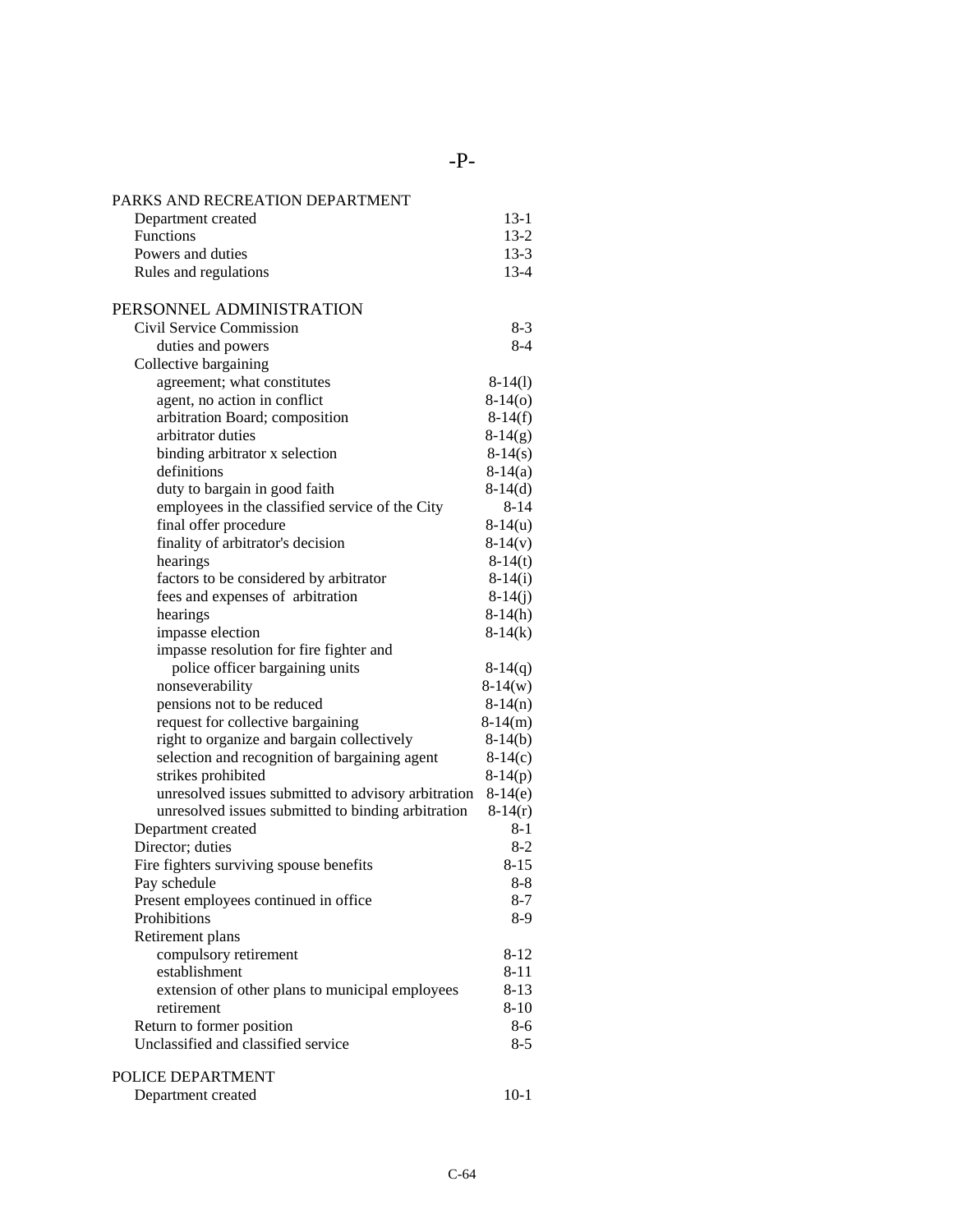| <b>Chief of Police</b>               |     | $10-3$        |
|--------------------------------------|-----|---------------|
| Functions of department              |     | $10-2$        |
| <b>PUBLIC UTILITY FRANCHISES</b>     |     |               |
| Books of record                      |     | $16-3$        |
| Definitions                          |     | $16-1$        |
| Elevate or lower tracks              |     | $16-6$        |
| Extension of territory               |     | $16-5$        |
| Franchises granted upon vote         |     | $16-2$        |
| Provide for safety                   |     | $16-7$        |
| Revocable licenses                   |     | $16-8$        |
| Revocable permits                    |     | 16-9          |
| Term; compensation; restriction      |     | $16-4$        |
| <b>PUBLIC WORKS</b>                  |     |               |
| <b>Board of Appeals</b>              |     | $12-6$        |
| City Planning and Zoning Commissions |     | $12 - 4$      |
| powers and duties                    |     | $12-5$        |
| Department created                   |     | $12 - 1$      |
| <b>Functions</b>                     |     | $12 - 2$      |
| Powers and duties                    |     | $12-3$        |
|                                      | -R- |               |
|                                      |     |               |
| <b>RECALL FOR ELECTIVE OFFICERS</b>  |     |               |
|                                      |     | $\sim$ $\sim$ |

| Calling election      | $19-3$ |
|-----------------------|--------|
| Disqualifications     | $19-6$ |
| Filing petition       | $19-2$ |
| Nominations on recall | $19-5$ |
| Officer recalled      | $19-4$ |
| Petition for recall   | $19-1$ |
|                       |        |

### REFERENDUM

|  | See INITIATIVE AND REFERENDUM |
|--|-------------------------------|
|  |                               |

## -T-

| <b>TRANSITIONAL PROVISIONS</b>                  |          |
|-------------------------------------------------|----------|
| First election under Charter                    | $20-3$   |
| Local improvements                              | $20 - 7$ |
| Outstanding and authorized bonds                | $20 - 8$ |
| Present Council and Mayor to continue in office | $20 - 4$ |
| Reorganization period                           | $20 - 2$ |
| Retirement plans                                | $20-6$   |
| Saving clause                                   | $20-9$   |
| Status of employees                             | $20 - 5$ |
| Status of transitional provisions               | $20-1$   |
|                                                 |          |